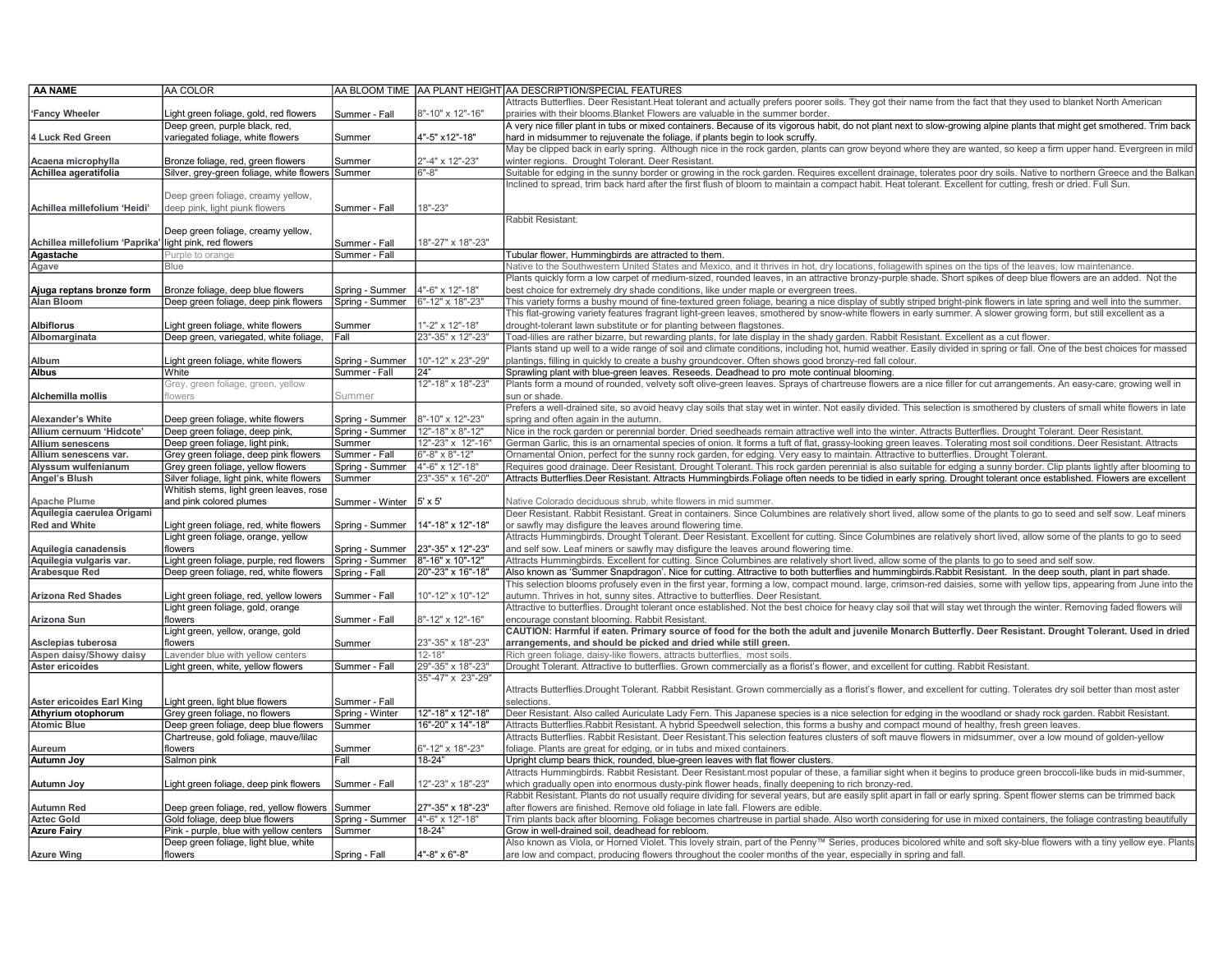| <b>Ballerina Red</b>           | Deep green foliage, red flowers                         | Summer          | 12"-14" x 12"-16"     | This selection bears rose-red flower clusters for many weeks starting in mid-spring. Trim off the spent flowers to encourage repeat blooming. Deer Resistant.             |
|--------------------------------|---------------------------------------------------------|-----------------|-----------------------|---------------------------------------------------------------------------------------------------------------------------------------------------------------------------|
|                                | Grey, green, silver foliage, deep pink,                 |                 | 12"-23" x 12"-18"     |                                                                                                                                                                           |
| <b>Ballota pseudodictamnus</b> | white flowers                                           | Spring - Summer |                       | Known as False Dittany or False Divinity. Needs very good drainage, thrives in poor soils. A good candidate for a raised bed or rock garden. Drought Tolerant.            |
| <b>Banana Cream</b>            | Deep green foliage, white, yellow                       | Spring - Fall   | 4"-6" x 6"-8"         | All pansies and violas have edible flowers. Trim plants back by half in early June. Flowers are fragrant. Nice compact habit. Sometimes these will flower all winter in   |
|                                | Grey green foliage, deep pink, red                      |                 |                       | Also called French or Butterfly Lavender. This selection is a breakthrough, the first commercially grown Spanish Lavender from seed, and offers masses of soft pink       |
| <b>Bandera Pink</b>            | flowers                                                 | Summer          | 8"-10" x 10"-12"      | flags on spikes with deep rose flowers on a cute compact mound of fragrant, silver-green foliage.                                                                         |
|                                | Grey green foliage, mauve/lilac, purple                 |                 | 8"-10" x 10"-12"      | Attracts Butterflies. Rabbit Resistant. Excellent in mixed containers, as well as a hot, sunny border. May be wintered indoors in cold regions. Drought tolerant once     |
| <b>Bandera Purple</b>          |                                                         | Summer          |                       |                                                                                                                                                                           |
| <b>Baptisia australis</b>      |                                                         |                 |                       | Native North American wildflower, False Indigo is an excellent choice for sunny gardens all over the continent. Makes an excellent cut flower, also attractive to         |
|                                | Grey green foliage, deep blue flowers                   | Spring - Summer | 35"-47" x 29"-35"     | butterflies. Drought tolerant. Attracts Hummingbirds. Deer Resistant.                                                                                                     |
| Basket-of-gold                 | Yellow                                                  | Spring          | $6 - 12"$             | Narrow gray-green leaves contrast with bright flowers in bloom.                                                                                                           |
|                                |                                                         |                 |                       | Attracts Butterflies.Rabbit Resistant.This strain features deep oxblood red flowers and has a tall habit. Because they disappear in summer, place something beside        |
| <b>Beauty of Livermere</b>     | Light green foliage, red flowers                        | Spring - Summer | 35"-39" x 18"-23"     | Oriental Poppies that will get bushy later in the season, such as Rudbeckia, Russian Sage, or fall-flowering grasses                                                      |
| <b>Bee Balm/Horsemint</b>      | Pink and lavender                                       | Summer          | 24" x 24"             |                                                                                                                                                                           |
| Bee Balm/Wild bergamot         | Pink to lavender                                        |                 | $12 - 36'$            | Upright growth with fragrant foliage, profuse wispy flowerheads, good air circulation will lessen powdery mildew, well-drained soils                                      |
| <b>Belamcanda chinensis</b>    | Deep green foliage, red, orange flowers Spring - Summer |                 | 35"-47" x 18"-23"     | Flowers last only a short time but are followed by pods of showy black seeds. These are excellent for cutting, and may also be dried for winter arrangements. Prefers     |
|                                |                                                         |                 |                       | Native to Europe, Asia, North Africa and North America and may be found in common lawn seed. They are dainty, low-growing plants, members of the mint family,             |
| <b>Bella Blue</b>              | Light green foliage, deep blue flowers                  | Summer - Fall   | 6"-8" x 8"-10"        | that are very showy in the landscape and thrive in moist soils.                                                                                                           |
| <b>Bella Blue</b>              | Light green foliage, deep blue flowers                  | Summer - Fall   | 6"-8" x 8"-10"        | Self-Heal, also known as 'Allheal' was named due to its alleged medicinal properties. Most are native to Europe, Asia, North Africa and North America and may be          |
|                                |                                                         |                 |                       | Attracts Butterflies. Rabbit Resistant. Spikes of violet-blue flowers appear in early summer. Excellent in mixed containers. May be wintered indoors in cold regions      |
| Berggarten                     | Grey green foliage, deep blue flowers                   | Summer          | 12"-18" x 12"-18"     | Leaves may be used in cooking just the same as green-leaved Common Sage.                                                                                                  |
|                                |                                                         |                 |                       | Attracts Butterflies. Tolerates heat and humidity. Unlike most other selections, this variety seldom blooms, remaining effective all through the summer and fall with     |
|                                |                                                         |                 | 12"-18" x 12"-23"     |                                                                                                                                                                           |
| <b>Big Ears</b>                | Silver foliage, deep pink flowers                       | Summer          |                       | little maintenance required. Clumps may be easily divided in fall or early spring. Drought tolerant once established.                                                     |
| <b>Bigtooth Maple</b>          | Rose color, yellow to red                               | Summer - Fall   | 20-30' high by 20-    | Native to the inter-mountain West, related to the sugar maple, growing as multi-stem, it likes full sun to partial shade and low to medium water                          |
| <b>Black Beauty</b>            | Light green, black, purple flowers                      | Summer          | 59"-70" x 12"-18"     | Drought Tolerant. Rust is a problem, in humid summer regions. Attractive to both butterflies and hummingbirds. Features large, single purple-black flowers with a         |
| <b>Black Delight Improved</b>  | Deep green foliage, black, yellow                       | Spring - Fall   | 6"-8" x 6"-8"         | Excellent compact habit. Sometimes these will flower all winter in climates with mild weather. This variety has little flowers that are pure, velvety-black with a bright |
| <b>Black-eyed Susan</b>        | Yellow                                                  | Summer          | 24" x 7"              |                                                                                                                                                                           |
| <b>Black-eyed Susan</b>        | Yellow with brown to black center                       |                 | $12 - 24"$            | Fuzzy green leaves with daisy-like flowers; biennial to short lived perennial; reseeds; most soils.                                                                       |
| <b>Blackberry</b>              | Deep green foliage, black, purple.                      | Spring - Fall   | $6 - 8$ " x $6 - 8$ " | The Sorbet Series is a completely new generation in Viola cornuta. It delivers amazing uniformity across a wide range of dazzling colours, more blooms on every           |
| <b>Blanketflower</b>           | Yellow, orange, red, brown centers                      | Summer - Fall   | 18-24", 12" x 12"     | Related to sunflowers, North American native, low-water garden. Fuzzy gray-green leaves, large daisy flowers, well-drained soils                                          |
| <b>Blonde Ambition</b>         | Blue grama grass                                        | Spring - Winter | 30-36" high and 30-   | Multiple seasons of interest, curled seed heads                                                                                                                           |
| <b>Blood Brothers</b>          | Blue, red, variegated foilage, red                      | Summer - Fall   | 47"-59" x 31"-35"     | Great in a sunny border. Discovered by Canadian gardener Dale Smith as a sport of 'Heavy Metal' in her former garden near St. Thomas, Ontario.                            |
| <b>Blue Avena Grass</b>        | Blue - gray leaves                                      | Summer          |                       | Unique texture, seedheads gracefully arch, requires little maintenance or supplemental watering.                                                                          |
|                                |                                                         |                 |                       | A hybrid Speedwell (aka Austrian Speedwell) that forms a bushy mound of narrow green leaves, bearing upright wands of bright blue flowers, looking very Astilbe-          |
| <b>Blue Bomb</b>               | Deep green foliage, deep blue flowers                   | Summer          | 1"-2" x 10"-12"       | like, for weeks on end, starting in early summer.                                                                                                                         |
| <b>Blue Elf</b>                | Deep green foliage, deep blue flowers                   | Spring - Fall   | 4"-8" x 6"-8"         | Deer Resistant. Usually treated as bedding annuals, Johnny Jump-ups will overwinter, or at least self-seed each year.                                                     |
|                                |                                                         |                 |                       | Deer Resistant. Attracts Butterflies.Despite their unfortunate common name, Lungworts are among the most dependable and showy spring-blooming perennials, and             |
| <b>Blue Ensign</b>             | Deep green foliage, deep blue flowers                   | Spring          | 10"-12" x 12"-18"     | many types have attractive foliage throughout the season.                                                                                                                 |
| <b>Blue Flax</b>               |                                                         |                 | 12-24", 18" x 12"     | Sky blue flowers on airy stems.                                                                                                                                           |
|                                | Blue                                                    | Summer          |                       |                                                                                                                                                                           |
| <b>Blue Fortune</b>            | Blue, violet                                            | Summer - Fall   | 24-48"                | Dark green leaves on stout stems.                                                                                                                                         |
| <b>Blue Grama</b>              | Green                                                   | Summer          | 18" x 12"             |                                                                                                                                                                           |
| <b>Blue Jean Baby</b>          | Grey green foliage, deep blue,                          | Summer - Fall   | 27"-33" x 33"-35"     | Attracts Butterflies. Attracts Hummingbirds. Rabbit Resistant. Deer Resistant.                                                                                            |
| <b>Blue Jean Baby</b>          | Deep green foliage, deep blue,                          | Summer - Fall   | 27"-33" x 33"-35"     | Russian Sage is extremely valuable for its long season of bloom in the summer garden. Plants form a bushy upright clump of greyish leaves that are lacy and               |
| <b>Blue Mirror</b>             | Grey green foliage, deep blue flowers                   | Spring - Summer | 4"-6" x 12"-18"       | Rabbit Resistant. Drought Tolerant.This German selection makes an early summer display of clear blue flowers, held on short spikes above a low carpet of grey-            |
| <b>Blue Mist Penstemon</b>     | Blue, purple                                            | Spring - Summer | 12" x 12"             |                                                                                                                                                                           |
| <b>Blue Pixie</b>              | Deep green foliage, deep blue, purple                   | Summer - Fall   | 20"-23" x 18"-23"     | Drought Tolerant, Deer Resistant, Rabbit Resistant A refined cousin to the common roadside mullein, this is a showy and compact selection for the well-drained            |
|                                |                                                         |                 |                       | Attracts Butterflies. Attracts Hummingbirds. This selection is medium in size, with flowers of bright violet-blue. Remove faded blooms to encourage repeat flowering.     |
| <b>Blue Queen</b>              | Grey green foliage, deep blue flowers                   | Summer          | 18"-23" x 18"-23"     | Excellent for cutting. Drought tolerant once established. Also tolerates heat and humidity                                                                                |
|                                |                                                         |                 |                       | This compact selection forms a bushy mound of small, ferny green leaves, bearing loads of small sky-blue flowers for weeks on end. Trim plants back in midsummer          |
| <b>Blue Sapphire</b>           | Deep green foliage, light blue flowers                  | Spring - Summer | 10"-12" x 18"-23"     | to encourage repeat blooming in the autumn. Deer Resistant.                                                                                                               |
| <b>Blue star</b>               | Blue                                                    |                 | $10 - 15'$            | Clusters of star-shaped flowers, foliage turns clear yellow in fall.                                                                                                      |
| <b>Blue Wonder</b>             | Deep green foliage, deep blue, purple                   | Summer - Fall   | 18"-23" x 18"-23"     | Rabbit Resistant. Native to the Himalayas to eastern Asia, they grow naturally at the edge of forests, preferring shade and rich, moist soil, hardy enough to handle      |
|                                | Deep green foliage, purple, red,                        |                 |                       | Attracts Hummingbirds. Attracts Butterflies. Rabbit Resistant. Plants form a bushy upright clump, bearing several spikes of large, light purple, trumpet flowers          |
| <b>Blueberry Taffy</b>         | mauve/lilac flowers                                     | Spring - Fall   | 16"-18" x 16"-18"     | featuring red-purple guidelines in the throat                                                                                                                             |
|                                |                                                         |                 |                       | Plants form a bushy, compact mound of green leaves. Although Gaura may not always winter reliably, plants flower for the entire summer and fall, so consider using        |
|                                |                                                         |                 |                       |                                                                                                                                                                           |
| <b>Blushing Butterflies</b>    | Deep green foliage, light pink flowers                  | Summer - Fall   | 12"-18" x 18"-23"     | it even as an annual in colder winter regions. Drought Tolerant.                                                                                                          |
|                                |                                                         |                 |                       | Deer Resistant. Attracts Butterflies. Rabbit Resistant. CAUTION: skin & eye irritant/toxic if eaten .Flower heads have bright yellow bracts in spring and are             |
| <b>Bonfire</b>                 | Bronze, red foliage, yellow flowers                     | Spring - Summer | 10"-12" x 12"-18"     | particularly showy against the dark leaves. Excellent for edging.                                                                                                         |
| <b>Bridges' Penstemon</b>      | Scarlet red                                             | Summer - Fall   | 24-36"                | Southwestern native penstemon notable for late summer bloom period.                                                                                                       |
| <b>Bristol Fairy</b>           | White flowers                                           | Summer - Fall   | 36-48"                |                                                                                                                                                                           |
|                                |                                                         |                 |                       | Plants form a bushy, upright mound that bears thousands of tiny white double flowers, held in branching heads. Remove faded flowers to encourage repeat                   |
| <b>Bristol Fairy</b>           | Grey green foliage, white flowers                       | Summer - Fall   | 23"-35" x 23"-35"     | blooming in the fall. Attracts Hummingbirds. Deer Resistant                                                                                                               |
|                                |                                                         |                 |                       |                                                                                                                                                                           |
|                                |                                                         |                 |                       | Rabbit Resistant. Deer Resistant. Vigorous habit, and evergreen in most regions. Not the best choice for extremely dry shade conditions, like under maple or              |
| <b>Bronze Beauty</b>           | Bronze foliage, deep green flowers                      | Spring - Summer | 4"-6" x 12"-18"       | evergreen trees. Will perform well in tubs or mixed containers.                                                                                                           |
| <b>Bronze Red</b>              | Deep green foliage, red flowers                         | Spring - Fall   | 4"-6" x 6"-8"         | The Patiola series have significantly larger flowers than most other Violas on the market. Flowers are edible! Bred and introduced by Syngenta Flowers                    |
| <b>Bronze Red</b>              | Deep green foliage, red flowers                         | Spring - Fall   | 4"-6" x 6"-8"         | They have good tolerance to summer heat and a nice bushy habit. This selection features blooms of lush velvety bronze-red with a yellow eye. Flowers are edible.          |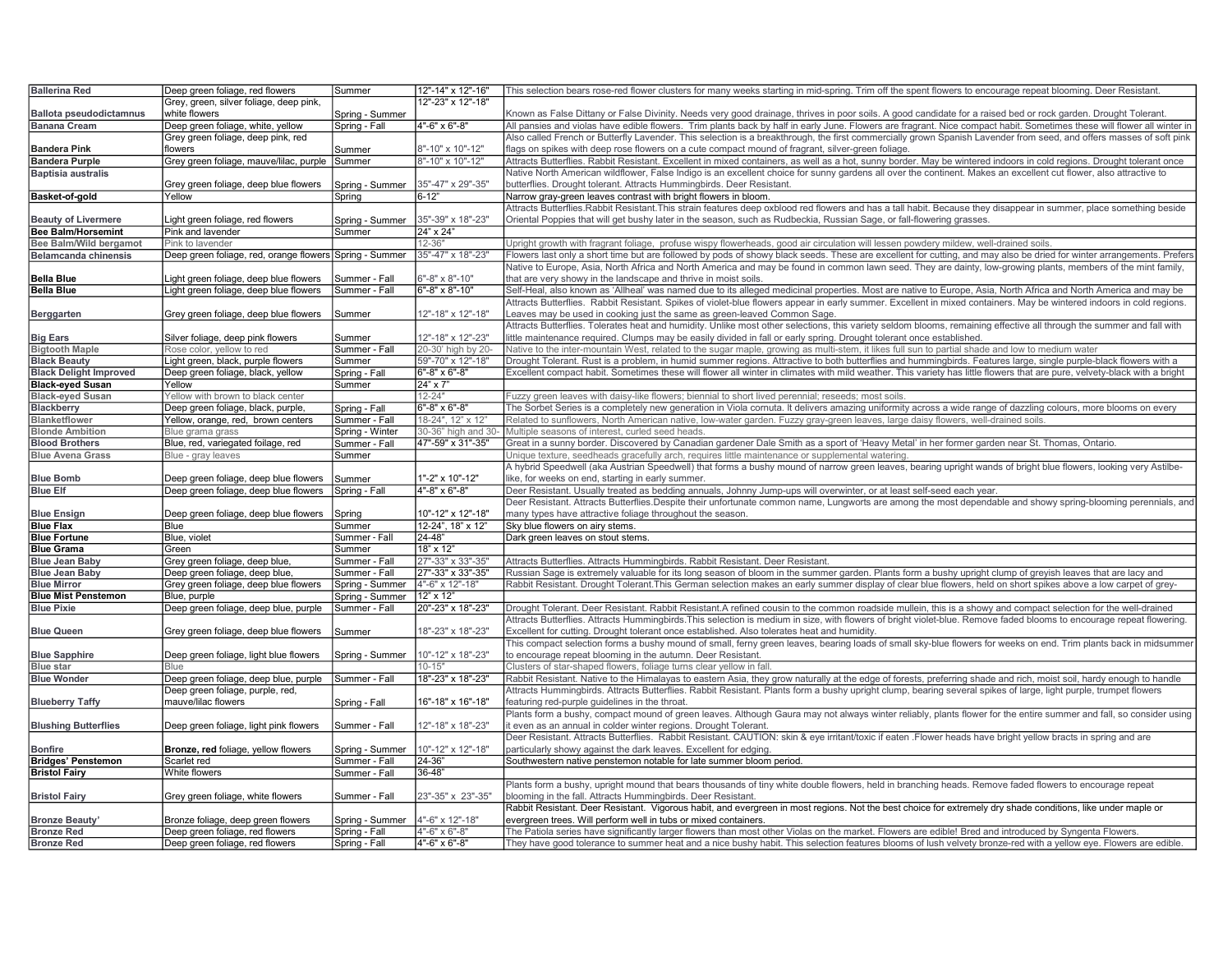|                                   | Deep green foliage, brown, green                          |                 |                   | Attracts Butterflies. Rabbit Resistant. Light and billowing in effect, a wonderful contrast to bold-leaved plants. Suitable also for mixed containers. Flower stems                                                                         |
|-----------------------------------|-----------------------------------------------------------|-----------------|-------------------|---------------------------------------------------------------------------------------------------------------------------------------------------------------------------------------------------------------------------------------------|
| <b>Bronze Veil</b>                | flowers                                                   | Summer - Fall   | 33"-39" x 18"-23" | should be cut back in late winter. Clumps may be easily divided in early spring.                                                                                                                                                            |
| <b>Burgundy</b>                   | Wine red flowers                                          | Summer - Fall   | $18 - 24"$        |                                                                                                                                                                                                                                             |
| <b>Burgundy Red</b>               | Deep green foliage, red flowers                           | Summer          | 20"-23" x 18"-23" | Attracts Butterflies. Rabbit Resistant. Garden Astilbe are a popular choice for shady gardens, where they perform well if given a rich, moist soil and regular watering.                                                                    |
| <b>Burgundy Silk</b>              | Light green foliage, red flowers                          | Summer - Fall   | 14"-20" x 12"-18" | Attracts Butterflies.This selection has solid burgundy-red petals surrounding a darker eye. Removing faded flowers will greatly extend the blooming season.Excellent                                                                        |
|                                   | Bronze, purpleblack foliage, light pink                   |                 |                   | Deer Resistant.Rabbit Resistant. This recent selection forms a low mound of large lobed leaves, purple and bronze in colour, with a glossy finish. Sprays of light-pink                                                                     |
| <b>Burnished Bronze</b>           | flowers                                                   | Spring - Summer | 12"-18" x 12"-18" | flowers appear in late spring and through early summer.                                                                                                                                                                                     |
| <b>Bush Sunflower</b>             | Yellow                                                    | Summer - Fall   | 20" x 18"         | Freely branching bushy plant with woody base, phlox-like flowers clustered. towards top of stem, sandy soils                                                                                                                                |
|                                   |                                                           |                 |                   | This hybrid has terrific glossy foliage changing colour with the onset of cooler temperatures. The deeply cut, maple-shaped leaves begin caramel, changing to a rose-                                                                       |
| <b>Buttered Rum</b>               | Bronze, red foliage, white flowers                        | Spring - Summer | 6"-8" x 12"-16"   | red for the fall and stay attractive all winter in warmer regions.                                                                                                                                                                          |
| <b>Butterfly Blue</b>             | Grey green foliage, light blue flowers                    | Summer - Fall   | 12"-18" x 12"-18" | Attracts Hummingbirds. Deer Resistant. Attracts Butterflies. Terrific for mass planting, edging the border, and especially in mixed containers.                                                                                             |
| <b>Butterfly Millkweed</b>        | Orange                                                    | Summer          | $18" \times 18"$  |                                                                                                                                                                                                                                             |
| <b>Butterfly weed</b>             | Orange                                                    |                 | 18-36"            | Umbrella-like clusters of flowers, narrow green leaves. Attracts to butterflies, may be difficult to establish                                                                                                                              |
|                                   |                                                           |                 |                   | Deer Resistant. Rabbit Resistant. Great for cutting, this can also be used in mixed tubs or containers. Drought tolerant once established. Needs excellent winter                                                                           |
| <b>Buttons and Bows</b>           | Deep green foliage, gold, red flowers                     | Summer - Fall   | 18"-23" x 12"-18" | drainage, not usually happy in regions with wet winter soil conditions                                                                                                                                                                      |
| <b>California Poppy</b>           | ight blue to blue, violet                                 |                 | $6 - 12"$         | Dense basal rosette of bright green leaves, profuse clusters of small flowers, good for rock gardens, rocky soils.                                                                                                                          |
| <b>California Poppy</b>           | Yellow - orange                                           | Summer - Fall   | $12 - 24"$        | Fine blue green leaves. Short-lived perennial at low elevations, annual at high elevations. Reseeds easily.                                                                                                                                 |
| Callirhoe involucrata             |                                                           | Summer - Fall   | 10"-12" x 23"-29" |                                                                                                                                                                                                                                             |
|                                   | Light green foliage, purple flowers                       |                 | $12 - 18"$        | Known as Wine Cups, native prairie plant with an amazingly long season of bloom. Tolerates heat and summer drought due to its deep taproot. Plants needs good                                                                               |
| Candytuft                         | White, Glossy green foliage                               | Spring          |                   | Glossy green foliage, shear after bloom, may repeat bloom in fall.                                                                                                                                                                          |
|                                   |                                                           |                 |                   | Loves a moist site, and perfectly at home beside a small pond or stream. Plants will slowly creep to form a clump, and this may be easily divided in the spring.                                                                            |
| Carex berggrenii                  | Bronze foliage, no flowers                                | Spring - Winter | 4"-6" x 12"-18"   | Colour is reported to be the most intense when grown in full sun.                                                                                                                                                                           |
| Carex comans bronze form          | Bronze foliage, brown flowers                             | Summer          | 8"-12" x 12"-23"  | Drought Tolerant. Deer Resistant.                                                                                                                                                                                                           |
|                                   |                                                           |                 |                   | Attracts Hummingbirds. Drought Tolerant. This hybrid combines the best traits of the Mexican and American species. They are reliable and flower the first year,                                                                             |
| <b>Carillo Red</b>                | Deep green foliage, red flowers                           | Summer          | 10"-12" x 8"-10"  | forming upright, well-branched plants with shiny, dark green leaves.                                                                                                                                                                        |
| Carlina acaulis subsp.            |                                                           |                 |                   | Deer Resistant. Drought Tolerant. Performs well in hot, sunny sites, even with poor soil. Combines beautifully with other Xeriscape plants, such as Blue Fescue,                                                                            |
| simplex bronze form               | Bronze foliage, white flowers                             | Summer - Fall   | 4"-6" x 10"-12"   | Yucca, creeping Sedums, Artemisia or Lavender                                                                                                                                                                                               |
| <b>Cascade Red</b>                | Grey green foliage, deep pink, red                        | Spring - Summer | 4"-6" x 12"-23"   | Deer Resistant.Rock Cress is a popular spring-flowering rock garden perennial. It forms a low carpet of evergreen leaves, literally smothered by flowers for several                                                                        |
| Catananche caerulea               | Grey green foliage, light blue flowers                    | Summer          | 18"-27" x 10"-12" | Remove faded blooms to encourage more buds to form. Short-lived, but will often self sow. Choose a bright, sunny site with better than average drainage. Drought                                                                            |
| Catmint                           | Blue                                                      | Summer          |                   | Widely used mint, blue-green foliage, equires zero maintenance                                                                                                                                                                              |
|                                   | Deep green foliage, gold, mauve/lilac,                    |                 |                   | Plants form a low, bushy mound of bright green leaves, with loads of fragrant pansy flowers from early spring to late fall. This selection is part of the Celestial Series                                                                  |
| <b>Celestial 'Twilight'</b>       | purple flowers                                            | Spring - Fall   | 6"-8" x 8"-10"    | introduced for their winter hardiness, early flowering, compact habit and heat tolerance.                                                                                                                                                   |
|                                   | Deep green foliage, white, deep blue,                     |                 |                   | Also known as Winter Pansies, these are hardier than regular bedding pansies, tolerating more winter cold and summer heat. Plants form a low, bushy mound of                                                                                |
| <b>Celestial Blue Moon</b>        | vellow flowers                                            | Spring - Fall   | 6"-8" x 14"-16"   | bright green leaves, with loads of fragrant pansy flowers from early spring to late fall                                                                                                                                                    |
|                                   |                                                           |                 | 12"-35" x 12"-18" | Drought Tolerant. Attracts Butterflies. Deer Resistant. known as Jupiter's Beard, this is an old-fashioned cut flower being seen once again in sunny borders.A short-                                                                       |
| <b>Centranthus ruber</b>          | Light green foliage, red flowers                          | Summer - Fall   |                   | lived, but usually self-seeds where happy.                                                                                                                                                                                                  |
| <b>Centranthus ruber</b>          |                                                           |                 |                   | Attractive to butterflies. Excellent for cutting. Removing faded flowers will encourage plants to form buds all summer long. Good choice for hot, dry sites, this will                                                                      |
|                                   | ight green foliage, red flowers                           | Summer - Fall   | 12"-35" x 12"-18" | even thrive in rock walls or between paving stones.                                                                                                                                                                                         |
| <b>Centranthus ruber</b>          |                                                           |                 |                   | Attracts Butterflies. Deer Resistant. Also called Jupiter's Beard, this selection is slightly more compact than the species. It forms an upright, bushy mound of light                                                                      |
| 'Coccineus'                       | Light green foliage, red flowers                          | Summer - Fall   | 21"-23" x 12"-18" | green leaves, bearing rounded heads of fragrant, cherry-red flowers over many weeks.                                                                                                                                                        |
|                                   |                                                           |                 | 4"-6" x 10"-12"   | Deer Resistant. Drought Tolerant. Rabbit Resistant.This species is well-behaved and not a rampant spreader. Excellent for edging, for rock gardens or cascading                                                                             |
| Cerastium candidissimum           | Grey green, silver foliage, white flowers Spring - Summer |                 |                   | from rock walls                                                                                                                                                                                                                             |
|                                   |                                                           |                 | 6"-8" x 23"-29"   |                                                                                                                                                                                                                                             |
| <b>Cerastium tomentosum</b>       | Silver foliage, white flowers                             | Spring - Summer |                   | A very useful groundcover, often grown in dry, sunny areas with poor soil. Be sure to plant this where its spreading habit will not become a problem.                                                                                       |
| Cerise Queen, Common              | Deep Green Foliage, Deep pink flowers Summer              |                 | 18"-29"           | Growing in nearly any sunny situation, even where there is poor soil. Good for cutting, fresh or dried. Remove faded flowers regularly to promote continued                                                                                 |
| Chamomile                         |                                                           |                 |                   | Deer Resistant. Unusual selection of Clematis is not a vining plant at all but has a sprawling, bushy habit. Will require staking, or plants can be allowed to sprawl                                                                       |
|                                   | Light green, purple, red, salmon, white,                  |                 |                   |                                                                                                                                                                                                                                             |
| <b>Chater's Double</b>            | yellow, light pink flowers                                | Summer          | 59"-82" x 12"-18" | Features a wide range of shades, all with fluffy double flowers. short-lived, but will re-seed for many years. Attracts Butterflies. Deer Resistant. Drought Tolerant                                                                       |
| <b>Chater's Maroon</b>            | Light green, purple flowers                               | Summer          | 59"-82" x 12"-18" | Attractive to both butterflies and hummingbirds. Best at the back of a sunny border, with something in front to hide their bare lower stems. Rabbit Resistant.                                                                              |
| <b>Chater's Pink</b>              | Light green, deep pink, light pink                        | Summer          | 59"-82" x 12"-18" | Tall spikes of satiny, crepe-textured flowers making a fine display. Rust is a problem, in humid summer regions. Rabbit Resistant.                                                                                                          |
| <b>Chater's Purple</b>            | Light green, purple flowers                               | Summer          | 59"-82" x 12"-18" | Drought Tolerant. Short-lived, but will re-seed for many years. use a preventative fungicide spray for control. Attractive to both butterflies and hummingbirds.                                                                            |
| <b>Chater's Scarlet</b>           | Light green, red flowers                                  | Summer          | 59"-82" x 12"-18" | Deer Resistant. Drought Tolerant. Rabbit Resistant. Tall strain features fluffy double flowers in shades of red and scarlet. Attractive to both butterflies and                                                                             |
| <b>Chater's Series Watchman</b>   | Yellow                                                    | Summer          | 30" x 18"         |                                                                                                                                                                                                                                             |
| Chater's series Watchman'         | Mix                                                       | Summer - Fall   | 60-72"            | Cutting back stalks encourages continuing growing healthy.                                                                                                                                                                                  |
| <b>Chater's White</b>             | Light green, white flowers                                | Summer          | 59"-82" x 12"-18" | Best at the back of a sunny border, with something in front to hide their bare lower stems. Attracts Butterflies. Attracts Hummingbirds. Deer Resistant. Rabbit                                                                             |
| <b>Chater's Yellow</b>            | Light green, yellow, creamy yellow                        | Summer          | 59"-82" x 12"-18" | Tall strain features fluffy double flowers in shades of vellow.Rust is a problem, in humid summer regions. Attractive to butterflies. Deer Resistant.Rabbit Resistant,                                                                      |
|                                   |                                                           |                 |                   | Deer Resistant. Drought Tolerant. Forms a low, tufted clump of star-shaped fronds, with a waxy white coating on the underside. Loves a site where the roots can<br>stay cool and moist down among rocks. Great for wall gardens. Deciduous. |
|                                   |                                                           |                 |                   |                                                                                                                                                                                                                                             |
| Cheilanthes argentea              | Deep green foliage, no flowers                            | Spring - Winter | 4"-6" x 6"-12"    |                                                                                                                                                                                                                                             |
|                                   | Bronze, deep green foliage, light pink,                   |                 |                   | Plants form a low mound of bronzy leaves, taller stems form deep pink buds that open into soft pink blooms produced for months on end. In the breeze these move                                                                             |
| <b>Cherry Brandy</b>              | deep pink flowers                                         | Summer - Fall   | 12"-18" x 18"-23" | constantly, looking like a cloud of small butterflies. Attracts Butterflies. Deer Resistant.                                                                                                                                                |
| Cherry, Plum, Peach, Apricot      |                                                           |                 |                   |                                                                                                                                                                                                                                             |
| Cheyenne Sky<br>Chocolate Flower, | Blue, red, purple black foliage, red                      | Summer - Fall   | 29"-35" x 18"-23" | Stays attractive well into winter. Trim plants back to the ground in early to mid spring. Drought Tolerant. Deer Resistant.                                                                                                                 |
|                                   | Yellow with green and red centers                         | Summer - Fall   | $12 - 24$         | Pest-free, withstands heat waves, full sun, drought and a variety of soil types, does not stand over-watering. Southeastern Colorado native. Chocolate fragrance from                                                                       |
| Citrina                           | Grey green foliage, creamy yellow                         | Spring - Summer | 8"-12" x 12"-23"  | Good choice for edging, rock walls. Often planted alongside other spring blooming rock garden plants. Clip plants back by half, immediately after blooming. Deer                                                                            |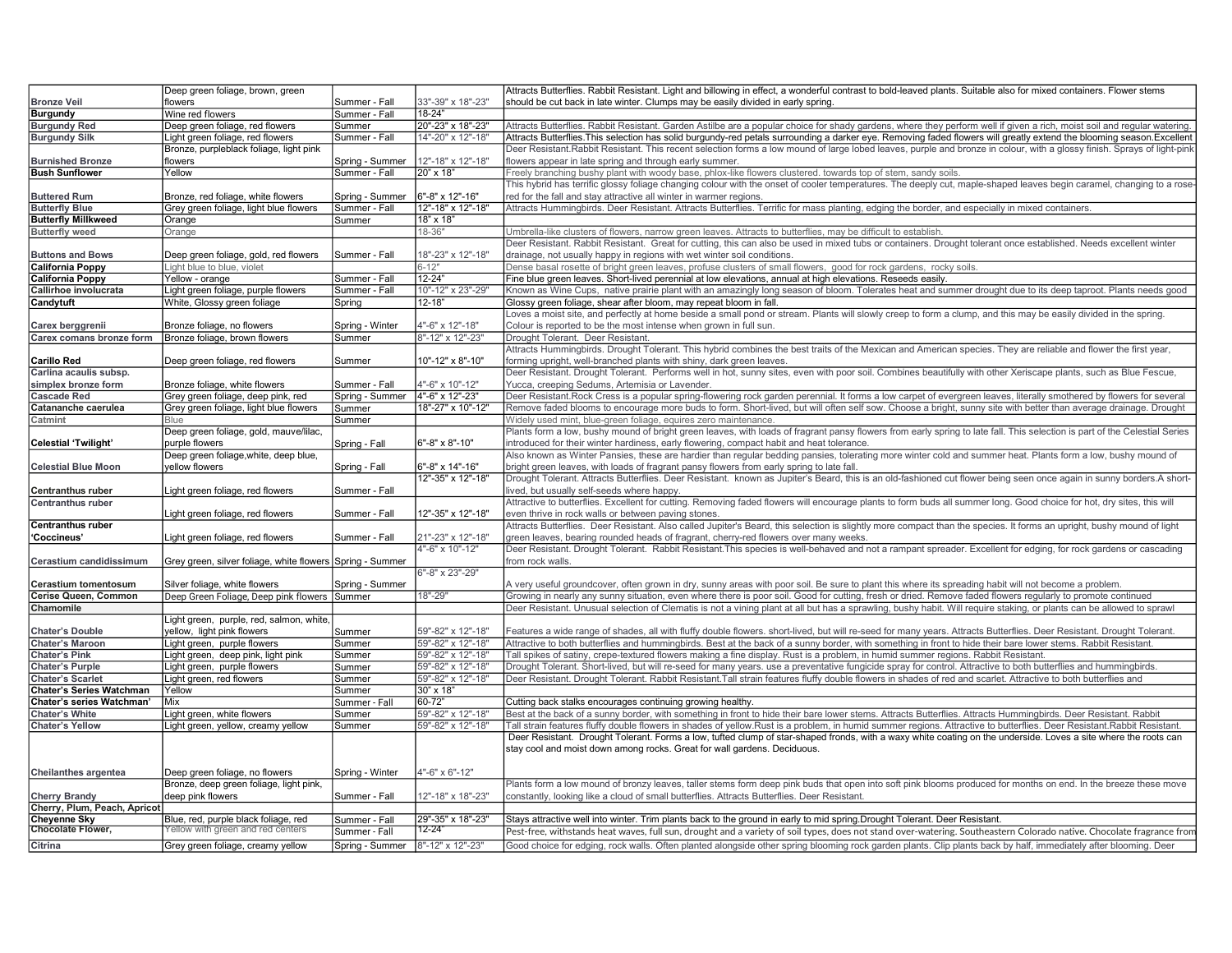|                                  |                                                                      |                                |                   | Flowers are edible. They have a compact and uniform habit and display excellent heat tolerance as well as numerous blooms on each plant. This lovely selection           |
|----------------------------------|----------------------------------------------------------------------|--------------------------------|-------------------|--------------------------------------------------------------------------------------------------------------------------------------------------------------------------|
| <b>Clear Yellow</b>              | Deep green foliage, yellow flowers                                   | Spring - Fall                  | 4"-6" x 6"-8"     | from the series features fragrant, bright yellow flowers.                                                                                                                |
|                                  | Clematis recta Serious Black Grey green, purple black foliage, white | Spring - Summer                | 35"-47" x 23"-29" | Deer Resistant. Unusual selection of Clematis is not a vining plant at all but has a sprawling, bushy habit. Will require staking, or plants can be allowed to sprawl    |
| Coccineus                        | Light green foliage, red flowers                                     | Summer - Fall                  | 21"-23" x 12"-18" | Removing faded flowers will encourage plants to form buds all summer long. A good choice for hot, dry sites, this will even thrive in rock walls or between paving       |
| <b>Colorado Columbine</b>        | Blue, purple and white                                               |                                | $12 - 36"$        | Delicate lobed leaves; large spurred flower; Colorado state flower; attracts hummingbirds; foliage often turns reddish in fall; organic soils                            |
| <b>Colorado Gold</b>             | Deep green foliage, gold flowers                                     | Spring - Fall                  | 6"-8" x 8"-12"    | Needs excellent winter drainage to prevent rotting, so best grown in a well-drained rock garden, gravel scree or alpine trough. Drought tolerant.                        |
| <b>Colorado Gold Hardy</b>       | Yellow orange                                                        | Summer - Fall                  | $4 - 6"$          | Deep green linear leaves, blooms open in sunny weather.                                                                                                                  |
| <b>Colored Hulk</b>              | Chartreuse, deep green foliage,                                      | Summer                         | 14"-16" x 16"-18" | Rabbit Resistant. Hosta are among the most popular of perennials for shady areas. Plants form sturdy mounds of foliage, topped with lily-like blooms.                    |
| <b>Common Yarrow</b>             | White                                                                | Summer                         | 18" x 18"         |                                                                                                                                                                          |
| <b>Compact Tanyosho Pine</b>     | Dark green                                                           |                                |                   | Unique large shrub or small tree, requires minimal maintenance, with one or multiple bare trunks at the base with the needles forming a mound at the top.                |
|                                  |                                                                      |                                |                   | Most popular of spring-flowering, this is a common sight in rock gardens. Often planted alongside other spring blooming rock garden plants, such as Arabis or            |
| Compacta                         | Grey green foliage, yellow flowers                                   | Spring - Summer                | 8"-12" x 12"-23"  | Aubrieta. Drought Tolerant. Deer Resistant. Attracts Butterflies.                                                                                                        |
| <b>Compass Plant</b>             |                                                                      |                                |                   | Attractive to both butterflies and hummingbirds. Best at the back of a sunny border, with something in front to hide their bare lower stems. Rabbit Resistant.           |
|                                  |                                                                      |                                |                   | CAUTION: Harmful if eaten. Attractive to both butterflies and hummingbirds. They are terrific plants for the boggy garden, adapting well to 'wet feet', but              |
| <b>Compliment Deep Red</b>       | Deep green foliage, red flowers                                      | Summer - Fall                  | 27"-29" x 18"-23" | growing equally well under average conditions.                                                                                                                           |
| Coneflower                       |                                                                      |                                |                   | Rabbit Resistant. Hosta are among the most popular of perennials for shady areas. Plants form sturdy mounds of foliage, topped with lily-like blooms.                    |
|                                  | Deep green foliage, red, deep pink                                   |                                |                   | Maiden Pinks are easy-care perennials, ideal for the beginning gardener. The plant forms a low, spreading mound of evergreen leaves, studded with tiny starry            |
| <b>Confetti Cherry Red</b>       | flowers                                                              | Spring - Summer                | 4"-6" x 12"-18"   | cherry-red flowers in late spring, then on and off through the summer. Shear back lightly after first blooms fade.                                                       |
| <b>Coral Bells</b>               | Light green, to burgundy, to silvery                                 | Spring - Summer                | Tall              | Widely used favorite because they are easy to grow and care for, does very well in shade to partial sun, slender stalks                                                  |
| Coreopsis verticillata 'Sizzle   |                                                                      |                                | 14"-18" x 21"-25" |                                                                                                                                                                          |
|                                  | Deep green foliage, gold, red flowers,                               |                                |                   | Excellent for cutting and mass planting. Great for edging in the sunny border, or planting in mixed containers. Tolerates heat and humidity. Good drainage is            |
| & Spice'<br><b>Coronado Red</b>  | gold centers<br>Red                                                  | Summer - Fall<br>Summer - Fall | 15-18 in.         | necessary<br>Silvery green leaves, minty fragrance.                                                                                                                      |
|                                  |                                                                      |                                | 15-18 in.         |                                                                                                                                                                          |
| <b>Coronado Shrub</b>            | Orange                                                               | Summer - Fall                  |                   | Silvery green leaves, minty fragrance.                                                                                                                                   |
| <b>Coronation Gold</b>           | <b>Bright vellow</b>                                                 | Summer - Fall                  | 36-42"            | Gray-green foliage, heat tolerant.                                                                                                                                       |
|                                  | Deep green, variegated, yellow foliage,                              |                                |                   | North American wild flower. Plants bloom for many weeks, with loose sprays of white flowers tinged with pale pink. In the breeze these move constantly, looking like     |
| <b>Corrie's Gold</b>             | white flowers                                                        | Summer - Fall                  | 23"-35" x 23"-27" | a cloud of small butterflies.Deer Resistant.                                                                                                                             |
| <b>Corsican violet</b>           | Purple                                                               | Spring - Fall                  | $6 - 8$           | A drought tolerant violet.                                                                                                                                               |
| Crambe cordifolia                | Deep green foliage, white flowers                                    | Summer - Winter                | 47"-70" x 35"-47" | Most bizarre and striking plant, something like a Baby's Breath crossed with a cabbage. Long-lived, needs good drainage. Mild winter regions                             |
| CrazyBlue                        | Grey green foliage, deep blue,                                       | Spring - Fall                  | 16"-18" x 12"-14" | Attractive to butterflies. Prune in spring, never in fall, to no lower than 6 inches. Selected as Perennial Plant of the Year in 1995                                    |
|                                  | Deep green foliage, deep blue,                                       |                                |                   | This selection is well-branched and was bred to stand tall through wind and rain. An extremely versatile garden plant, Russian Sage loves hot, sunny sites and will fit  |
| CrazyBlue                        | mauve/lilac flowers                                                  | Summer - Fall                  | 16"-18" x 12"-14" | right into the perennial border, also good to use among shrubs, and even in containers or tubs.                                                                          |
| <b>Creeping Mahonia</b>          | vellow                                                               | sprina                         | 12" x12"          |                                                                                                                                                                          |
| <b>Creeping phlox</b>            | White, red, blue, pink                                               | Spring                         | $4 - 6"$          | Plants form blankets of green leaves covered with small, star-shaped flowers.                                                                                            |
| <b>Creeping Veronica</b>         | Deep green foliage, light blue to purple                             | Winter - Spring                |                   | Somewhat adaptable to light and moisture conditions.                                                                                                                     |
| <b>Creeping Western Sand</b>     | Bright green leaves, white flowers,                                  | Spring - Fall                  |                   | Native to the Rocky Mountains, attract birds and wildlife.                                                                                                               |
|                                  |                                                                      |                                |                   | Features single to double flowers of rich blackcurrant red, the petal edges fading to mauve and soft pink with a yellow centers. Short-lived, but will re-seed for many  |
|                                  |                                                                      |                                |                   | years. Deer Resistant. Drought Tolerant.                                                                                                                                 |
| <b>Creme de Cassis</b>           | ight green, red, light pink flowers                                  | Summer                         | 59"-70" x 12"-18" |                                                                                                                                                                          |
| <b>Crimson Butterflies</b>       | Pink, dark crimson leaves                                            | Summer - Fall                  | 15-18"            |                                                                                                                                                                          |
|                                  |                                                                      |                                |                   | Australian selection of Butterfly Gaura. Deer Resistant. Plants form a bushy, compact mound of crimson-red leaves. Although Gaura may not always winter reliably,        |
| <b>Crimson Butterflies</b>       | Red foliage, deep pink flowers                                       | Summer - Fall                  | 12"-18" x 18"-23" | plants flower for the entire summer and fall, so consider using it even as an annual in colder winter regions.                                                           |
| <b>Crimson Pygmy Barberry</b>    | Red with tan and blue hues                                           |                                |                   | Crimson Pygmy Barberry is a compact deciduous shrub, easy to care for, and maintains a very compact and dense form.                                                      |
| <b>Crystal River Veronica</b>    | Blue                                                                 | Spring - Summer                | $2 - 3$           | Fast-growing vigorous masses of foliage.                                                                                                                                 |
| <b>Curl-leaf Mountain</b>        |                                                                      |                                |                   | Drought tolerant. They form a low, fleshy rosette of tough evergreen leaves, bearing large star-shaped flowers in late spring and early summer. This single-colour       |
| Mahogany                         |                                                                      |                                |                   | selection features flower clusters in dark pink.                                                                                                                         |
| <b>Dahlia Mystic Enchantment</b> | Purple black foliage, orange, red                                    | Summer - Fall                  | 18"-23" x 12"-16" | Dahlias are old-fashioned favourites for the flower garden. Plants are usually treated as tender perennials, the tubers lifted in the fall and stored indoors for the    |
|                                  | Purple black foliage, orange, yellow                                 |                                |                   | This selection, part of the Mystic series, features stunning purple-black foliage with a great show of starry single apricot-orange flowers that have a soft yellow halo |
| <b>Dahlia Mystic Haze</b>        | flowers                                                              | Spring - Fall                  | 18"-23" x 12"-16" | and dark brown eye. Midsized habit.                                                                                                                                      |
|                                  |                                                                      |                                |                   | Attracts Hummingbirds. Rabbit Resistant. Deer Resistant. This compact selection has bicolor petals of flame red and gold around a rust-coloured button eye.              |
| <b>Dark Bicolor</b>              | Grey green foliage, red, gold flowers                                | Summer - Fall                  | 10"-12" x 12"-16" | Attractive to butterflies. Drought tolerant once established. Not the best choice for heavy clay soil that will stay wet through the winter.                             |
|                                  |                                                                      |                                |                   | Deer Resistant. Flowers may be cut fresh, or dried for winter arrangements. Easily divided in early spring. Remove faded flowers to encourage more buds, also to         |
| Dark Shiny Eyes                  | Deep green foliage, red, white flowers                               | Summer                         | 20"-23" x 18"-23" | prevent plants from self seeding all over.                                                                                                                               |
|                                  |                                                                      |                                |                   | It bears masses of showy clusters of fragrant, velvety, crimson flowers with a tiny white eye, late spring into summer. Excellent as a cut flower. Plants are easily     |
| <b>Dash Crimson</b>              | Deep green foliage, red flowers                                      | Spring - Summer                | 12"-20" x 12"-14" | divided in early autumn or spring. Rabbit Resistant. Rabbit Resistant.                                                                                                   |
|                                  | Deep green foliage, deep pink, white,                                |                                |                   | Attracts Butterflies.Sweet William is an old-fashioned cottage garden plant. This selection from the Dash series is unusual because it acts as a long-lived instead of   |
|                                  | light pink flowers                                                   |                                | 14"-20" x 12"-14" | a biennial. Plants are easily divided in early autumn or spring.                                                                                                         |
| Dash Magician                    |                                                                      | Spring - Summer                |                   |                                                                                                                                                                          |
| <b>Daylily</b>                   | Red, orange, yellow, purple, white                                   | Summer                         | 12-48"            | Clumps of long, medium green, grass-like leaves, leafless flower stalks bear bell-shaped flowers,                                                                        |
| Deep Marina Improved             | Deep green foliage, deep blue, white                                 | Spring - Fall                  | 4"-6" x 6"-8"     | This lovely selection from the series features fragrant, deep blue flowers with a clear pansy 'face'. Performs best in regions with cool summers and low humidity.       |
|                                  | Deep green foliage, white, deep blue                                 |                                |                   | It delivers amazing uniformity across a wide range of dazzling colours, more blooms on every plant and less stretching. It's also more tolerant of summer heat and       |
| <b>Delft Blue</b>                | flowers                                                              | Spring - Fall                  | 6"-8" x 6"-8"     | winter cold than the annual pansy types.                                                                                                                                 |
| Delosperma cooperi               |                                                                      |                                | 2"-4" x 12"-23"   | This species forms a low mat of succulent, evergreen leaves, bearing loads of small, starry purple flowers, then on and off through the season. In regions with cold,    |
|                                  | Deep green foliage, purple flowers                                   | Summer - Fall                  |                   | wet winters this usually performs as an annual. Can be wintered indoors in a pot.                                                                                        |
|                                  |                                                                      |                                | 2"-4" x 12"-23"   | Grown in very well-drained soil. This species forms a low mat of succulent, evergreen leaves, bearing loads of small starry yellow flowers in late spring. Foliage turns |
| Delosperma nubigenum             | Light green foliage, yellow flowers                                  | Spring - Summer                |                   | bronze in winter.                                                                                                                                                        |
|                                  | Deep green foliage, yellow, deep blue,                               |                                |                   | This selection from the series features shining, mid-blue petals, paler blue chin, dark blue face and a bright yellow eye. Wonderful fragrance. A colour combo not       |
| Denim Jump Up                    | light blue flowers                                                   | Spring - Fall                  | 4"-6" x 6"-8"     | seen before and highly recommended.                                                                                                                                      |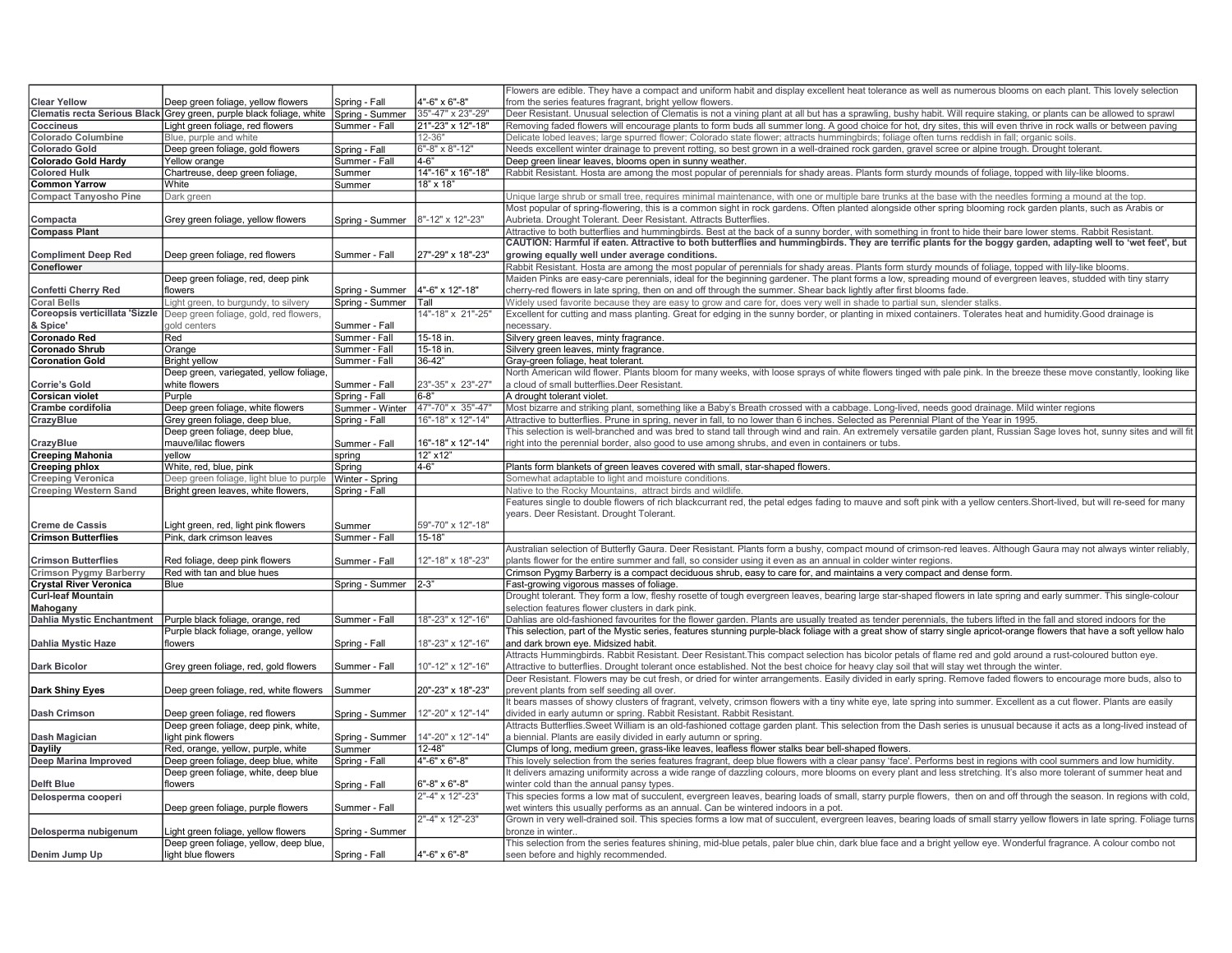| Winter - Summer<br><b>Desert Willow</b><br>Pink to burgundy flowers with yellow<br>6-30' height, 6-30'<br>Multi-stem small tree, usally survives Denver winters, drought tolerant, with watering being deep and infrequent<br>Dianthus barbatus Barbarin<br>Developed to flower well even in the first year, then hopefully return for a second. Sweet William is an old-fashioned cottage garden plant that usually grows as a selt<br>Deep green foliage, red flowers<br>6"-8" x 8"-12"<br>seeding biennial. Rabbit Resistant.<br>'Red'<br>Spring - Summer<br><b>Dianthus barbatus Barbarin</b><br>Self-sown seedlings may be moved in fall or early spring. Remove fading flowers to encourage more buds to form. Attracts Butterflies Developed to flower well even<br>Deep green foliage, deep pink, red<br>6"-8" x 8"-12"<br>Spring - Summer<br>in the first year, then hopefully return for a second. Rabbit Resistant.<br>Rose<br>flowers<br><b>Dianthus barbatus Barbarini</b><br>Rabbit Resistant. Sweet William is an old-fashioned cottage garden plant that usually grows as a self seeding biennial. Pruning plants back hard after blooming will<br>6"-8" x 8"-12"<br>Lilac<br>Deep green foliage, mauve/lilac flowers Spring - Summer<br>encourage them to survive for another year.<br>Deep green foliage, salmon flowers<br>6"-12" x 20"-30"<br>Sweet William is an old-fashioned cottage garden plant that usually grows as a self seeding biennial.Terrific in containers. Attracts Butterflies. Rabbit Resistant.<br>Spring - Summer<br>Dianthus barbatus Barbarini<br>Light green foliage, black, mix, red<br>18"-23" x 8"-12"<br>Spring - Summer<br>Sweet William is an old-fashioned cottage garden plant that usually grows as a self seeding biennial. Excellent as a cut flower. Rabbit Resistant. Attracts<br>Dianthus barbatus<br>Dragon's Blood<br>Rose red<br>Summer - Winter<br>l2-4"<br>Mats of red-rimmed foliage turn blood-red in fall and winter.<br>Grey green foliage, deep blue flowers<br>Spring - Fall<br>10"-12" x 12"-18"<br>Deer Resistant. Rabbit Resistant. Attracts Hummingbirds. In cool summer regions this will often continue to flower all summer long<br><b>Dropmore Hybrid</b><br>8"-12" x 12"-18"<br><b>Dudley Nevill Variegated</b><br>Grey green, variegated, white foliage,<br>Spring - Summer<br>Prune lightly after flowering is over, and remove any green shoots. Sprays of primrose-apricot flowers. springtime favorite, Basket-of-Gold. Deer Resistant. Drought<br>Light green foliage, light pink, salmon,<br>Excellent for edging or massing. Remove fading flowers to encourage more buds to form. Pruning plants back hard after blooming will encourage them to survive for<br>Dwarf double mix<br>mix, red flowers<br>6"-12" x 20"-30"<br>another year. Attracts Hummingbirds. Deer Resistant<br>Spring - Summer<br><b>Dwarf Globe Blue Spruce</b><br>20-30" height, 20-<br>They do require a little more watering until they are established.<br><b>Blue</b><br><b>Dwarf Russian Almond</b><br>$3-5' \times 3-5'$<br>Native to Eurasia, disadvantage of this shrub is the aggressive suckering habit which may make it hard to control, but this also makes it an attractive cover for<br>pink flowers<br>Spring<br>Grey green foliage, deep blue,<br>This selection is the earliest blooming of all with flowering starting in late spring and lasting up to six weeks. It forms a mound of aromatic, grey-green leaves, bearing<br><b>Early Bird</b><br>mauve/lilac flowers<br>Spring - Fall<br>10"-12" x 10"-12"<br>upright spikes of lavender-blue flowers. Excellent planted along a walkway.<br>12"-18" x 12"-14"<br>Deep green foliage, red flowerrs<br>Attracts Hummingbirds. Attracts Butterflies. Deer Resistant.<br><b>Early Red</b><br>Spring - Summer<br>Echinacea 'Cheyenne Spirit<br>Red, yellow, orange, pink<br>They have few insect or disease problems, and are drought tolerant, low-water maintanence, butterflies are attracted to them<br>Drought tolerant. They form a low, fleshy rosette of tough evergreen leaves, bearing large star-shaped flowers in late spring and early summer. This single-colour<br><b>Elise Ruby Red</b><br>Deep green foliage, deep pink flowers<br>Spring - Summer<br>$ 4"$ -6" x 8"-10"<br>selection features flower clusters in dark pink.<br>Deer Resistant. Unusual selection of Clematis is not a vining plant at all but has a sprawling, bushy habit. Will require staking, or plants can be allowed to sprawl<br>Eriogonum Heracleifolium<br>Eriogonum Ovalifolium<br>Euphorbia polychroma<br>Excellent for edging, in the rock garden, or in containers. Unusual for cutting. Usually has beautiful red fall foliage color. CAUTION: skin and eye irritant/toxic if eaten.<br>Light green foliage, yellow flowers<br>Spring - Summer<br>12"-18" x 18"-23"<br>Drought Tolerant. Rabbit Resistant. Deer Resistant.<br>18"-20" x 18"-23"<br>CAUTION: skin and eye irritant/toxic if eaten. Rabbit Resistant. Deer Resistant. A wonderful specimen plant, both in the garden as well as in tubs or<br>Euphorbia Redwing<br>Deep green, red foliage, yellow, green<br>Spring<br>False Indigo, Leadplant<br>Blue<br>36-48"<br>Attractive brown seed pods. Blue green foliage.<br>Summer<br>Purple and white clusters<br>Summer - Winter<br>Fernbush<br>Attract butterflies and bees, extremely low water-usage plant, deer-tolerant and its leaves have been used by Native Americans to make teas for upset stomachs.<br><b>Festuca Boulder Blue</b><br>Blue nearly evergreen<br>can handle intense heat, the Boulder Blue has the added advantage of being rather deer resistant, Colorado native<br>31"-35" x 12"-18"<br><b>Fiesta Time</b><br>Light green, white, deep pink flowers<br>Summer<br>Terrific for smaller gardens where the taller types might grow too big. Excellent in containers. Control leaf rust with a fungicide spray every two weeks. Rabbit<br>Spikes of rich violet-blue flowers appear in high summer, continuing into late fall. An extremely versatile garden plant, Russian Sage loves hot, sunny sites and will fi<br>35"-59" x 23"-35"<br>Filigran<br>Grey green foliage, deep blue flowers<br>Summer - Fall<br>right into the perennial border, also well used among shrubs, and even in containers or tubs.<br><b>Filou Rose</b><br>Blue, deep green foliage, light pink<br>4"-6" x 6"-10"<br>Excellent for rock gardens or cascading over walls, as well as for edging, as a groundcover in small areas and in mixed containers. Attracts Hummingbirds. Deer<br>Summer<br>This selection is a dwarf cousin to the more familiar tall Baby's Breath. Plants form a low mat of blue-green leaves, bearing masses of small starry, white, fragrant,<br>4"-6" x 6"-10"<br><b>Filou White</b><br>Blue foliage, white flowers<br>single flowers in early summer, which literally smother the clump.<br>Summer<br>Deer Resistant. Drought Tolerant. Evergreen Candytuft is a spring blooming favourite, often seen cascading over rocks and walls, or used as a groundcover. The<br>Findel<br>Deep green foliage, white flowers<br>Spring - Summer<br>8"-10" x 12"-35"<br>glossy, evergreen foliage forms a perfect mound.<br>23"-27" x 12"-18"<br>Firefly<br>Deep green foliage, deep pink flowers<br>Summer<br>Attracts Butterflies.An easy-to-grow perennial for the middle of a sunny border, this features small fully double round blooms of bright magenta-pink in early to mid<br><b>Flore Pleno</b><br>Light green foliage, white flowers<br>4"-6" x 10"-12"<br>Deer Resistant. A double-flowered selection of Roman Chamomile, this is delightful when grown as an ornamental edging or groundcover for hot, dry sunny sites.<br>Summer<br><b>Floristan Violet</b><br>Summer - Fall<br>18-36"<br>Clumps of grassy foliage, bottle brush blooms, good cut flower.<br>Violet purple<br><b>Floristan White</b><br>Summer - Fall<br>18-36"<br>Clumps of grassy foliage, bottle brush blooms, good cut flower.<br>White<br>10"-12" x 12"-16"<br>Light green foliage, deep pink, purple<br>Spring - Summer<br>Attractive to butterflies. Clumps are easily divided in spring or fall. Flowers should be deadheaded to prevent self seeding, as the resulting plants will revert to regular<br>Forescate<br>Deep green, variegated, white foliage,<br>Deer Resistant. Rabbit Resistant. This medium-sized selection has dark-green leaves with a distinctive golden-yellow edging. Lavender flowers appear in July.<br>Fortunei Aureomarginata<br>mauve/lilac flowers<br>Summer<br>20"-21" x 35"-47"<br>Great for massing and for planting in mixed containers or tubs<br>12"-18" x 18"-23"<br><b>Freckle Face</b><br>Deep green foliage, gold, orange<br>Known as the Blackberry Lily, close cousin to the familiar bearded Iris. Attractive pods heads appear later, which split open to reveal clusters of black seeds.<br>Summer<br>Fremontii Shimmer<br>Silver foliage, yellow flowers<br>10"-12" x 12"-14"<br>Attracts Butterflies. Deer Resistant. Drought Tolerant.This plant should be added to the list of dependable, low-maintenance perennials that give colour all summer<br>Summer<br>Deep green foliage, mauve/lilac flowers<br>14"-16" x 10"-12"<br>Spring - Summer<br>Rabbit Resistant. This selection forms a knee-high clump of coarse green leaves and stems that bear large clusters of star-shaped. Iilac-purple flowers in early<br>Freya<br>12" x18", 8-24"<br><b>Fringed Sage, Silver Sage</b><br>Gray, Green<br>Summer<br>Aromatic feathery silver foliage, evergreen, subshrub, insignificant bloom, well-drained soils<br>6"-8" x 8"-10"<br>This selection features lavender-blue and yellow flowers with a dark face. Perfect for containers and borders alike.<br><b>Frizzle Sizzle</b><br>Light green foliage, light blue,<br>Spring - Fall<br>Attracts Butterflies. Rabbit Resistant. The border varieties of Stonecrop are a dependable choice for the late summer and fall garden, offering foliage interest earlier<br>Light green, variegated, white foliage,<br>23"-27" x 18"-23"<br>in the season, then a colourful display of flowers in the fall<br><b>Frosty Morn</b><br>light pink flowers<br>Summer - Fall<br><b>Fuzzy Wuzzy</b><br>Silver, grey green foliage, deep pink,<br>12"-18" x 12"-23"<br>Deer Resistant. Attracts Butterflies. Lamb's-ears are one of the most popular foliage perennials, used widely for edging along pathways and borders<br>Summer<br>CAUTION: Harmful if eaten.This compact selection features tall spires of red flowers in late spring through early summer. The 'Gallery Series' hybrids<br>18"-23" x 18"-23"<br><b>Gallery Red</b><br>Deep green foliage, red flowers<br>Spring - Summer<br>were developed from the species Lupinus polyphyllus, a North American native hailing from the Pacific Northwest.<br>10"-12" x 12"-16"<br><b>Gallo Peach</b><br>Grey green foliage, orange flowers<br>Summer - Fall<br>They form a low mound of light-green leaves, bearing upright stems of large daisy-type flowers.Attractive to butterflies. Drought tolerant. Attracts Hummingbirds.<br>Summer - Fall<br>10"-12" x 12"-16"<br><b>Gallo Red</b><br>Grey green foliage, red flowers<br>Removing faded flowers will encourage constant blooming. Hardiness is not yet fully determined but will quite likely be colder than zone 4. Attracts Butterflies.<br><b>Gambel Oak</b><br>25' x 12'<br>Fall<br>Attracts Hummingbirds. Deer Resistant. Attracts Butterflies. Taller stems hold fluffy double flowers for most of the summer in a rich deep blood-red shade. Excellent<br>Silver foliage, red flowers<br>23"-27" x 10"-12"<br>for cutting. Requires good drainage<br><b>Gardener's World</b><br>Summer<br>35"-47" x 23"-35"<br>Gaura lindheimeri<br>Deep green foliage, white flowers<br>Summer - Fall<br>North American wildflower, New plants will often appear from self sown seedlings. Superb in containers, the subtle colour blends easily in borders. Drought tolerant<br>25"-29" x 18"-23"<br>Drought Tolerant. Needs well-drained sandy soil. Important source of food for Monarch Butterflies.Developed from a native North American wildflower<br><b>Gay Butterflies</b><br>Light green, yellow, orange, gold<br>Summer<br>Gayfeather, Blazing star<br>Rose purple, pink<br>Summer - Fall<br>24" x 12"<br>Rigid linear leaves, stout spikes of fringed flowers, attracts butterflies, well-drained soils<br>Deep green foliage, white, deep blue<br>Attracts Hummingbirds. Rabbit Resistant. Superb for cutting. Quickly spreads to form a small patch, but easily managed by dividing plants in spring or fall. Combines<br><b>Genti TwisterBell</b><br>flowers<br>16"-18" x 16"-18"<br>beautifully with anything gold or yellow, for contrast<br>Spring - Summer | Desert four o'clock | Purplish red, pink to purple, magenta | Summer - Fall | 12-30", 18" x 48" | Wide spreading mounded habit, trumpet-shaped flowers with yellow stamens open late morning, well-drained soils. Southern Colorado native. |
|-------------------------------------------------------------------------------------------------------------------------------------------------------------------------------------------------------------------------------------------------------------------------------------------------------------------------------------------------------------------------------------------------------------------------------------------------------------------------------------------------------------------------------------------------------------------------------------------------------------------------------------------------------------------------------------------------------------------------------------------------------------------------------------------------------------------------------------------------------------------------------------------------------------------------------------------------------------------------------------------------------------------------------------------------------------------------------------------------------------------------------------------------------------------------------------------------------------------------------------------------------------------------------------------------------------------------------------------------------------------------------------------------------------------------------------------------------------------------------------------------------------------------------------------------------------------------------------------------------------------------------------------------------------------------------------------------------------------------------------------------------------------------------------------------------------------------------------------------------------------------------------------------------------------------------------------------------------------------------------------------------------------------------------------------------------------------------------------------------------------------------------------------------------------------------------------------------------------------------------------------------------------------------------------------------------------------------------------------------------------------------------------------------------------------------------------------------------------------------------------------------------------------------------------------------------------------------------------------------------------------------------------------------------------------------------------------------------------------------------------------------------------------------------------------------------------------------------------------------------------------------------------------------------------------------------------------------------------------------------------------------------------------------------------------------------------------------------------------------------------------------------------------------------------------------------------------------------------------------------------------------------------------------------------------------------------------------------------------------------------------------------------------------------------------------------------------------------------------------------------------------------------------------------------------------------------------------------------------------------------------------------------------------------------------------------------------------------------------------------------------------------------------------------------------------------------------------------------------------------------------------------------------------------------------------------------------------------------------------------------------------------------------------------------------------------------------------------------------------------------------------------------------------------------------------------------------------------------------------------------------------------------------------------------------------------------------------------------------------------------------------------------------------------------------------------------------------------------------------------------------------------------------------------------------------------------------------------------------------------------------------------------------------------------------------------------------------------------------------------------------------------------------------------------------------------------------------------------------------------------------------------------------------------------------------------------------------------------------------------------------------------------------------------------------------------------------------------------------------------------------------------------------------------------------------------------------------------------------------------------------------------------------------------------------------------------------------------------------------------------------------------------------------------------------------------------------------------------------------------------------------------------------------------------------------------------------------------------------------------------------------------------------------------------------------------------------------------------------------------------------------------------------------------------------------------------------------------------------------------------------------------------------------------------------------------------------------------------------------------------------------------------------------------------------------------------------------------------------------------------------------------------------------------------------------------------------------------------------------------------------------------------------------------------------------------------------------------------------------------------------------------------------------------------------------------------------------------------------------------------------------------------------------------------------------------------------------------------------------------------------------------------------------------------------------------------------------------------------------------------------------------------------------------------------------------------------------------------------------------------------------------------------------------------------------------------------------------------------------------------------------------------------------------------------------------------------------------------------------------------------------------------------------------------------------------------------------------------------------------------------------------------------------------------------------------------------------------------------------------------------------------------------------------------------------------------------------------------------------------------------------------------------------------------------------------------------------------------------------------------------------------------------------------------------------------------------------------------------------------------------------------------------------------------------------------------------------------------------------------------------------------------------------------------------------------------------------------------------------------------------------------------------------------------------------------------------------------------------------------------------------------------------------------------------------------------------------------------------------------------------------------------------------------------------------------------------------------------------------------------------------------------------------------------------------------------------------------------------------------------------------------------------------------------------------------------------------------------------------------------------------------------------------------------------------------------------------------------------------------------------------------------------------------------------------------------------------------------------------------------------------------------------------------------------------------------------------------------------------------------------------------------------------------------------------------------------------------------------------------------------------------------------------------------------------------------------------------------------------------------------------------------------------------------------------------------------------------------------------------------------------------------------------------------------------------------------------------------------------------------------------------------------------------------------------------------------------------------------------------------------------------------------------------------------------------------------------------------------------------------------------------------------------------------------------------------------------------------------------------------------------------------------------------------------------------------------------------------------------------------------------------------------------------------------------------------------------------------------------------------------------------------------------------------------------------------------------------------------------------------------------------------------------------------------------------------------------------------------------------------------------------------------------------------------------------------------------------------------------------------------------------------------------------------------------------------------------------------------------------------------------------------------------------------------------------------------------------------------------------------------------------------------------------------------------------------------------------------------------------------------------------------------------------------------------------------------------------------------------------------------------------------------------------------------------------------------------------------------------------------------------------------------------------------------------------------------------------------------------------------------------------------------------------------------------------------------------------------------------------------------------------------------------------------------------------------------------------------------------------------------------------------------------------------------------------------------------------------------------------------------------------------------------------------------------------------------------------------------------------------------------------------------------------------------------------------------------------------------------------------------------------------------------------------------------------------------------------------------------------------------------------------------------------------------------------------------------------------------------------------------------------------------------------------------------------------------------------------------------------------------------------------------------------------------------------------------------------------------------------------------------------------------------------------------------------------------------------------------------------------------------------------------------------------------------------------------------------------------------------------------------------------------------------------------------------------------------------------------------------------------------------------------------------------------------------------------------------------------------------------------------------------------------------------------------------|---------------------|---------------------------------------|---------------|-------------------|-------------------------------------------------------------------------------------------------------------------------------------------|
|                                                                                                                                                                                                                                                                                                                                                                                                                                                                                                                                                                                                                                                                                                                                                                                                                                                                                                                                                                                                                                                                                                                                                                                                                                                                                                                                                                                                                                                                                                                                                                                                                                                                                                                                                                                                                                                                                                                                                                                                                                                                                                                                                                                                                                                                                                                                                                                                                                                                                                                                                                                                                                                                                                                                                                                                                                                                                                                                                                                                                                                                                                                                                                                                                                                                                                                                                                                                                                                                                                                                                                                                                                                                                                                                                                                                                                                                                                                                                                                                                                                                                                                                                                                                                                                                                                                                                                                                                                                                                                                                                                                                                                                                                                                                                                                                                                                                                                                                                                                                                                                                                                                                                                                                                                                                                                                                                                                                                                                                                                                                                                                                                                                                                                                                                                                                                                                                                                                                                                                                                                                                                                                                                                                                                                                                                                                                                                                                                                                                                                                                                                                                                                                                                                                                                                                                                                                                                                                                                                                                                                                                                                                                                                                                                                                                                                                                                                                                                                                                                                                                                                                                                                                                                                                                                                                                                                                                                                                                                                                                                                                                                                                                                                                                                                                                                                                                                                                                                                                                                                                                                                                                                                                                                                                                                                                                                                                                                                                                                                                                                                                                                                                                                                                                                                                                                                                                                                                                                                                                                                                                                                                                                                                                                                                                                                                                                                                                                                                                                                                                                                                                                                                                                                                                                                                                                                                                                                                                                                                                                                                                                                                                                                                                                                                                                                                                                                                                                                                                                                                                                                                                                                                                                                                                                                                                                                                                                                                                                                                                                                                                                                                                                                                                                                                                                                                                                                                                                                                                                                                                                                                                                                                                                                                                                                                                                                                                                                                                                                                                                                                                                                                                                                                                                                                                                                                                                                                                                                                                     |                     |                                       |               |                   |                                                                                                                                           |
|                                                                                                                                                                                                                                                                                                                                                                                                                                                                                                                                                                                                                                                                                                                                                                                                                                                                                                                                                                                                                                                                                                                                                                                                                                                                                                                                                                                                                                                                                                                                                                                                                                                                                                                                                                                                                                                                                                                                                                                                                                                                                                                                                                                                                                                                                                                                                                                                                                                                                                                                                                                                                                                                                                                                                                                                                                                                                                                                                                                                                                                                                                                                                                                                                                                                                                                                                                                                                                                                                                                                                                                                                                                                                                                                                                                                                                                                                                                                                                                                                                                                                                                                                                                                                                                                                                                                                                                                                                                                                                                                                                                                                                                                                                                                                                                                                                                                                                                                                                                                                                                                                                                                                                                                                                                                                                                                                                                                                                                                                                                                                                                                                                                                                                                                                                                                                                                                                                                                                                                                                                                                                                                                                                                                                                                                                                                                                                                                                                                                                                                                                                                                                                                                                                                                                                                                                                                                                                                                                                                                                                                                                                                                                                                                                                                                                                                                                                                                                                                                                                                                                                                                                                                                                                                                                                                                                                                                                                                                                                                                                                                                                                                                                                                                                                                                                                                                                                                                                                                                                                                                                                                                                                                                                                                                                                                                                                                                                                                                                                                                                                                                                                                                                                                                                                                                                                                                                                                                                                                                                                                                                                                                                                                                                                                                                                                                                                                                                                                                                                                                                                                                                                                                                                                                                                                                                                                                                                                                                                                                                                                                                                                                                                                                                                                                                                                                                                                                                                                                                                                                                                                                                                                                                                                                                                                                                                                                                                                                                                                                                                                                                                                                                                                                                                                                                                                                                                                                                                                                                                                                                                                                                                                                                                                                                                                                                                                                                                                                                                                                                                                                                                                                                                                                                                                                                                                                                                                                                                                                     |                     |                                       |               |                   |                                                                                                                                           |
|                                                                                                                                                                                                                                                                                                                                                                                                                                                                                                                                                                                                                                                                                                                                                                                                                                                                                                                                                                                                                                                                                                                                                                                                                                                                                                                                                                                                                                                                                                                                                                                                                                                                                                                                                                                                                                                                                                                                                                                                                                                                                                                                                                                                                                                                                                                                                                                                                                                                                                                                                                                                                                                                                                                                                                                                                                                                                                                                                                                                                                                                                                                                                                                                                                                                                                                                                                                                                                                                                                                                                                                                                                                                                                                                                                                                                                                                                                                                                                                                                                                                                                                                                                                                                                                                                                                                                                                                                                                                                                                                                                                                                                                                                                                                                                                                                                                                                                                                                                                                                                                                                                                                                                                                                                                                                                                                                                                                                                                                                                                                                                                                                                                                                                                                                                                                                                                                                                                                                                                                                                                                                                                                                                                                                                                                                                                                                                                                                                                                                                                                                                                                                                                                                                                                                                                                                                                                                                                                                                                                                                                                                                                                                                                                                                                                                                                                                                                                                                                                                                                                                                                                                                                                                                                                                                                                                                                                                                                                                                                                                                                                                                                                                                                                                                                                                                                                                                                                                                                                                                                                                                                                                                                                                                                                                                                                                                                                                                                                                                                                                                                                                                                                                                                                                                                                                                                                                                                                                                                                                                                                                                                                                                                                                                                                                                                                                                                                                                                                                                                                                                                                                                                                                                                                                                                                                                                                                                                                                                                                                                                                                                                                                                                                                                                                                                                                                                                                                                                                                                                                                                                                                                                                                                                                                                                                                                                                                                                                                                                                                                                                                                                                                                                                                                                                                                                                                                                                                                                                                                                                                                                                                                                                                                                                                                                                                                                                                                                                                                                                                                                                                                                                                                                                                                                                                                                                                                                                                                                                     |                     |                                       |               |                   |                                                                                                                                           |
|                                                                                                                                                                                                                                                                                                                                                                                                                                                                                                                                                                                                                                                                                                                                                                                                                                                                                                                                                                                                                                                                                                                                                                                                                                                                                                                                                                                                                                                                                                                                                                                                                                                                                                                                                                                                                                                                                                                                                                                                                                                                                                                                                                                                                                                                                                                                                                                                                                                                                                                                                                                                                                                                                                                                                                                                                                                                                                                                                                                                                                                                                                                                                                                                                                                                                                                                                                                                                                                                                                                                                                                                                                                                                                                                                                                                                                                                                                                                                                                                                                                                                                                                                                                                                                                                                                                                                                                                                                                                                                                                                                                                                                                                                                                                                                                                                                                                                                                                                                                                                                                                                                                                                                                                                                                                                                                                                                                                                                                                                                                                                                                                                                                                                                                                                                                                                                                                                                                                                                                                                                                                                                                                                                                                                                                                                                                                                                                                                                                                                                                                                                                                                                                                                                                                                                                                                                                                                                                                                                                                                                                                                                                                                                                                                                                                                                                                                                                                                                                                                                                                                                                                                                                                                                                                                                                                                                                                                                                                                                                                                                                                                                                                                                                                                                                                                                                                                                                                                                                                                                                                                                                                                                                                                                                                                                                                                                                                                                                                                                                                                                                                                                                                                                                                                                                                                                                                                                                                                                                                                                                                                                                                                                                                                                                                                                                                                                                                                                                                                                                                                                                                                                                                                                                                                                                                                                                                                                                                                                                                                                                                                                                                                                                                                                                                                                                                                                                                                                                                                                                                                                                                                                                                                                                                                                                                                                                                                                                                                                                                                                                                                                                                                                                                                                                                                                                                                                                                                                                                                                                                                                                                                                                                                                                                                                                                                                                                                                                                                                                                                                                                                                                                                                                                                                                                                                                                                                                                                                                                     |                     |                                       |               |                   |                                                                                                                                           |
|                                                                                                                                                                                                                                                                                                                                                                                                                                                                                                                                                                                                                                                                                                                                                                                                                                                                                                                                                                                                                                                                                                                                                                                                                                                                                                                                                                                                                                                                                                                                                                                                                                                                                                                                                                                                                                                                                                                                                                                                                                                                                                                                                                                                                                                                                                                                                                                                                                                                                                                                                                                                                                                                                                                                                                                                                                                                                                                                                                                                                                                                                                                                                                                                                                                                                                                                                                                                                                                                                                                                                                                                                                                                                                                                                                                                                                                                                                                                                                                                                                                                                                                                                                                                                                                                                                                                                                                                                                                                                                                                                                                                                                                                                                                                                                                                                                                                                                                                                                                                                                                                                                                                                                                                                                                                                                                                                                                                                                                                                                                                                                                                                                                                                                                                                                                                                                                                                                                                                                                                                                                                                                                                                                                                                                                                                                                                                                                                                                                                                                                                                                                                                                                                                                                                                                                                                                                                                                                                                                                                                                                                                                                                                                                                                                                                                                                                                                                                                                                                                                                                                                                                                                                                                                                                                                                                                                                                                                                                                                                                                                                                                                                                                                                                                                                                                                                                                                                                                                                                                                                                                                                                                                                                                                                                                                                                                                                                                                                                                                                                                                                                                                                                                                                                                                                                                                                                                                                                                                                                                                                                                                                                                                                                                                                                                                                                                                                                                                                                                                                                                                                                                                                                                                                                                                                                                                                                                                                                                                                                                                                                                                                                                                                                                                                                                                                                                                                                                                                                                                                                                                                                                                                                                                                                                                                                                                                                                                                                                                                                                                                                                                                                                                                                                                                                                                                                                                                                                                                                                                                                                                                                                                                                                                                                                                                                                                                                                                                                                                                                                                                                                                                                                                                                                                                                                                                                                                                                                                                                     |                     |                                       |               |                   |                                                                                                                                           |
|                                                                                                                                                                                                                                                                                                                                                                                                                                                                                                                                                                                                                                                                                                                                                                                                                                                                                                                                                                                                                                                                                                                                                                                                                                                                                                                                                                                                                                                                                                                                                                                                                                                                                                                                                                                                                                                                                                                                                                                                                                                                                                                                                                                                                                                                                                                                                                                                                                                                                                                                                                                                                                                                                                                                                                                                                                                                                                                                                                                                                                                                                                                                                                                                                                                                                                                                                                                                                                                                                                                                                                                                                                                                                                                                                                                                                                                                                                                                                                                                                                                                                                                                                                                                                                                                                                                                                                                                                                                                                                                                                                                                                                                                                                                                                                                                                                                                                                                                                                                                                                                                                                                                                                                                                                                                                                                                                                                                                                                                                                                                                                                                                                                                                                                                                                                                                                                                                                                                                                                                                                                                                                                                                                                                                                                                                                                                                                                                                                                                                                                                                                                                                                                                                                                                                                                                                                                                                                                                                                                                                                                                                                                                                                                                                                                                                                                                                                                                                                                                                                                                                                                                                                                                                                                                                                                                                                                                                                                                                                                                                                                                                                                                                                                                                                                                                                                                                                                                                                                                                                                                                                                                                                                                                                                                                                                                                                                                                                                                                                                                                                                                                                                                                                                                                                                                                                                                                                                                                                                                                                                                                                                                                                                                                                                                                                                                                                                                                                                                                                                                                                                                                                                                                                                                                                                                                                                                                                                                                                                                                                                                                                                                                                                                                                                                                                                                                                                                                                                                                                                                                                                                                                                                                                                                                                                                                                                                                                                                                                                                                                                                                                                                                                                                                                                                                                                                                                                                                                                                                                                                                                                                                                                                                                                                                                                                                                                                                                                                                                                                                                                                                                                                                                                                                                                                                                                                                                                                                                                                     |                     |                                       |               |                   |                                                                                                                                           |
|                                                                                                                                                                                                                                                                                                                                                                                                                                                                                                                                                                                                                                                                                                                                                                                                                                                                                                                                                                                                                                                                                                                                                                                                                                                                                                                                                                                                                                                                                                                                                                                                                                                                                                                                                                                                                                                                                                                                                                                                                                                                                                                                                                                                                                                                                                                                                                                                                                                                                                                                                                                                                                                                                                                                                                                                                                                                                                                                                                                                                                                                                                                                                                                                                                                                                                                                                                                                                                                                                                                                                                                                                                                                                                                                                                                                                                                                                                                                                                                                                                                                                                                                                                                                                                                                                                                                                                                                                                                                                                                                                                                                                                                                                                                                                                                                                                                                                                                                                                                                                                                                                                                                                                                                                                                                                                                                                                                                                                                                                                                                                                                                                                                                                                                                                                                                                                                                                                                                                                                                                                                                                                                                                                                                                                                                                                                                                                                                                                                                                                                                                                                                                                                                                                                                                                                                                                                                                                                                                                                                                                                                                                                                                                                                                                                                                                                                                                                                                                                                                                                                                                                                                                                                                                                                                                                                                                                                                                                                                                                                                                                                                                                                                                                                                                                                                                                                                                                                                                                                                                                                                                                                                                                                                                                                                                                                                                                                                                                                                                                                                                                                                                                                                                                                                                                                                                                                                                                                                                                                                                                                                                                                                                                                                                                                                                                                                                                                                                                                                                                                                                                                                                                                                                                                                                                                                                                                                                                                                                                                                                                                                                                                                                                                                                                                                                                                                                                                                                                                                                                                                                                                                                                                                                                                                                                                                                                                                                                                                                                                                                                                                                                                                                                                                                                                                                                                                                                                                                                                                                                                                                                                                                                                                                                                                                                                                                                                                                                                                                                                                                                                                                                                                                                                                                                                                                                                                                                                                                                                     |                     |                                       |               |                   |                                                                                                                                           |
|                                                                                                                                                                                                                                                                                                                                                                                                                                                                                                                                                                                                                                                                                                                                                                                                                                                                                                                                                                                                                                                                                                                                                                                                                                                                                                                                                                                                                                                                                                                                                                                                                                                                                                                                                                                                                                                                                                                                                                                                                                                                                                                                                                                                                                                                                                                                                                                                                                                                                                                                                                                                                                                                                                                                                                                                                                                                                                                                                                                                                                                                                                                                                                                                                                                                                                                                                                                                                                                                                                                                                                                                                                                                                                                                                                                                                                                                                                                                                                                                                                                                                                                                                                                                                                                                                                                                                                                                                                                                                                                                                                                                                                                                                                                                                                                                                                                                                                                                                                                                                                                                                                                                                                                                                                                                                                                                                                                                                                                                                                                                                                                                                                                                                                                                                                                                                                                                                                                                                                                                                                                                                                                                                                                                                                                                                                                                                                                                                                                                                                                                                                                                                                                                                                                                                                                                                                                                                                                                                                                                                                                                                                                                                                                                                                                                                                                                                                                                                                                                                                                                                                                                                                                                                                                                                                                                                                                                                                                                                                                                                                                                                                                                                                                                                                                                                                                                                                                                                                                                                                                                                                                                                                                                                                                                                                                                                                                                                                                                                                                                                                                                                                                                                                                                                                                                                                                                                                                                                                                                                                                                                                                                                                                                                                                                                                                                                                                                                                                                                                                                                                                                                                                                                                                                                                                                                                                                                                                                                                                                                                                                                                                                                                                                                                                                                                                                                                                                                                                                                                                                                                                                                                                                                                                                                                                                                                                                                                                                                                                                                                                                                                                                                                                                                                                                                                                                                                                                                                                                                                                                                                                                                                                                                                                                                                                                                                                                                                                                                                                                                                                                                                                                                                                                                                                                                                                                                                                                                                                                     |                     |                                       |               |                   |                                                                                                                                           |
|                                                                                                                                                                                                                                                                                                                                                                                                                                                                                                                                                                                                                                                                                                                                                                                                                                                                                                                                                                                                                                                                                                                                                                                                                                                                                                                                                                                                                                                                                                                                                                                                                                                                                                                                                                                                                                                                                                                                                                                                                                                                                                                                                                                                                                                                                                                                                                                                                                                                                                                                                                                                                                                                                                                                                                                                                                                                                                                                                                                                                                                                                                                                                                                                                                                                                                                                                                                                                                                                                                                                                                                                                                                                                                                                                                                                                                                                                                                                                                                                                                                                                                                                                                                                                                                                                                                                                                                                                                                                                                                                                                                                                                                                                                                                                                                                                                                                                                                                                                                                                                                                                                                                                                                                                                                                                                                                                                                                                                                                                                                                                                                                                                                                                                                                                                                                                                                                                                                                                                                                                                                                                                                                                                                                                                                                                                                                                                                                                                                                                                                                                                                                                                                                                                                                                                                                                                                                                                                                                                                                                                                                                                                                                                                                                                                                                                                                                                                                                                                                                                                                                                                                                                                                                                                                                                                                                                                                                                                                                                                                                                                                                                                                                                                                                                                                                                                                                                                                                                                                                                                                                                                                                                                                                                                                                                                                                                                                                                                                                                                                                                                                                                                                                                                                                                                                                                                                                                                                                                                                                                                                                                                                                                                                                                                                                                                                                                                                                                                                                                                                                                                                                                                                                                                                                                                                                                                                                                                                                                                                                                                                                                                                                                                                                                                                                                                                                                                                                                                                                                                                                                                                                                                                                                                                                                                                                                                                                                                                                                                                                                                                                                                                                                                                                                                                                                                                                                                                                                                                                                                                                                                                                                                                                                                                                                                                                                                                                                                                                                                                                                                                                                                                                                                                                                                                                                                                                                                                                                                                     |                     |                                       |               |                   |                                                                                                                                           |
|                                                                                                                                                                                                                                                                                                                                                                                                                                                                                                                                                                                                                                                                                                                                                                                                                                                                                                                                                                                                                                                                                                                                                                                                                                                                                                                                                                                                                                                                                                                                                                                                                                                                                                                                                                                                                                                                                                                                                                                                                                                                                                                                                                                                                                                                                                                                                                                                                                                                                                                                                                                                                                                                                                                                                                                                                                                                                                                                                                                                                                                                                                                                                                                                                                                                                                                                                                                                                                                                                                                                                                                                                                                                                                                                                                                                                                                                                                                                                                                                                                                                                                                                                                                                                                                                                                                                                                                                                                                                                                                                                                                                                                                                                                                                                                                                                                                                                                                                                                                                                                                                                                                                                                                                                                                                                                                                                                                                                                                                                                                                                                                                                                                                                                                                                                                                                                                                                                                                                                                                                                                                                                                                                                                                                                                                                                                                                                                                                                                                                                                                                                                                                                                                                                                                                                                                                                                                                                                                                                                                                                                                                                                                                                                                                                                                                                                                                                                                                                                                                                                                                                                                                                                                                                                                                                                                                                                                                                                                                                                                                                                                                                                                                                                                                                                                                                                                                                                                                                                                                                                                                                                                                                                                                                                                                                                                                                                                                                                                                                                                                                                                                                                                                                                                                                                                                                                                                                                                                                                                                                                                                                                                                                                                                                                                                                                                                                                                                                                                                                                                                                                                                                                                                                                                                                                                                                                                                                                                                                                                                                                                                                                                                                                                                                                                                                                                                                                                                                                                                                                                                                                                                                                                                                                                                                                                                                                                                                                                                                                                                                                                                                                                                                                                                                                                                                                                                                                                                                                                                                                                                                                                                                                                                                                                                                                                                                                                                                                                                                                                                                                                                                                                                                                                                                                                                                                                                                                                                                                                     |                     |                                       |               |                   |                                                                                                                                           |
|                                                                                                                                                                                                                                                                                                                                                                                                                                                                                                                                                                                                                                                                                                                                                                                                                                                                                                                                                                                                                                                                                                                                                                                                                                                                                                                                                                                                                                                                                                                                                                                                                                                                                                                                                                                                                                                                                                                                                                                                                                                                                                                                                                                                                                                                                                                                                                                                                                                                                                                                                                                                                                                                                                                                                                                                                                                                                                                                                                                                                                                                                                                                                                                                                                                                                                                                                                                                                                                                                                                                                                                                                                                                                                                                                                                                                                                                                                                                                                                                                                                                                                                                                                                                                                                                                                                                                                                                                                                                                                                                                                                                                                                                                                                                                                                                                                                                                                                                                                                                                                                                                                                                                                                                                                                                                                                                                                                                                                                                                                                                                                                                                                                                                                                                                                                                                                                                                                                                                                                                                                                                                                                                                                                                                                                                                                                                                                                                                                                                                                                                                                                                                                                                                                                                                                                                                                                                                                                                                                                                                                                                                                                                                                                                                                                                                                                                                                                                                                                                                                                                                                                                                                                                                                                                                                                                                                                                                                                                                                                                                                                                                                                                                                                                                                                                                                                                                                                                                                                                                                                                                                                                                                                                                                                                                                                                                                                                                                                                                                                                                                                                                                                                                                                                                                                                                                                                                                                                                                                                                                                                                                                                                                                                                                                                                                                                                                                                                                                                                                                                                                                                                                                                                                                                                                                                                                                                                                                                                                                                                                                                                                                                                                                                                                                                                                                                                                                                                                                                                                                                                                                                                                                                                                                                                                                                                                                                                                                                                                                                                                                                                                                                                                                                                                                                                                                                                                                                                                                                                                                                                                                                                                                                                                                                                                                                                                                                                                                                                                                                                                                                                                                                                                                                                                                                                                                                                                                                                                                                     |                     |                                       |               |                   |                                                                                                                                           |
|                                                                                                                                                                                                                                                                                                                                                                                                                                                                                                                                                                                                                                                                                                                                                                                                                                                                                                                                                                                                                                                                                                                                                                                                                                                                                                                                                                                                                                                                                                                                                                                                                                                                                                                                                                                                                                                                                                                                                                                                                                                                                                                                                                                                                                                                                                                                                                                                                                                                                                                                                                                                                                                                                                                                                                                                                                                                                                                                                                                                                                                                                                                                                                                                                                                                                                                                                                                                                                                                                                                                                                                                                                                                                                                                                                                                                                                                                                                                                                                                                                                                                                                                                                                                                                                                                                                                                                                                                                                                                                                                                                                                                                                                                                                                                                                                                                                                                                                                                                                                                                                                                                                                                                                                                                                                                                                                                                                                                                                                                                                                                                                                                                                                                                                                                                                                                                                                                                                                                                                                                                                                                                                                                                                                                                                                                                                                                                                                                                                                                                                                                                                                                                                                                                                                                                                                                                                                                                                                                                                                                                                                                                                                                                                                                                                                                                                                                                                                                                                                                                                                                                                                                                                                                                                                                                                                                                                                                                                                                                                                                                                                                                                                                                                                                                                                                                                                                                                                                                                                                                                                                                                                                                                                                                                                                                                                                                                                                                                                                                                                                                                                                                                                                                                                                                                                                                                                                                                                                                                                                                                                                                                                                                                                                                                                                                                                                                                                                                                                                                                                                                                                                                                                                                                                                                                                                                                                                                                                                                                                                                                                                                                                                                                                                                                                                                                                                                                                                                                                                                                                                                                                                                                                                                                                                                                                                                                                                                                                                                                                                                                                                                                                                                                                                                                                                                                                                                                                                                                                                                                                                                                                                                                                                                                                                                                                                                                                                                                                                                                                                                                                                                                                                                                                                                                                                                                                                                                                                                                                     |                     |                                       |               |                   |                                                                                                                                           |
|                                                                                                                                                                                                                                                                                                                                                                                                                                                                                                                                                                                                                                                                                                                                                                                                                                                                                                                                                                                                                                                                                                                                                                                                                                                                                                                                                                                                                                                                                                                                                                                                                                                                                                                                                                                                                                                                                                                                                                                                                                                                                                                                                                                                                                                                                                                                                                                                                                                                                                                                                                                                                                                                                                                                                                                                                                                                                                                                                                                                                                                                                                                                                                                                                                                                                                                                                                                                                                                                                                                                                                                                                                                                                                                                                                                                                                                                                                                                                                                                                                                                                                                                                                                                                                                                                                                                                                                                                                                                                                                                                                                                                                                                                                                                                                                                                                                                                                                                                                                                                                                                                                                                                                                                                                                                                                                                                                                                                                                                                                                                                                                                                                                                                                                                                                                                                                                                                                                                                                                                                                                                                                                                                                                                                                                                                                                                                                                                                                                                                                                                                                                                                                                                                                                                                                                                                                                                                                                                                                                                                                                                                                                                                                                                                                                                                                                                                                                                                                                                                                                                                                                                                                                                                                                                                                                                                                                                                                                                                                                                                                                                                                                                                                                                                                                                                                                                                                                                                                                                                                                                                                                                                                                                                                                                                                                                                                                                                                                                                                                                                                                                                                                                                                                                                                                                                                                                                                                                                                                                                                                                                                                                                                                                                                                                                                                                                                                                                                                                                                                                                                                                                                                                                                                                                                                                                                                                                                                                                                                                                                                                                                                                                                                                                                                                                                                                                                                                                                                                                                                                                                                                                                                                                                                                                                                                                                                                                                                                                                                                                                                                                                                                                                                                                                                                                                                                                                                                                                                                                                                                                                                                                                                                                                                                                                                                                                                                                                                                                                                                                                                                                                                                                                                                                                                                                                                                                                                                                                                                     |                     |                                       |               |                   |                                                                                                                                           |
|                                                                                                                                                                                                                                                                                                                                                                                                                                                                                                                                                                                                                                                                                                                                                                                                                                                                                                                                                                                                                                                                                                                                                                                                                                                                                                                                                                                                                                                                                                                                                                                                                                                                                                                                                                                                                                                                                                                                                                                                                                                                                                                                                                                                                                                                                                                                                                                                                                                                                                                                                                                                                                                                                                                                                                                                                                                                                                                                                                                                                                                                                                                                                                                                                                                                                                                                                                                                                                                                                                                                                                                                                                                                                                                                                                                                                                                                                                                                                                                                                                                                                                                                                                                                                                                                                                                                                                                                                                                                                                                                                                                                                                                                                                                                                                                                                                                                                                                                                                                                                                                                                                                                                                                                                                                                                                                                                                                                                                                                                                                                                                                                                                                                                                                                                                                                                                                                                                                                                                                                                                                                                                                                                                                                                                                                                                                                                                                                                                                                                                                                                                                                                                                                                                                                                                                                                                                                                                                                                                                                                                                                                                                                                                                                                                                                                                                                                                                                                                                                                                                                                                                                                                                                                                                                                                                                                                                                                                                                                                                                                                                                                                                                                                                                                                                                                                                                                                                                                                                                                                                                                                                                                                                                                                                                                                                                                                                                                                                                                                                                                                                                                                                                                                                                                                                                                                                                                                                                                                                                                                                                                                                                                                                                                                                                                                                                                                                                                                                                                                                                                                                                                                                                                                                                                                                                                                                                                                                                                                                                                                                                                                                                                                                                                                                                                                                                                                                                                                                                                                                                                                                                                                                                                                                                                                                                                                                                                                                                                                                                                                                                                                                                                                                                                                                                                                                                                                                                                                                                                                                                                                                                                                                                                                                                                                                                                                                                                                                                                                                                                                                                                                                                                                                                                                                                                                                                                                                                                                                                     |                     |                                       |               |                   |                                                                                                                                           |
|                                                                                                                                                                                                                                                                                                                                                                                                                                                                                                                                                                                                                                                                                                                                                                                                                                                                                                                                                                                                                                                                                                                                                                                                                                                                                                                                                                                                                                                                                                                                                                                                                                                                                                                                                                                                                                                                                                                                                                                                                                                                                                                                                                                                                                                                                                                                                                                                                                                                                                                                                                                                                                                                                                                                                                                                                                                                                                                                                                                                                                                                                                                                                                                                                                                                                                                                                                                                                                                                                                                                                                                                                                                                                                                                                                                                                                                                                                                                                                                                                                                                                                                                                                                                                                                                                                                                                                                                                                                                                                                                                                                                                                                                                                                                                                                                                                                                                                                                                                                                                                                                                                                                                                                                                                                                                                                                                                                                                                                                                                                                                                                                                                                                                                                                                                                                                                                                                                                                                                                                                                                                                                                                                                                                                                                                                                                                                                                                                                                                                                                                                                                                                                                                                                                                                                                                                                                                                                                                                                                                                                                                                                                                                                                                                                                                                                                                                                                                                                                                                                                                                                                                                                                                                                                                                                                                                                                                                                                                                                                                                                                                                                                                                                                                                                                                                                                                                                                                                                                                                                                                                                                                                                                                                                                                                                                                                                                                                                                                                                                                                                                                                                                                                                                                                                                                                                                                                                                                                                                                                                                                                                                                                                                                                                                                                                                                                                                                                                                                                                                                                                                                                                                                                                                                                                                                                                                                                                                                                                                                                                                                                                                                                                                                                                                                                                                                                                                                                                                                                                                                                                                                                                                                                                                                                                                                                                                                                                                                                                                                                                                                                                                                                                                                                                                                                                                                                                                                                                                                                                                                                                                                                                                                                                                                                                                                                                                                                                                                                                                                                                                                                                                                                                                                                                                                                                                                                                                                                                                                     |                     |                                       |               |                   |                                                                                                                                           |
|                                                                                                                                                                                                                                                                                                                                                                                                                                                                                                                                                                                                                                                                                                                                                                                                                                                                                                                                                                                                                                                                                                                                                                                                                                                                                                                                                                                                                                                                                                                                                                                                                                                                                                                                                                                                                                                                                                                                                                                                                                                                                                                                                                                                                                                                                                                                                                                                                                                                                                                                                                                                                                                                                                                                                                                                                                                                                                                                                                                                                                                                                                                                                                                                                                                                                                                                                                                                                                                                                                                                                                                                                                                                                                                                                                                                                                                                                                                                                                                                                                                                                                                                                                                                                                                                                                                                                                                                                                                                                                                                                                                                                                                                                                                                                                                                                                                                                                                                                                                                                                                                                                                                                                                                                                                                                                                                                                                                                                                                                                                                                                                                                                                                                                                                                                                                                                                                                                                                                                                                                                                                                                                                                                                                                                                                                                                                                                                                                                                                                                                                                                                                                                                                                                                                                                                                                                                                                                                                                                                                                                                                                                                                                                                                                                                                                                                                                                                                                                                                                                                                                                                                                                                                                                                                                                                                                                                                                                                                                                                                                                                                                                                                                                                                                                                                                                                                                                                                                                                                                                                                                                                                                                                                                                                                                                                                                                                                                                                                                                                                                                                                                                                                                                                                                                                                                                                                                                                                                                                                                                                                                                                                                                                                                                                                                                                                                                                                                                                                                                                                                                                                                                                                                                                                                                                                                                                                                                                                                                                                                                                                                                                                                                                                                                                                                                                                                                                                                                                                                                                                                                                                                                                                                                                                                                                                                                                                                                                                                                                                                                                                                                                                                                                                                                                                                                                                                                                                                                                                                                                                                                                                                                                                                                                                                                                                                                                                                                                                                                                                                                                                                                                                                                                                                                                                                                                                                                                                                                                                     |                     |                                       |               |                   |                                                                                                                                           |
|                                                                                                                                                                                                                                                                                                                                                                                                                                                                                                                                                                                                                                                                                                                                                                                                                                                                                                                                                                                                                                                                                                                                                                                                                                                                                                                                                                                                                                                                                                                                                                                                                                                                                                                                                                                                                                                                                                                                                                                                                                                                                                                                                                                                                                                                                                                                                                                                                                                                                                                                                                                                                                                                                                                                                                                                                                                                                                                                                                                                                                                                                                                                                                                                                                                                                                                                                                                                                                                                                                                                                                                                                                                                                                                                                                                                                                                                                                                                                                                                                                                                                                                                                                                                                                                                                                                                                                                                                                                                                                                                                                                                                                                                                                                                                                                                                                                                                                                                                                                                                                                                                                                                                                                                                                                                                                                                                                                                                                                                                                                                                                                                                                                                                                                                                                                                                                                                                                                                                                                                                                                                                                                                                                                                                                                                                                                                                                                                                                                                                                                                                                                                                                                                                                                                                                                                                                                                                                                                                                                                                                                                                                                                                                                                                                                                                                                                                                                                                                                                                                                                                                                                                                                                                                                                                                                                                                                                                                                                                                                                                                                                                                                                                                                                                                                                                                                                                                                                                                                                                                                                                                                                                                                                                                                                                                                                                                                                                                                                                                                                                                                                                                                                                                                                                                                                                                                                                                                                                                                                                                                                                                                                                                                                                                                                                                                                                                                                                                                                                                                                                                                                                                                                                                                                                                                                                                                                                                                                                                                                                                                                                                                                                                                                                                                                                                                                                                                                                                                                                                                                                                                                                                                                                                                                                                                                                                                                                                                                                                                                                                                                                                                                                                                                                                                                                                                                                                                                                                                                                                                                                                                                                                                                                                                                                                                                                                                                                                                                                                                                                                                                                                                                                                                                                                                                                                                                                                                                                                                                     |                     |                                       |               |                   |                                                                                                                                           |
|                                                                                                                                                                                                                                                                                                                                                                                                                                                                                                                                                                                                                                                                                                                                                                                                                                                                                                                                                                                                                                                                                                                                                                                                                                                                                                                                                                                                                                                                                                                                                                                                                                                                                                                                                                                                                                                                                                                                                                                                                                                                                                                                                                                                                                                                                                                                                                                                                                                                                                                                                                                                                                                                                                                                                                                                                                                                                                                                                                                                                                                                                                                                                                                                                                                                                                                                                                                                                                                                                                                                                                                                                                                                                                                                                                                                                                                                                                                                                                                                                                                                                                                                                                                                                                                                                                                                                                                                                                                                                                                                                                                                                                                                                                                                                                                                                                                                                                                                                                                                                                                                                                                                                                                                                                                                                                                                                                                                                                                                                                                                                                                                                                                                                                                                                                                                                                                                                                                                                                                                                                                                                                                                                                                                                                                                                                                                                                                                                                                                                                                                                                                                                                                                                                                                                                                                                                                                                                                                                                                                                                                                                                                                                                                                                                                                                                                                                                                                                                                                                                                                                                                                                                                                                                                                                                                                                                                                                                                                                                                                                                                                                                                                                                                                                                                                                                                                                                                                                                                                                                                                                                                                                                                                                                                                                                                                                                                                                                                                                                                                                                                                                                                                                                                                                                                                                                                                                                                                                                                                                                                                                                                                                                                                                                                                                                                                                                                                                                                                                                                                                                                                                                                                                                                                                                                                                                                                                                                                                                                                                                                                                                                                                                                                                                                                                                                                                                                                                                                                                                                                                                                                                                                                                                                                                                                                                                                                                                                                                                                                                                                                                                                                                                                                                                                                                                                                                                                                                                                                                                                                                                                                                                                                                                                                                                                                                                                                                                                                                                                                                                                                                                                                                                                                                                                                                                                                                                                                                                                                     |                     |                                       |               |                   |                                                                                                                                           |
|                                                                                                                                                                                                                                                                                                                                                                                                                                                                                                                                                                                                                                                                                                                                                                                                                                                                                                                                                                                                                                                                                                                                                                                                                                                                                                                                                                                                                                                                                                                                                                                                                                                                                                                                                                                                                                                                                                                                                                                                                                                                                                                                                                                                                                                                                                                                                                                                                                                                                                                                                                                                                                                                                                                                                                                                                                                                                                                                                                                                                                                                                                                                                                                                                                                                                                                                                                                                                                                                                                                                                                                                                                                                                                                                                                                                                                                                                                                                                                                                                                                                                                                                                                                                                                                                                                                                                                                                                                                                                                                                                                                                                                                                                                                                                                                                                                                                                                                                                                                                                                                                                                                                                                                                                                                                                                                                                                                                                                                                                                                                                                                                                                                                                                                                                                                                                                                                                                                                                                                                                                                                                                                                                                                                                                                                                                                                                                                                                                                                                                                                                                                                                                                                                                                                                                                                                                                                                                                                                                                                                                                                                                                                                                                                                                                                                                                                                                                                                                                                                                                                                                                                                                                                                                                                                                                                                                                                                                                                                                                                                                                                                                                                                                                                                                                                                                                                                                                                                                                                                                                                                                                                                                                                                                                                                                                                                                                                                                                                                                                                                                                                                                                                                                                                                                                                                                                                                                                                                                                                                                                                                                                                                                                                                                                                                                                                                                                                                                                                                                                                                                                                                                                                                                                                                                                                                                                                                                                                                                                                                                                                                                                                                                                                                                                                                                                                                                                                                                                                                                                                                                                                                                                                                                                                                                                                                                                                                                                                                                                                                                                                                                                                                                                                                                                                                                                                                                                                                                                                                                                                                                                                                                                                                                                                                                                                                                                                                                                                                                                                                                                                                                                                                                                                                                                                                                                                                                                                                                                                     |                     |                                       |               |                   |                                                                                                                                           |
|                                                                                                                                                                                                                                                                                                                                                                                                                                                                                                                                                                                                                                                                                                                                                                                                                                                                                                                                                                                                                                                                                                                                                                                                                                                                                                                                                                                                                                                                                                                                                                                                                                                                                                                                                                                                                                                                                                                                                                                                                                                                                                                                                                                                                                                                                                                                                                                                                                                                                                                                                                                                                                                                                                                                                                                                                                                                                                                                                                                                                                                                                                                                                                                                                                                                                                                                                                                                                                                                                                                                                                                                                                                                                                                                                                                                                                                                                                                                                                                                                                                                                                                                                                                                                                                                                                                                                                                                                                                                                                                                                                                                                                                                                                                                                                                                                                                                                                                                                                                                                                                                                                                                                                                                                                                                                                                                                                                                                                                                                                                                                                                                                                                                                                                                                                                                                                                                                                                                                                                                                                                                                                                                                                                                                                                                                                                                                                                                                                                                                                                                                                                                                                                                                                                                                                                                                                                                                                                                                                                                                                                                                                                                                                                                                                                                                                                                                                                                                                                                                                                                                                                                                                                                                                                                                                                                                                                                                                                                                                                                                                                                                                                                                                                                                                                                                                                                                                                                                                                                                                                                                                                                                                                                                                                                                                                                                                                                                                                                                                                                                                                                                                                                                                                                                                                                                                                                                                                                                                                                                                                                                                                                                                                                                                                                                                                                                                                                                                                                                                                                                                                                                                                                                                                                                                                                                                                                                                                                                                                                                                                                                                                                                                                                                                                                                                                                                                                                                                                                                                                                                                                                                                                                                                                                                                                                                                                                                                                                                                                                                                                                                                                                                                                                                                                                                                                                                                                                                                                                                                                                                                                                                                                                                                                                                                                                                                                                                                                                                                                                                                                                                                                                                                                                                                                                                                                                                                                                                                                                     |                     |                                       |               |                   |                                                                                                                                           |
|                                                                                                                                                                                                                                                                                                                                                                                                                                                                                                                                                                                                                                                                                                                                                                                                                                                                                                                                                                                                                                                                                                                                                                                                                                                                                                                                                                                                                                                                                                                                                                                                                                                                                                                                                                                                                                                                                                                                                                                                                                                                                                                                                                                                                                                                                                                                                                                                                                                                                                                                                                                                                                                                                                                                                                                                                                                                                                                                                                                                                                                                                                                                                                                                                                                                                                                                                                                                                                                                                                                                                                                                                                                                                                                                                                                                                                                                                                                                                                                                                                                                                                                                                                                                                                                                                                                                                                                                                                                                                                                                                                                                                                                                                                                                                                                                                                                                                                                                                                                                                                                                                                                                                                                                                                                                                                                                                                                                                                                                                                                                                                                                                                                                                                                                                                                                                                                                                                                                                                                                                                                                                                                                                                                                                                                                                                                                                                                                                                                                                                                                                                                                                                                                                                                                                                                                                                                                                                                                                                                                                                                                                                                                                                                                                                                                                                                                                                                                                                                                                                                                                                                                                                                                                                                                                                                                                                                                                                                                                                                                                                                                                                                                                                                                                                                                                                                                                                                                                                                                                                                                                                                                                                                                                                                                                                                                                                                                                                                                                                                                                                                                                                                                                                                                                                                                                                                                                                                                                                                                                                                                                                                                                                                                                                                                                                                                                                                                                                                                                                                                                                                                                                                                                                                                                                                                                                                                                                                                                                                                                                                                                                                                                                                                                                                                                                                                                                                                                                                                                                                                                                                                                                                                                                                                                                                                                                                                                                                                                                                                                                                                                                                                                                                                                                                                                                                                                                                                                                                                                                                                                                                                                                                                                                                                                                                                                                                                                                                                                                                                                                                                                                                                                                                                                                                                                                                                                                                                                                                                     |                     |                                       |               |                   |                                                                                                                                           |
|                                                                                                                                                                                                                                                                                                                                                                                                                                                                                                                                                                                                                                                                                                                                                                                                                                                                                                                                                                                                                                                                                                                                                                                                                                                                                                                                                                                                                                                                                                                                                                                                                                                                                                                                                                                                                                                                                                                                                                                                                                                                                                                                                                                                                                                                                                                                                                                                                                                                                                                                                                                                                                                                                                                                                                                                                                                                                                                                                                                                                                                                                                                                                                                                                                                                                                                                                                                                                                                                                                                                                                                                                                                                                                                                                                                                                                                                                                                                                                                                                                                                                                                                                                                                                                                                                                                                                                                                                                                                                                                                                                                                                                                                                                                                                                                                                                                                                                                                                                                                                                                                                                                                                                                                                                                                                                                                                                                                                                                                                                                                                                                                                                                                                                                                                                                                                                                                                                                                                                                                                                                                                                                                                                                                                                                                                                                                                                                                                                                                                                                                                                                                                                                                                                                                                                                                                                                                                                                                                                                                                                                                                                                                                                                                                                                                                                                                                                                                                                                                                                                                                                                                                                                                                                                                                                                                                                                                                                                                                                                                                                                                                                                                                                                                                                                                                                                                                                                                                                                                                                                                                                                                                                                                                                                                                                                                                                                                                                                                                                                                                                                                                                                                                                                                                                                                                                                                                                                                                                                                                                                                                                                                                                                                                                                                                                                                                                                                                                                                                                                                                                                                                                                                                                                                                                                                                                                                                                                                                                                                                                                                                                                                                                                                                                                                                                                                                                                                                                                                                                                                                                                                                                                                                                                                                                                                                                                                                                                                                                                                                                                                                                                                                                                                                                                                                                                                                                                                                                                                                                                                                                                                                                                                                                                                                                                                                                                                                                                                                                                                                                                                                                                                                                                                                                                                                                                                                                                                                                                                     |                     |                                       |               |                   |                                                                                                                                           |
|                                                                                                                                                                                                                                                                                                                                                                                                                                                                                                                                                                                                                                                                                                                                                                                                                                                                                                                                                                                                                                                                                                                                                                                                                                                                                                                                                                                                                                                                                                                                                                                                                                                                                                                                                                                                                                                                                                                                                                                                                                                                                                                                                                                                                                                                                                                                                                                                                                                                                                                                                                                                                                                                                                                                                                                                                                                                                                                                                                                                                                                                                                                                                                                                                                                                                                                                                                                                                                                                                                                                                                                                                                                                                                                                                                                                                                                                                                                                                                                                                                                                                                                                                                                                                                                                                                                                                                                                                                                                                                                                                                                                                                                                                                                                                                                                                                                                                                                                                                                                                                                                                                                                                                                                                                                                                                                                                                                                                                                                                                                                                                                                                                                                                                                                                                                                                                                                                                                                                                                                                                                                                                                                                                                                                                                                                                                                                                                                                                                                                                                                                                                                                                                                                                                                                                                                                                                                                                                                                                                                                                                                                                                                                                                                                                                                                                                                                                                                                                                                                                                                                                                                                                                                                                                                                                                                                                                                                                                                                                                                                                                                                                                                                                                                                                                                                                                                                                                                                                                                                                                                                                                                                                                                                                                                                                                                                                                                                                                                                                                                                                                                                                                                                                                                                                                                                                                                                                                                                                                                                                                                                                                                                                                                                                                                                                                                                                                                                                                                                                                                                                                                                                                                                                                                                                                                                                                                                                                                                                                                                                                                                                                                                                                                                                                                                                                                                                                                                                                                                                                                                                                                                                                                                                                                                                                                                                                                                                                                                                                                                                                                                                                                                                                                                                                                                                                                                                                                                                                                                                                                                                                                                                                                                                                                                                                                                                                                                                                                                                                                                                                                                                                                                                                                                                                                                                                                                                                                                                                                     |                     |                                       |               |                   |                                                                                                                                           |
|                                                                                                                                                                                                                                                                                                                                                                                                                                                                                                                                                                                                                                                                                                                                                                                                                                                                                                                                                                                                                                                                                                                                                                                                                                                                                                                                                                                                                                                                                                                                                                                                                                                                                                                                                                                                                                                                                                                                                                                                                                                                                                                                                                                                                                                                                                                                                                                                                                                                                                                                                                                                                                                                                                                                                                                                                                                                                                                                                                                                                                                                                                                                                                                                                                                                                                                                                                                                                                                                                                                                                                                                                                                                                                                                                                                                                                                                                                                                                                                                                                                                                                                                                                                                                                                                                                                                                                                                                                                                                                                                                                                                                                                                                                                                                                                                                                                                                                                                                                                                                                                                                                                                                                                                                                                                                                                                                                                                                                                                                                                                                                                                                                                                                                                                                                                                                                                                                                                                                                                                                                                                                                                                                                                                                                                                                                                                                                                                                                                                                                                                                                                                                                                                                                                                                                                                                                                                                                                                                                                                                                                                                                                                                                                                                                                                                                                                                                                                                                                                                                                                                                                                                                                                                                                                                                                                                                                                                                                                                                                                                                                                                                                                                                                                                                                                                                                                                                                                                                                                                                                                                                                                                                                                                                                                                                                                                                                                                                                                                                                                                                                                                                                                                                                                                                                                                                                                                                                                                                                                                                                                                                                                                                                                                                                                                                                                                                                                                                                                                                                                                                                                                                                                                                                                                                                                                                                                                                                                                                                                                                                                                                                                                                                                                                                                                                                                                                                                                                                                                                                                                                                                                                                                                                                                                                                                                                                                                                                                                                                                                                                                                                                                                                                                                                                                                                                                                                                                                                                                                                                                                                                                                                                                                                                                                                                                                                                                                                                                                                                                                                                                                                                                                                                                                                                                                                                                                                                                                                                                     |                     |                                       |               |                   |                                                                                                                                           |
|                                                                                                                                                                                                                                                                                                                                                                                                                                                                                                                                                                                                                                                                                                                                                                                                                                                                                                                                                                                                                                                                                                                                                                                                                                                                                                                                                                                                                                                                                                                                                                                                                                                                                                                                                                                                                                                                                                                                                                                                                                                                                                                                                                                                                                                                                                                                                                                                                                                                                                                                                                                                                                                                                                                                                                                                                                                                                                                                                                                                                                                                                                                                                                                                                                                                                                                                                                                                                                                                                                                                                                                                                                                                                                                                                                                                                                                                                                                                                                                                                                                                                                                                                                                                                                                                                                                                                                                                                                                                                                                                                                                                                                                                                                                                                                                                                                                                                                                                                                                                                                                                                                                                                                                                                                                                                                                                                                                                                                                                                                                                                                                                                                                                                                                                                                                                                                                                                                                                                                                                                                                                                                                                                                                                                                                                                                                                                                                                                                                                                                                                                                                                                                                                                                                                                                                                                                                                                                                                                                                                                                                                                                                                                                                                                                                                                                                                                                                                                                                                                                                                                                                                                                                                                                                                                                                                                                                                                                                                                                                                                                                                                                                                                                                                                                                                                                                                                                                                                                                                                                                                                                                                                                                                                                                                                                                                                                                                                                                                                                                                                                                                                                                                                                                                                                                                                                                                                                                                                                                                                                                                                                                                                                                                                                                                                                                                                                                                                                                                                                                                                                                                                                                                                                                                                                                                                                                                                                                                                                                                                                                                                                                                                                                                                                                                                                                                                                                                                                                                                                                                                                                                                                                                                                                                                                                                                                                                                                                                                                                                                                                                                                                                                                                                                                                                                                                                                                                                                                                                                                                                                                                                                                                                                                                                                                                                                                                                                                                                                                                                                                                                                                                                                                                                                                                                                                                                                                                                                                                                     |                     |                                       |               |                   |                                                                                                                                           |
|                                                                                                                                                                                                                                                                                                                                                                                                                                                                                                                                                                                                                                                                                                                                                                                                                                                                                                                                                                                                                                                                                                                                                                                                                                                                                                                                                                                                                                                                                                                                                                                                                                                                                                                                                                                                                                                                                                                                                                                                                                                                                                                                                                                                                                                                                                                                                                                                                                                                                                                                                                                                                                                                                                                                                                                                                                                                                                                                                                                                                                                                                                                                                                                                                                                                                                                                                                                                                                                                                                                                                                                                                                                                                                                                                                                                                                                                                                                                                                                                                                                                                                                                                                                                                                                                                                                                                                                                                                                                                                                                                                                                                                                                                                                                                                                                                                                                                                                                                                                                                                                                                                                                                                                                                                                                                                                                                                                                                                                                                                                                                                                                                                                                                                                                                                                                                                                                                                                                                                                                                                                                                                                                                                                                                                                                                                                                                                                                                                                                                                                                                                                                                                                                                                                                                                                                                                                                                                                                                                                                                                                                                                                                                                                                                                                                                                                                                                                                                                                                                                                                                                                                                                                                                                                                                                                                                                                                                                                                                                                                                                                                                                                                                                                                                                                                                                                                                                                                                                                                                                                                                                                                                                                                                                                                                                                                                                                                                                                                                                                                                                                                                                                                                                                                                                                                                                                                                                                                                                                                                                                                                                                                                                                                                                                                                                                                                                                                                                                                                                                                                                                                                                                                                                                                                                                                                                                                                                                                                                                                                                                                                                                                                                                                                                                                                                                                                                                                                                                                                                                                                                                                                                                                                                                                                                                                                                                                                                                                                                                                                                                                                                                                                                                                                                                                                                                                                                                                                                                                                                                                                                                                                                                                                                                                                                                                                                                                                                                                                                                                                                                                                                                                                                                                                                                                                                                                                                                                                                                                     |                     |                                       |               |                   |                                                                                                                                           |
|                                                                                                                                                                                                                                                                                                                                                                                                                                                                                                                                                                                                                                                                                                                                                                                                                                                                                                                                                                                                                                                                                                                                                                                                                                                                                                                                                                                                                                                                                                                                                                                                                                                                                                                                                                                                                                                                                                                                                                                                                                                                                                                                                                                                                                                                                                                                                                                                                                                                                                                                                                                                                                                                                                                                                                                                                                                                                                                                                                                                                                                                                                                                                                                                                                                                                                                                                                                                                                                                                                                                                                                                                                                                                                                                                                                                                                                                                                                                                                                                                                                                                                                                                                                                                                                                                                                                                                                                                                                                                                                                                                                                                                                                                                                                                                                                                                                                                                                                                                                                                                                                                                                                                                                                                                                                                                                                                                                                                                                                                                                                                                                                                                                                                                                                                                                                                                                                                                                                                                                                                                                                                                                                                                                                                                                                                                                                                                                                                                                                                                                                                                                                                                                                                                                                                                                                                                                                                                                                                                                                                                                                                                                                                                                                                                                                                                                                                                                                                                                                                                                                                                                                                                                                                                                                                                                                                                                                                                                                                                                                                                                                                                                                                                                                                                                                                                                                                                                                                                                                                                                                                                                                                                                                                                                                                                                                                                                                                                                                                                                                                                                                                                                                                                                                                                                                                                                                                                                                                                                                                                                                                                                                                                                                                                                                                                                                                                                                                                                                                                                                                                                                                                                                                                                                                                                                                                                                                                                                                                                                                                                                                                                                                                                                                                                                                                                                                                                                                                                                                                                                                                                                                                                                                                                                                                                                                                                                                                                                                                                                                                                                                                                                                                                                                                                                                                                                                                                                                                                                                                                                                                                                                                                                                                                                                                                                                                                                                                                                                                                                                                                                                                                                                                                                                                                                                                                                                                                                                                                                     |                     |                                       |               |                   |                                                                                                                                           |
|                                                                                                                                                                                                                                                                                                                                                                                                                                                                                                                                                                                                                                                                                                                                                                                                                                                                                                                                                                                                                                                                                                                                                                                                                                                                                                                                                                                                                                                                                                                                                                                                                                                                                                                                                                                                                                                                                                                                                                                                                                                                                                                                                                                                                                                                                                                                                                                                                                                                                                                                                                                                                                                                                                                                                                                                                                                                                                                                                                                                                                                                                                                                                                                                                                                                                                                                                                                                                                                                                                                                                                                                                                                                                                                                                                                                                                                                                                                                                                                                                                                                                                                                                                                                                                                                                                                                                                                                                                                                                                                                                                                                                                                                                                                                                                                                                                                                                                                                                                                                                                                                                                                                                                                                                                                                                                                                                                                                                                                                                                                                                                                                                                                                                                                                                                                                                                                                                                                                                                                                                                                                                                                                                                                                                                                                                                                                                                                                                                                                                                                                                                                                                                                                                                                                                                                                                                                                                                                                                                                                                                                                                                                                                                                                                                                                                                                                                                                                                                                                                                                                                                                                                                                                                                                                                                                                                                                                                                                                                                                                                                                                                                                                                                                                                                                                                                                                                                                                                                                                                                                                                                                                                                                                                                                                                                                                                                                                                                                                                                                                                                                                                                                                                                                                                                                                                                                                                                                                                                                                                                                                                                                                                                                                                                                                                                                                                                                                                                                                                                                                                                                                                                                                                                                                                                                                                                                                                                                                                                                                                                                                                                                                                                                                                                                                                                                                                                                                                                                                                                                                                                                                                                                                                                                                                                                                                                                                                                                                                                                                                                                                                                                                                                                                                                                                                                                                                                                                                                                                                                                                                                                                                                                                                                                                                                                                                                                                                                                                                                                                                                                                                                                                                                                                                                                                                                                                                                                                                                                                     |                     |                                       |               |                   |                                                                                                                                           |
|                                                                                                                                                                                                                                                                                                                                                                                                                                                                                                                                                                                                                                                                                                                                                                                                                                                                                                                                                                                                                                                                                                                                                                                                                                                                                                                                                                                                                                                                                                                                                                                                                                                                                                                                                                                                                                                                                                                                                                                                                                                                                                                                                                                                                                                                                                                                                                                                                                                                                                                                                                                                                                                                                                                                                                                                                                                                                                                                                                                                                                                                                                                                                                                                                                                                                                                                                                                                                                                                                                                                                                                                                                                                                                                                                                                                                                                                                                                                                                                                                                                                                                                                                                                                                                                                                                                                                                                                                                                                                                                                                                                                                                                                                                                                                                                                                                                                                                                                                                                                                                                                                                                                                                                                                                                                                                                                                                                                                                                                                                                                                                                                                                                                                                                                                                                                                                                                                                                                                                                                                                                                                                                                                                                                                                                                                                                                                                                                                                                                                                                                                                                                                                                                                                                                                                                                                                                                                                                                                                                                                                                                                                                                                                                                                                                                                                                                                                                                                                                                                                                                                                                                                                                                                                                                                                                                                                                                                                                                                                                                                                                                                                                                                                                                                                                                                                                                                                                                                                                                                                                                                                                                                                                                                                                                                                                                                                                                                                                                                                                                                                                                                                                                                                                                                                                                                                                                                                                                                                                                                                                                                                                                                                                                                                                                                                                                                                                                                                                                                                                                                                                                                                                                                                                                                                                                                                                                                                                                                                                                                                                                                                                                                                                                                                                                                                                                                                                                                                                                                                                                                                                                                                                                                                                                                                                                                                                                                                                                                                                                                                                                                                                                                                                                                                                                                                                                                                                                                                                                                                                                                                                                                                                                                                                                                                                                                                                                                                                                                                                                                                                                                                                                                                                                                                                                                                                                                                                                                                                                     |                     |                                       |               |                   |                                                                                                                                           |
|                                                                                                                                                                                                                                                                                                                                                                                                                                                                                                                                                                                                                                                                                                                                                                                                                                                                                                                                                                                                                                                                                                                                                                                                                                                                                                                                                                                                                                                                                                                                                                                                                                                                                                                                                                                                                                                                                                                                                                                                                                                                                                                                                                                                                                                                                                                                                                                                                                                                                                                                                                                                                                                                                                                                                                                                                                                                                                                                                                                                                                                                                                                                                                                                                                                                                                                                                                                                                                                                                                                                                                                                                                                                                                                                                                                                                                                                                                                                                                                                                                                                                                                                                                                                                                                                                                                                                                                                                                                                                                                                                                                                                                                                                                                                                                                                                                                                                                                                                                                                                                                                                                                                                                                                                                                                                                                                                                                                                                                                                                                                                                                                                                                                                                                                                                                                                                                                                                                                                                                                                                                                                                                                                                                                                                                                                                                                                                                                                                                                                                                                                                                                                                                                                                                                                                                                                                                                                                                                                                                                                                                                                                                                                                                                                                                                                                                                                                                                                                                                                                                                                                                                                                                                                                                                                                                                                                                                                                                                                                                                                                                                                                                                                                                                                                                                                                                                                                                                                                                                                                                                                                                                                                                                                                                                                                                                                                                                                                                                                                                                                                                                                                                                                                                                                                                                                                                                                                                                                                                                                                                                                                                                                                                                                                                                                                                                                                                                                                                                                                                                                                                                                                                                                                                                                                                                                                                                                                                                                                                                                                                                                                                                                                                                                                                                                                                                                                                                                                                                                                                                                                                                                                                                                                                                                                                                                                                                                                                                                                                                                                                                                                                                                                                                                                                                                                                                                                                                                                                                                                                                                                                                                                                                                                                                                                                                                                                                                                                                                                                                                                                                                                                                                                                                                                                                                                                                                                                                                                                                     |                     |                                       |               |                   |                                                                                                                                           |
|                                                                                                                                                                                                                                                                                                                                                                                                                                                                                                                                                                                                                                                                                                                                                                                                                                                                                                                                                                                                                                                                                                                                                                                                                                                                                                                                                                                                                                                                                                                                                                                                                                                                                                                                                                                                                                                                                                                                                                                                                                                                                                                                                                                                                                                                                                                                                                                                                                                                                                                                                                                                                                                                                                                                                                                                                                                                                                                                                                                                                                                                                                                                                                                                                                                                                                                                                                                                                                                                                                                                                                                                                                                                                                                                                                                                                                                                                                                                                                                                                                                                                                                                                                                                                                                                                                                                                                                                                                                                                                                                                                                                                                                                                                                                                                                                                                                                                                                                                                                                                                                                                                                                                                                                                                                                                                                                                                                                                                                                                                                                                                                                                                                                                                                                                                                                                                                                                                                                                                                                                                                                                                                                                                                                                                                                                                                                                                                                                                                                                                                                                                                                                                                                                                                                                                                                                                                                                                                                                                                                                                                                                                                                                                                                                                                                                                                                                                                                                                                                                                                                                                                                                                                                                                                                                                                                                                                                                                                                                                                                                                                                                                                                                                                                                                                                                                                                                                                                                                                                                                                                                                                                                                                                                                                                                                                                                                                                                                                                                                                                                                                                                                                                                                                                                                                                                                                                                                                                                                                                                                                                                                                                                                                                                                                                                                                                                                                                                                                                                                                                                                                                                                                                                                                                                                                                                                                                                                                                                                                                                                                                                                                                                                                                                                                                                                                                                                                                                                                                                                                                                                                                                                                                                                                                                                                                                                                                                                                                                                                                                                                                                                                                                                                                                                                                                                                                                                                                                                                                                                                                                                                                                                                                                                                                                                                                                                                                                                                                                                                                                                                                                                                                                                                                                                                                                                                                                                                                                                                                     |                     |                                       |               |                   |                                                                                                                                           |
|                                                                                                                                                                                                                                                                                                                                                                                                                                                                                                                                                                                                                                                                                                                                                                                                                                                                                                                                                                                                                                                                                                                                                                                                                                                                                                                                                                                                                                                                                                                                                                                                                                                                                                                                                                                                                                                                                                                                                                                                                                                                                                                                                                                                                                                                                                                                                                                                                                                                                                                                                                                                                                                                                                                                                                                                                                                                                                                                                                                                                                                                                                                                                                                                                                                                                                                                                                                                                                                                                                                                                                                                                                                                                                                                                                                                                                                                                                                                                                                                                                                                                                                                                                                                                                                                                                                                                                                                                                                                                                                                                                                                                                                                                                                                                                                                                                                                                                                                                                                                                                                                                                                                                                                                                                                                                                                                                                                                                                                                                                                                                                                                                                                                                                                                                                                                                                                                                                                                                                                                                                                                                                                                                                                                                                                                                                                                                                                                                                                                                                                                                                                                                                                                                                                                                                                                                                                                                                                                                                                                                                                                                                                                                                                                                                                                                                                                                                                                                                                                                                                                                                                                                                                                                                                                                                                                                                                                                                                                                                                                                                                                                                                                                                                                                                                                                                                                                                                                                                                                                                                                                                                                                                                                                                                                                                                                                                                                                                                                                                                                                                                                                                                                                                                                                                                                                                                                                                                                                                                                                                                                                                                                                                                                                                                                                                                                                                                                                                                                                                                                                                                                                                                                                                                                                                                                                                                                                                                                                                                                                                                                                                                                                                                                                                                                                                                                                                                                                                                                                                                                                                                                                                                                                                                                                                                                                                                                                                                                                                                                                                                                                                                                                                                                                                                                                                                                                                                                                                                                                                                                                                                                                                                                                                                                                                                                                                                                                                                                                                                                                                                                                                                                                                                                                                                                                                                                                                                                                                                                     |                     |                                       |               |                   |                                                                                                                                           |
|                                                                                                                                                                                                                                                                                                                                                                                                                                                                                                                                                                                                                                                                                                                                                                                                                                                                                                                                                                                                                                                                                                                                                                                                                                                                                                                                                                                                                                                                                                                                                                                                                                                                                                                                                                                                                                                                                                                                                                                                                                                                                                                                                                                                                                                                                                                                                                                                                                                                                                                                                                                                                                                                                                                                                                                                                                                                                                                                                                                                                                                                                                                                                                                                                                                                                                                                                                                                                                                                                                                                                                                                                                                                                                                                                                                                                                                                                                                                                                                                                                                                                                                                                                                                                                                                                                                                                                                                                                                                                                                                                                                                                                                                                                                                                                                                                                                                                                                                                                                                                                                                                                                                                                                                                                                                                                                                                                                                                                                                                                                                                                                                                                                                                                                                                                                                                                                                                                                                                                                                                                                                                                                                                                                                                                                                                                                                                                                                                                                                                                                                                                                                                                                                                                                                                                                                                                                                                                                                                                                                                                                                                                                                                                                                                                                                                                                                                                                                                                                                                                                                                                                                                                                                                                                                                                                                                                                                                                                                                                                                                                                                                                                                                                                                                                                                                                                                                                                                                                                                                                                                                                                                                                                                                                                                                                                                                                                                                                                                                                                                                                                                                                                                                                                                                                                                                                                                                                                                                                                                                                                                                                                                                                                                                                                                                                                                                                                                                                                                                                                                                                                                                                                                                                                                                                                                                                                                                                                                                                                                                                                                                                                                                                                                                                                                                                                                                                                                                                                                                                                                                                                                                                                                                                                                                                                                                                                                                                                                                                                                                                                                                                                                                                                                                                                                                                                                                                                                                                                                                                                                                                                                                                                                                                                                                                                                                                                                                                                                                                                                                                                                                                                                                                                                                                                                                                                                                                                                                                                                     |                     |                                       |               |                   |                                                                                                                                           |
|                                                                                                                                                                                                                                                                                                                                                                                                                                                                                                                                                                                                                                                                                                                                                                                                                                                                                                                                                                                                                                                                                                                                                                                                                                                                                                                                                                                                                                                                                                                                                                                                                                                                                                                                                                                                                                                                                                                                                                                                                                                                                                                                                                                                                                                                                                                                                                                                                                                                                                                                                                                                                                                                                                                                                                                                                                                                                                                                                                                                                                                                                                                                                                                                                                                                                                                                                                                                                                                                                                                                                                                                                                                                                                                                                                                                                                                                                                                                                                                                                                                                                                                                                                                                                                                                                                                                                                                                                                                                                                                                                                                                                                                                                                                                                                                                                                                                                                                                                                                                                                                                                                                                                                                                                                                                                                                                                                                                                                                                                                                                                                                                                                                                                                                                                                                                                                                                                                                                                                                                                                                                                                                                                                                                                                                                                                                                                                                                                                                                                                                                                                                                                                                                                                                                                                                                                                                                                                                                                                                                                                                                                                                                                                                                                                                                                                                                                                                                                                                                                                                                                                                                                                                                                                                                                                                                                                                                                                                                                                                                                                                                                                                                                                                                                                                                                                                                                                                                                                                                                                                                                                                                                                                                                                                                                                                                                                                                                                                                                                                                                                                                                                                                                                                                                                                                                                                                                                                                                                                                                                                                                                                                                                                                                                                                                                                                                                                                                                                                                                                                                                                                                                                                                                                                                                                                                                                                                                                                                                                                                                                                                                                                                                                                                                                                                                                                                                                                                                                                                                                                                                                                                                                                                                                                                                                                                                                                                                                                                                                                                                                                                                                                                                                                                                                                                                                                                                                                                                                                                                                                                                                                                                                                                                                                                                                                                                                                                                                                                                                                                                                                                                                                                                                                                                                                                                                                                                                                                                                                     |                     |                                       |               |                   |                                                                                                                                           |
|                                                                                                                                                                                                                                                                                                                                                                                                                                                                                                                                                                                                                                                                                                                                                                                                                                                                                                                                                                                                                                                                                                                                                                                                                                                                                                                                                                                                                                                                                                                                                                                                                                                                                                                                                                                                                                                                                                                                                                                                                                                                                                                                                                                                                                                                                                                                                                                                                                                                                                                                                                                                                                                                                                                                                                                                                                                                                                                                                                                                                                                                                                                                                                                                                                                                                                                                                                                                                                                                                                                                                                                                                                                                                                                                                                                                                                                                                                                                                                                                                                                                                                                                                                                                                                                                                                                                                                                                                                                                                                                                                                                                                                                                                                                                                                                                                                                                                                                                                                                                                                                                                                                                                                                                                                                                                                                                                                                                                                                                                                                                                                                                                                                                                                                                                                                                                                                                                                                                                                                                                                                                                                                                                                                                                                                                                                                                                                                                                                                                                                                                                                                                                                                                                                                                                                                                                                                                                                                                                                                                                                                                                                                                                                                                                                                                                                                                                                                                                                                                                                                                                                                                                                                                                                                                                                                                                                                                                                                                                                                                                                                                                                                                                                                                                                                                                                                                                                                                                                                                                                                                                                                                                                                                                                                                                                                                                                                                                                                                                                                                                                                                                                                                                                                                                                                                                                                                                                                                                                                                                                                                                                                                                                                                                                                                                                                                                                                                                                                                                                                                                                                                                                                                                                                                                                                                                                                                                                                                                                                                                                                                                                                                                                                                                                                                                                                                                                                                                                                                                                                                                                                                                                                                                                                                                                                                                                                                                                                                                                                                                                                                                                                                                                                                                                                                                                                                                                                                                                                                                                                                                                                                                                                                                                                                                                                                                                                                                                                                                                                                                                                                                                                                                                                                                                                                                                                                                                                                                                                                     |                     |                                       |               |                   |                                                                                                                                           |
|                                                                                                                                                                                                                                                                                                                                                                                                                                                                                                                                                                                                                                                                                                                                                                                                                                                                                                                                                                                                                                                                                                                                                                                                                                                                                                                                                                                                                                                                                                                                                                                                                                                                                                                                                                                                                                                                                                                                                                                                                                                                                                                                                                                                                                                                                                                                                                                                                                                                                                                                                                                                                                                                                                                                                                                                                                                                                                                                                                                                                                                                                                                                                                                                                                                                                                                                                                                                                                                                                                                                                                                                                                                                                                                                                                                                                                                                                                                                                                                                                                                                                                                                                                                                                                                                                                                                                                                                                                                                                                                                                                                                                                                                                                                                                                                                                                                                                                                                                                                                                                                                                                                                                                                                                                                                                                                                                                                                                                                                                                                                                                                                                                                                                                                                                                                                                                                                                                                                                                                                                                                                                                                                                                                                                                                                                                                                                                                                                                                                                                                                                                                                                                                                                                                                                                                                                                                                                                                                                                                                                                                                                                                                                                                                                                                                                                                                                                                                                                                                                                                                                                                                                                                                                                                                                                                                                                                                                                                                                                                                                                                                                                                                                                                                                                                                                                                                                                                                                                                                                                                                                                                                                                                                                                                                                                                                                                                                                                                                                                                                                                                                                                                                                                                                                                                                                                                                                                                                                                                                                                                                                                                                                                                                                                                                                                                                                                                                                                                                                                                                                                                                                                                                                                                                                                                                                                                                                                                                                                                                                                                                                                                                                                                                                                                                                                                                                                                                                                                                                                                                                                                                                                                                                                                                                                                                                                                                                                                                                                                                                                                                                                                                                                                                                                                                                                                                                                                                                                                                                                                                                                                                                                                                                                                                                                                                                                                                                                                                                                                                                                                                                                                                                                                                                                                                                                                                                                                                                                                                     |                     |                                       |               |                   |                                                                                                                                           |
|                                                                                                                                                                                                                                                                                                                                                                                                                                                                                                                                                                                                                                                                                                                                                                                                                                                                                                                                                                                                                                                                                                                                                                                                                                                                                                                                                                                                                                                                                                                                                                                                                                                                                                                                                                                                                                                                                                                                                                                                                                                                                                                                                                                                                                                                                                                                                                                                                                                                                                                                                                                                                                                                                                                                                                                                                                                                                                                                                                                                                                                                                                                                                                                                                                                                                                                                                                                                                                                                                                                                                                                                                                                                                                                                                                                                                                                                                                                                                                                                                                                                                                                                                                                                                                                                                                                                                                                                                                                                                                                                                                                                                                                                                                                                                                                                                                                                                                                                                                                                                                                                                                                                                                                                                                                                                                                                                                                                                                                                                                                                                                                                                                                                                                                                                                                                                                                                                                                                                                                                                                                                                                                                                                                                                                                                                                                                                                                                                                                                                                                                                                                                                                                                                                                                                                                                                                                                                                                                                                                                                                                                                                                                                                                                                                                                                                                                                                                                                                                                                                                                                                                                                                                                                                                                                                                                                                                                                                                                                                                                                                                                                                                                                                                                                                                                                                                                                                                                                                                                                                                                                                                                                                                                                                                                                                                                                                                                                                                                                                                                                                                                                                                                                                                                                                                                                                                                                                                                                                                                                                                                                                                                                                                                                                                                                                                                                                                                                                                                                                                                                                                                                                                                                                                                                                                                                                                                                                                                                                                                                                                                                                                                                                                                                                                                                                                                                                                                                                                                                                                                                                                                                                                                                                                                                                                                                                                                                                                                                                                                                                                                                                                                                                                                                                                                                                                                                                                                                                                                                                                                                                                                                                                                                                                                                                                                                                                                                                                                                                                                                                                                                                                                                                                                                                                                                                                                                                                                                                                                     |                     |                                       |               |                   |                                                                                                                                           |
|                                                                                                                                                                                                                                                                                                                                                                                                                                                                                                                                                                                                                                                                                                                                                                                                                                                                                                                                                                                                                                                                                                                                                                                                                                                                                                                                                                                                                                                                                                                                                                                                                                                                                                                                                                                                                                                                                                                                                                                                                                                                                                                                                                                                                                                                                                                                                                                                                                                                                                                                                                                                                                                                                                                                                                                                                                                                                                                                                                                                                                                                                                                                                                                                                                                                                                                                                                                                                                                                                                                                                                                                                                                                                                                                                                                                                                                                                                                                                                                                                                                                                                                                                                                                                                                                                                                                                                                                                                                                                                                                                                                                                                                                                                                                                                                                                                                                                                                                                                                                                                                                                                                                                                                                                                                                                                                                                                                                                                                                                                                                                                                                                                                                                                                                                                                                                                                                                                                                                                                                                                                                                                                                                                                                                                                                                                                                                                                                                                                                                                                                                                                                                                                                                                                                                                                                                                                                                                                                                                                                                                                                                                                                                                                                                                                                                                                                                                                                                                                                                                                                                                                                                                                                                                                                                                                                                                                                                                                                                                                                                                                                                                                                                                                                                                                                                                                                                                                                                                                                                                                                                                                                                                                                                                                                                                                                                                                                                                                                                                                                                                                                                                                                                                                                                                                                                                                                                                                                                                                                                                                                                                                                                                                                                                                                                                                                                                                                                                                                                                                                                                                                                                                                                                                                                                                                                                                                                                                                                                                                                                                                                                                                                                                                                                                                                                                                                                                                                                                                                                                                                                                                                                                                                                                                                                                                                                                                                                                                                                                                                                                                                                                                                                                                                                                                                                                                                                                                                                                                                                                                                                                                                                                                                                                                                                                                                                                                                                                                                                                                                                                                                                                                                                                                                                                                                                                                                                                                                                                                     |                     |                                       |               |                   |                                                                                                                                           |
|                                                                                                                                                                                                                                                                                                                                                                                                                                                                                                                                                                                                                                                                                                                                                                                                                                                                                                                                                                                                                                                                                                                                                                                                                                                                                                                                                                                                                                                                                                                                                                                                                                                                                                                                                                                                                                                                                                                                                                                                                                                                                                                                                                                                                                                                                                                                                                                                                                                                                                                                                                                                                                                                                                                                                                                                                                                                                                                                                                                                                                                                                                                                                                                                                                                                                                                                                                                                                                                                                                                                                                                                                                                                                                                                                                                                                                                                                                                                                                                                                                                                                                                                                                                                                                                                                                                                                                                                                                                                                                                                                                                                                                                                                                                                                                                                                                                                                                                                                                                                                                                                                                                                                                                                                                                                                                                                                                                                                                                                                                                                                                                                                                                                                                                                                                                                                                                                                                                                                                                                                                                                                                                                                                                                                                                                                                                                                                                                                                                                                                                                                                                                                                                                                                                                                                                                                                                                                                                                                                                                                                                                                                                                                                                                                                                                                                                                                                                                                                                                                                                                                                                                                                                                                                                                                                                                                                                                                                                                                                                                                                                                                                                                                                                                                                                                                                                                                                                                                                                                                                                                                                                                                                                                                                                                                                                                                                                                                                                                                                                                                                                                                                                                                                                                                                                                                                                                                                                                                                                                                                                                                                                                                                                                                                                                                                                                                                                                                                                                                                                                                                                                                                                                                                                                                                                                                                                                                                                                                                                                                                                                                                                                                                                                                                                                                                                                                                                                                                                                                                                                                                                                                                                                                                                                                                                                                                                                                                                                                                                                                                                                                                                                                                                                                                                                                                                                                                                                                                                                                                                                                                                                                                                                                                                                                                                                                                                                                                                                                                                                                                                                                                                                                                                                                                                                                                                                                                                                                                                                     |                     |                                       |               |                   |                                                                                                                                           |
|                                                                                                                                                                                                                                                                                                                                                                                                                                                                                                                                                                                                                                                                                                                                                                                                                                                                                                                                                                                                                                                                                                                                                                                                                                                                                                                                                                                                                                                                                                                                                                                                                                                                                                                                                                                                                                                                                                                                                                                                                                                                                                                                                                                                                                                                                                                                                                                                                                                                                                                                                                                                                                                                                                                                                                                                                                                                                                                                                                                                                                                                                                                                                                                                                                                                                                                                                                                                                                                                                                                                                                                                                                                                                                                                                                                                                                                                                                                                                                                                                                                                                                                                                                                                                                                                                                                                                                                                                                                                                                                                                                                                                                                                                                                                                                                                                                                                                                                                                                                                                                                                                                                                                                                                                                                                                                                                                                                                                                                                                                                                                                                                                                                                                                                                                                                                                                                                                                                                                                                                                                                                                                                                                                                                                                                                                                                                                                                                                                                                                                                                                                                                                                                                                                                                                                                                                                                                                                                                                                                                                                                                                                                                                                                                                                                                                                                                                                                                                                                                                                                                                                                                                                                                                                                                                                                                                                                                                                                                                                                                                                                                                                                                                                                                                                                                                                                                                                                                                                                                                                                                                                                                                                                                                                                                                                                                                                                                                                                                                                                                                                                                                                                                                                                                                                                                                                                                                                                                                                                                                                                                                                                                                                                                                                                                                                                                                                                                                                                                                                                                                                                                                                                                                                                                                                                                                                                                                                                                                                                                                                                                                                                                                                                                                                                                                                                                                                                                                                                                                                                                                                                                                                                                                                                                                                                                                                                                                                                                                                                                                                                                                                                                                                                                                                                                                                                                                                                                                                                                                                                                                                                                                                                                                                                                                                                                                                                                                                                                                                                                                                                                                                                                                                                                                                                                                                                                                                                                                                                                     |                     |                                       |               |                   |                                                                                                                                           |
|                                                                                                                                                                                                                                                                                                                                                                                                                                                                                                                                                                                                                                                                                                                                                                                                                                                                                                                                                                                                                                                                                                                                                                                                                                                                                                                                                                                                                                                                                                                                                                                                                                                                                                                                                                                                                                                                                                                                                                                                                                                                                                                                                                                                                                                                                                                                                                                                                                                                                                                                                                                                                                                                                                                                                                                                                                                                                                                                                                                                                                                                                                                                                                                                                                                                                                                                                                                                                                                                                                                                                                                                                                                                                                                                                                                                                                                                                                                                                                                                                                                                                                                                                                                                                                                                                                                                                                                                                                                                                                                                                                                                                                                                                                                                                                                                                                                                                                                                                                                                                                                                                                                                                                                                                                                                                                                                                                                                                                                                                                                                                                                                                                                                                                                                                                                                                                                                                                                                                                                                                                                                                                                                                                                                                                                                                                                                                                                                                                                                                                                                                                                                                                                                                                                                                                                                                                                                                                                                                                                                                                                                                                                                                                                                                                                                                                                                                                                                                                                                                                                                                                                                                                                                                                                                                                                                                                                                                                                                                                                                                                                                                                                                                                                                                                                                                                                                                                                                                                                                                                                                                                                                                                                                                                                                                                                                                                                                                                                                                                                                                                                                                                                                                                                                                                                                                                                                                                                                                                                                                                                                                                                                                                                                                                                                                                                                                                                                                                                                                                                                                                                                                                                                                                                                                                                                                                                                                                                                                                                                                                                                                                                                                                                                                                                                                                                                                                                                                                                                                                                                                                                                                                                                                                                                                                                                                                                                                                                                                                                                                                                                                                                                                                                                                                                                                                                                                                                                                                                                                                                                                                                                                                                                                                                                                                                                                                                                                                                                                                                                                                                                                                                                                                                                                                                                                                                                                                                                                                                                     |                     |                                       |               |                   |                                                                                                                                           |
|                                                                                                                                                                                                                                                                                                                                                                                                                                                                                                                                                                                                                                                                                                                                                                                                                                                                                                                                                                                                                                                                                                                                                                                                                                                                                                                                                                                                                                                                                                                                                                                                                                                                                                                                                                                                                                                                                                                                                                                                                                                                                                                                                                                                                                                                                                                                                                                                                                                                                                                                                                                                                                                                                                                                                                                                                                                                                                                                                                                                                                                                                                                                                                                                                                                                                                                                                                                                                                                                                                                                                                                                                                                                                                                                                                                                                                                                                                                                                                                                                                                                                                                                                                                                                                                                                                                                                                                                                                                                                                                                                                                                                                                                                                                                                                                                                                                                                                                                                                                                                                                                                                                                                                                                                                                                                                                                                                                                                                                                                                                                                                                                                                                                                                                                                                                                                                                                                                                                                                                                                                                                                                                                                                                                                                                                                                                                                                                                                                                                                                                                                                                                                                                                                                                                                                                                                                                                                                                                                                                                                                                                                                                                                                                                                                                                                                                                                                                                                                                                                                                                                                                                                                                                                                                                                                                                                                                                                                                                                                                                                                                                                                                                                                                                                                                                                                                                                                                                                                                                                                                                                                                                                                                                                                                                                                                                                                                                                                                                                                                                                                                                                                                                                                                                                                                                                                                                                                                                                                                                                                                                                                                                                                                                                                                                                                                                                                                                                                                                                                                                                                                                                                                                                                                                                                                                                                                                                                                                                                                                                                                                                                                                                                                                                                                                                                                                                                                                                                                                                                                                                                                                                                                                                                                                                                                                                                                                                                                                                                                                                                                                                                                                                                                                                                                                                                                                                                                                                                                                                                                                                                                                                                                                                                                                                                                                                                                                                                                                                                                                                                                                                                                                                                                                                                                                                                                                                                                                                                                                     |                     |                                       |               |                   |                                                                                                                                           |
|                                                                                                                                                                                                                                                                                                                                                                                                                                                                                                                                                                                                                                                                                                                                                                                                                                                                                                                                                                                                                                                                                                                                                                                                                                                                                                                                                                                                                                                                                                                                                                                                                                                                                                                                                                                                                                                                                                                                                                                                                                                                                                                                                                                                                                                                                                                                                                                                                                                                                                                                                                                                                                                                                                                                                                                                                                                                                                                                                                                                                                                                                                                                                                                                                                                                                                                                                                                                                                                                                                                                                                                                                                                                                                                                                                                                                                                                                                                                                                                                                                                                                                                                                                                                                                                                                                                                                                                                                                                                                                                                                                                                                                                                                                                                                                                                                                                                                                                                                                                                                                                                                                                                                                                                                                                                                                                                                                                                                                                                                                                                                                                                                                                                                                                                                                                                                                                                                                                                                                                                                                                                                                                                                                                                                                                                                                                                                                                                                                                                                                                                                                                                                                                                                                                                                                                                                                                                                                                                                                                                                                                                                                                                                                                                                                                                                                                                                                                                                                                                                                                                                                                                                                                                                                                                                                                                                                                                                                                                                                                                                                                                                                                                                                                                                                                                                                                                                                                                                                                                                                                                                                                                                                                                                                                                                                                                                                                                                                                                                                                                                                                                                                                                                                                                                                                                                                                                                                                                                                                                                                                                                                                                                                                                                                                                                                                                                                                                                                                                                                                                                                                                                                                                                                                                                                                                                                                                                                                                                                                                                                                                                                                                                                                                                                                                                                                                                                                                                                                                                                                                                                                                                                                                                                                                                                                                                                                                                                                                                                                                                                                                                                                                                                                                                                                                                                                                                                                                                                                                                                                                                                                                                                                                                                                                                                                                                                                                                                                                                                                                                                                                                                                                                                                                                                                                                                                                                                                                                                                                     |                     |                                       |               |                   |                                                                                                                                           |
|                                                                                                                                                                                                                                                                                                                                                                                                                                                                                                                                                                                                                                                                                                                                                                                                                                                                                                                                                                                                                                                                                                                                                                                                                                                                                                                                                                                                                                                                                                                                                                                                                                                                                                                                                                                                                                                                                                                                                                                                                                                                                                                                                                                                                                                                                                                                                                                                                                                                                                                                                                                                                                                                                                                                                                                                                                                                                                                                                                                                                                                                                                                                                                                                                                                                                                                                                                                                                                                                                                                                                                                                                                                                                                                                                                                                                                                                                                                                                                                                                                                                                                                                                                                                                                                                                                                                                                                                                                                                                                                                                                                                                                                                                                                                                                                                                                                                                                                                                                                                                                                                                                                                                                                                                                                                                                                                                                                                                                                                                                                                                                                                                                                                                                                                                                                                                                                                                                                                                                                                                                                                                                                                                                                                                                                                                                                                                                                                                                                                                                                                                                                                                                                                                                                                                                                                                                                                                                                                                                                                                                                                                                                                                                                                                                                                                                                                                                                                                                                                                                                                                                                                                                                                                                                                                                                                                                                                                                                                                                                                                                                                                                                                                                                                                                                                                                                                                                                                                                                                                                                                                                                                                                                                                                                                                                                                                                                                                                                                                                                                                                                                                                                                                                                                                                                                                                                                                                                                                                                                                                                                                                                                                                                                                                                                                                                                                                                                                                                                                                                                                                                                                                                                                                                                                                                                                                                                                                                                                                                                                                                                                                                                                                                                                                                                                                                                                                                                                                                                                                                                                                                                                                                                                                                                                                                                                                                                                                                                                                                                                                                                                                                                                                                                                                                                                                                                                                                                                                                                                                                                                                                                                                                                                                                                                                                                                                                                                                                                                                                                                                                                                                                                                                                                                                                                                                                                                                                                                                                                     |                     |                                       |               |                   |                                                                                                                                           |
|                                                                                                                                                                                                                                                                                                                                                                                                                                                                                                                                                                                                                                                                                                                                                                                                                                                                                                                                                                                                                                                                                                                                                                                                                                                                                                                                                                                                                                                                                                                                                                                                                                                                                                                                                                                                                                                                                                                                                                                                                                                                                                                                                                                                                                                                                                                                                                                                                                                                                                                                                                                                                                                                                                                                                                                                                                                                                                                                                                                                                                                                                                                                                                                                                                                                                                                                                                                                                                                                                                                                                                                                                                                                                                                                                                                                                                                                                                                                                                                                                                                                                                                                                                                                                                                                                                                                                                                                                                                                                                                                                                                                                                                                                                                                                                                                                                                                                                                                                                                                                                                                                                                                                                                                                                                                                                                                                                                                                                                                                                                                                                                                                                                                                                                                                                                                                                                                                                                                                                                                                                                                                                                                                                                                                                                                                                                                                                                                                                                                                                                                                                                                                                                                                                                                                                                                                                                                                                                                                                                                                                                                                                                                                                                                                                                                                                                                                                                                                                                                                                                                                                                                                                                                                                                                                                                                                                                                                                                                                                                                                                                                                                                                                                                                                                                                                                                                                                                                                                                                                                                                                                                                                                                                                                                                                                                                                                                                                                                                                                                                                                                                                                                                                                                                                                                                                                                                                                                                                                                                                                                                                                                                                                                                                                                                                                                                                                                                                                                                                                                                                                                                                                                                                                                                                                                                                                                                                                                                                                                                                                                                                                                                                                                                                                                                                                                                                                                                                                                                                                                                                                                                                                                                                                                                                                                                                                                                                                                                                                                                                                                                                                                                                                                                                                                                                                                                                                                                                                                                                                                                                                                                                                                                                                                                                                                                                                                                                                                                                                                                                                                                                                                                                                                                                                                                                                                                                                                                                                                                     |                     |                                       |               |                   |                                                                                                                                           |
|                                                                                                                                                                                                                                                                                                                                                                                                                                                                                                                                                                                                                                                                                                                                                                                                                                                                                                                                                                                                                                                                                                                                                                                                                                                                                                                                                                                                                                                                                                                                                                                                                                                                                                                                                                                                                                                                                                                                                                                                                                                                                                                                                                                                                                                                                                                                                                                                                                                                                                                                                                                                                                                                                                                                                                                                                                                                                                                                                                                                                                                                                                                                                                                                                                                                                                                                                                                                                                                                                                                                                                                                                                                                                                                                                                                                                                                                                                                                                                                                                                                                                                                                                                                                                                                                                                                                                                                                                                                                                                                                                                                                                                                                                                                                                                                                                                                                                                                                                                                                                                                                                                                                                                                                                                                                                                                                                                                                                                                                                                                                                                                                                                                                                                                                                                                                                                                                                                                                                                                                                                                                                                                                                                                                                                                                                                                                                                                                                                                                                                                                                                                                                                                                                                                                                                                                                                                                                                                                                                                                                                                                                                                                                                                                                                                                                                                                                                                                                                                                                                                                                                                                                                                                                                                                                                                                                                                                                                                                                                                                                                                                                                                                                                                                                                                                                                                                                                                                                                                                                                                                                                                                                                                                                                                                                                                                                                                                                                                                                                                                                                                                                                                                                                                                                                                                                                                                                                                                                                                                                                                                                                                                                                                                                                                                                                                                                                                                                                                                                                                                                                                                                                                                                                                                                                                                                                                                                                                                                                                                                                                                                                                                                                                                                                                                                                                                                                                                                                                                                                                                                                                                                                                                                                                                                                                                                                                                                                                                                                                                                                                                                                                                                                                                                                                                                                                                                                                                                                                                                                                                                                                                                                                                                                                                                                                                                                                                                                                                                                                                                                                                                                                                                                                                                                                                                                                                                                                                                                                                     |                     |                                       |               |                   |                                                                                                                                           |
|                                                                                                                                                                                                                                                                                                                                                                                                                                                                                                                                                                                                                                                                                                                                                                                                                                                                                                                                                                                                                                                                                                                                                                                                                                                                                                                                                                                                                                                                                                                                                                                                                                                                                                                                                                                                                                                                                                                                                                                                                                                                                                                                                                                                                                                                                                                                                                                                                                                                                                                                                                                                                                                                                                                                                                                                                                                                                                                                                                                                                                                                                                                                                                                                                                                                                                                                                                                                                                                                                                                                                                                                                                                                                                                                                                                                                                                                                                                                                                                                                                                                                                                                                                                                                                                                                                                                                                                                                                                                                                                                                                                                                                                                                                                                                                                                                                                                                                                                                                                                                                                                                                                                                                                                                                                                                                                                                                                                                                                                                                                                                                                                                                                                                                                                                                                                                                                                                                                                                                                                                                                                                                                                                                                                                                                                                                                                                                                                                                                                                                                                                                                                                                                                                                                                                                                                                                                                                                                                                                                                                                                                                                                                                                                                                                                                                                                                                                                                                                                                                                                                                                                                                                                                                                                                                                                                                                                                                                                                                                                                                                                                                                                                                                                                                                                                                                                                                                                                                                                                                                                                                                                                                                                                                                                                                                                                                                                                                                                                                                                                                                                                                                                                                                                                                                                                                                                                                                                                                                                                                                                                                                                                                                                                                                                                                                                                                                                                                                                                                                                                                                                                                                                                                                                                                                                                                                                                                                                                                                                                                                                                                                                                                                                                                                                                                                                                                                                                                                                                                                                                                                                                                                                                                                                                                                                                                                                                                                                                                                                                                                                                                                                                                                                                                                                                                                                                                                                                                                                                                                                                                                                                                                                                                                                                                                                                                                                                                                                                                                                                                                                                                                                                                                                                                                                                                                                                                                                                                                                                     |                     |                                       |               |                   |                                                                                                                                           |
|                                                                                                                                                                                                                                                                                                                                                                                                                                                                                                                                                                                                                                                                                                                                                                                                                                                                                                                                                                                                                                                                                                                                                                                                                                                                                                                                                                                                                                                                                                                                                                                                                                                                                                                                                                                                                                                                                                                                                                                                                                                                                                                                                                                                                                                                                                                                                                                                                                                                                                                                                                                                                                                                                                                                                                                                                                                                                                                                                                                                                                                                                                                                                                                                                                                                                                                                                                                                                                                                                                                                                                                                                                                                                                                                                                                                                                                                                                                                                                                                                                                                                                                                                                                                                                                                                                                                                                                                                                                                                                                                                                                                                                                                                                                                                                                                                                                                                                                                                                                                                                                                                                                                                                                                                                                                                                                                                                                                                                                                                                                                                                                                                                                                                                                                                                                                                                                                                                                                                                                                                                                                                                                                                                                                                                                                                                                                                                                                                                                                                                                                                                                                                                                                                                                                                                                                                                                                                                                                                                                                                                                                                                                                                                                                                                                                                                                                                                                                                                                                                                                                                                                                                                                                                                                                                                                                                                                                                                                                                                                                                                                                                                                                                                                                                                                                                                                                                                                                                                                                                                                                                                                                                                                                                                                                                                                                                                                                                                                                                                                                                                                                                                                                                                                                                                                                                                                                                                                                                                                                                                                                                                                                                                                                                                                                                                                                                                                                                                                                                                                                                                                                                                                                                                                                                                                                                                                                                                                                                                                                                                                                                                                                                                                                                                                                                                                                                                                                                                                                                                                                                                                                                                                                                                                                                                                                                                                                                                                                                                                                                                                                                                                                                                                                                                                                                                                                                                                                                                                                                                                                                                                                                                                                                                                                                                                                                                                                                                                                                                                                                                                                                                                                                                                                                                                                                                                                                                                                                                                                     |                     |                                       |               |                   |                                                                                                                                           |
|                                                                                                                                                                                                                                                                                                                                                                                                                                                                                                                                                                                                                                                                                                                                                                                                                                                                                                                                                                                                                                                                                                                                                                                                                                                                                                                                                                                                                                                                                                                                                                                                                                                                                                                                                                                                                                                                                                                                                                                                                                                                                                                                                                                                                                                                                                                                                                                                                                                                                                                                                                                                                                                                                                                                                                                                                                                                                                                                                                                                                                                                                                                                                                                                                                                                                                                                                                                                                                                                                                                                                                                                                                                                                                                                                                                                                                                                                                                                                                                                                                                                                                                                                                                                                                                                                                                                                                                                                                                                                                                                                                                                                                                                                                                                                                                                                                                                                                                                                                                                                                                                                                                                                                                                                                                                                                                                                                                                                                                                                                                                                                                                                                                                                                                                                                                                                                                                                                                                                                                                                                                                                                                                                                                                                                                                                                                                                                                                                                                                                                                                                                                                                                                                                                                                                                                                                                                                                                                                                                                                                                                                                                                                                                                                                                                                                                                                                                                                                                                                                                                                                                                                                                                                                                                                                                                                                                                                                                                                                                                                                                                                                                                                                                                                                                                                                                                                                                                                                                                                                                                                                                                                                                                                                                                                                                                                                                                                                                                                                                                                                                                                                                                                                                                                                                                                                                                                                                                                                                                                                                                                                                                                                                                                                                                                                                                                                                                                                                                                                                                                                                                                                                                                                                                                                                                                                                                                                                                                                                                                                                                                                                                                                                                                                                                                                                                                                                                                                                                                                                                                                                                                                                                                                                                                                                                                                                                                                                                                                                                                                                                                                                                                                                                                                                                                                                                                                                                                                                                                                                                                                                                                                                                                                                                                                                                                                                                                                                                                                                                                                                                                                                                                                                                                                                                                                                                                                                                                                                                                     |                     |                                       |               |                   |                                                                                                                                           |
|                                                                                                                                                                                                                                                                                                                                                                                                                                                                                                                                                                                                                                                                                                                                                                                                                                                                                                                                                                                                                                                                                                                                                                                                                                                                                                                                                                                                                                                                                                                                                                                                                                                                                                                                                                                                                                                                                                                                                                                                                                                                                                                                                                                                                                                                                                                                                                                                                                                                                                                                                                                                                                                                                                                                                                                                                                                                                                                                                                                                                                                                                                                                                                                                                                                                                                                                                                                                                                                                                                                                                                                                                                                                                                                                                                                                                                                                                                                                                                                                                                                                                                                                                                                                                                                                                                                                                                                                                                                                                                                                                                                                                                                                                                                                                                                                                                                                                                                                                                                                                                                                                                                                                                                                                                                                                                                                                                                                                                                                                                                                                                                                                                                                                                                                                                                                                                                                                                                                                                                                                                                                                                                                                                                                                                                                                                                                                                                                                                                                                                                                                                                                                                                                                                                                                                                                                                                                                                                                                                                                                                                                                                                                                                                                                                                                                                                                                                                                                                                                                                                                                                                                                                                                                                                                                                                                                                                                                                                                                                                                                                                                                                                                                                                                                                                                                                                                                                                                                                                                                                                                                                                                                                                                                                                                                                                                                                                                                                                                                                                                                                                                                                                                                                                                                                                                                                                                                                                                                                                                                                                                                                                                                                                                                                                                                                                                                                                                                                                                                                                                                                                                                                                                                                                                                                                                                                                                                                                                                                                                                                                                                                                                                                                                                                                                                                                                                                                                                                                                                                                                                                                                                                                                                                                                                                                                                                                                                                                                                                                                                                                                                                                                                                                                                                                                                                                                                                                                                                                                                                                                                                                                                                                                                                                                                                                                                                                                                                                                                                                                                                                                                                                                                                                                                                                                                                                                                                                                                                                                     |                     |                                       |               |                   |                                                                                                                                           |
|                                                                                                                                                                                                                                                                                                                                                                                                                                                                                                                                                                                                                                                                                                                                                                                                                                                                                                                                                                                                                                                                                                                                                                                                                                                                                                                                                                                                                                                                                                                                                                                                                                                                                                                                                                                                                                                                                                                                                                                                                                                                                                                                                                                                                                                                                                                                                                                                                                                                                                                                                                                                                                                                                                                                                                                                                                                                                                                                                                                                                                                                                                                                                                                                                                                                                                                                                                                                                                                                                                                                                                                                                                                                                                                                                                                                                                                                                                                                                                                                                                                                                                                                                                                                                                                                                                                                                                                                                                                                                                                                                                                                                                                                                                                                                                                                                                                                                                                                                                                                                                                                                                                                                                                                                                                                                                                                                                                                                                                                                                                                                                                                                                                                                                                                                                                                                                                                                                                                                                                                                                                                                                                                                                                                                                                                                                                                                                                                                                                                                                                                                                                                                                                                                                                                                                                                                                                                                                                                                                                                                                                                                                                                                                                                                                                                                                                                                                                                                                                                                                                                                                                                                                                                                                                                                                                                                                                                                                                                                                                                                                                                                                                                                                                                                                                                                                                                                                                                                                                                                                                                                                                                                                                                                                                                                                                                                                                                                                                                                                                                                                                                                                                                                                                                                                                                                                                                                                                                                                                                                                                                                                                                                                                                                                                                                                                                                                                                                                                                                                                                                                                                                                                                                                                                                                                                                                                                                                                                                                                                                                                                                                                                                                                                                                                                                                                                                                                                                                                                                                                                                                                                                                                                                                                                                                                                                                                                                                                                                                                                                                                                                                                                                                                                                                                                                                                                                                                                                                                                                                                                                                                                                                                                                                                                                                                                                                                                                                                                                                                                                                                                                                                                                                                                                                                                                                                                                                                                                                                                     |                     |                                       |               |                   |                                                                                                                                           |
|                                                                                                                                                                                                                                                                                                                                                                                                                                                                                                                                                                                                                                                                                                                                                                                                                                                                                                                                                                                                                                                                                                                                                                                                                                                                                                                                                                                                                                                                                                                                                                                                                                                                                                                                                                                                                                                                                                                                                                                                                                                                                                                                                                                                                                                                                                                                                                                                                                                                                                                                                                                                                                                                                                                                                                                                                                                                                                                                                                                                                                                                                                                                                                                                                                                                                                                                                                                                                                                                                                                                                                                                                                                                                                                                                                                                                                                                                                                                                                                                                                                                                                                                                                                                                                                                                                                                                                                                                                                                                                                                                                                                                                                                                                                                                                                                                                                                                                                                                                                                                                                                                                                                                                                                                                                                                                                                                                                                                                                                                                                                                                                                                                                                                                                                                                                                                                                                                                                                                                                                                                                                                                                                                                                                                                                                                                                                                                                                                                                                                                                                                                                                                                                                                                                                                                                                                                                                                                                                                                                                                                                                                                                                                                                                                                                                                                                                                                                                                                                                                                                                                                                                                                                                                                                                                                                                                                                                                                                                                                                                                                                                                                                                                                                                                                                                                                                                                                                                                                                                                                                                                                                                                                                                                                                                                                                                                                                                                                                                                                                                                                                                                                                                                                                                                                                                                                                                                                                                                                                                                                                                                                                                                                                                                                                                                                                                                                                                                                                                                                                                                                                                                                                                                                                                                                                                                                                                                                                                                                                                                                                                                                                                                                                                                                                                                                                                                                                                                                                                                                                                                                                                                                                                                                                                                                                                                                                                                                                                                                                                                                                                                                                                                                                                                                                                                                                                                                                                                                                                                                                                                                                                                                                                                                                                                                                                                                                                                                                                                                                                                                                                                                                                                                                                                                                                                                                                                                                                                                                                     |                     |                                       |               |                   |                                                                                                                                           |
|                                                                                                                                                                                                                                                                                                                                                                                                                                                                                                                                                                                                                                                                                                                                                                                                                                                                                                                                                                                                                                                                                                                                                                                                                                                                                                                                                                                                                                                                                                                                                                                                                                                                                                                                                                                                                                                                                                                                                                                                                                                                                                                                                                                                                                                                                                                                                                                                                                                                                                                                                                                                                                                                                                                                                                                                                                                                                                                                                                                                                                                                                                                                                                                                                                                                                                                                                                                                                                                                                                                                                                                                                                                                                                                                                                                                                                                                                                                                                                                                                                                                                                                                                                                                                                                                                                                                                                                                                                                                                                                                                                                                                                                                                                                                                                                                                                                                                                                                                                                                                                                                                                                                                                                                                                                                                                                                                                                                                                                                                                                                                                                                                                                                                                                                                                                                                                                                                                                                                                                                                                                                                                                                                                                                                                                                                                                                                                                                                                                                                                                                                                                                                                                                                                                                                                                                                                                                                                                                                                                                                                                                                                                                                                                                                                                                                                                                                                                                                                                                                                                                                                                                                                                                                                                                                                                                                                                                                                                                                                                                                                                                                                                                                                                                                                                                                                                                                                                                                                                                                                                                                                                                                                                                                                                                                                                                                                                                                                                                                                                                                                                                                                                                                                                                                                                                                                                                                                                                                                                                                                                                                                                                                                                                                                                                                                                                                                                                                                                                                                                                                                                                                                                                                                                                                                                                                                                                                                                                                                                                                                                                                                                                                                                                                                                                                                                                                                                                                                                                                                                                                                                                                                                                                                                                                                                                                                                                                                                                                                                                                                                                                                                                                                                                                                                                                                                                                                                                                                                                                                                                                                                                                                                                                                                                                                                                                                                                                                                                                                                                                                                                                                                                                                                                                                                                                                                                                                                                                                                                     |                     |                                       |               |                   |                                                                                                                                           |
|                                                                                                                                                                                                                                                                                                                                                                                                                                                                                                                                                                                                                                                                                                                                                                                                                                                                                                                                                                                                                                                                                                                                                                                                                                                                                                                                                                                                                                                                                                                                                                                                                                                                                                                                                                                                                                                                                                                                                                                                                                                                                                                                                                                                                                                                                                                                                                                                                                                                                                                                                                                                                                                                                                                                                                                                                                                                                                                                                                                                                                                                                                                                                                                                                                                                                                                                                                                                                                                                                                                                                                                                                                                                                                                                                                                                                                                                                                                                                                                                                                                                                                                                                                                                                                                                                                                                                                                                                                                                                                                                                                                                                                                                                                                                                                                                                                                                                                                                                                                                                                                                                                                                                                                                                                                                                                                                                                                                                                                                                                                                                                                                                                                                                                                                                                                                                                                                                                                                                                                                                                                                                                                                                                                                                                                                                                                                                                                                                                                                                                                                                                                                                                                                                                                                                                                                                                                                                                                                                                                                                                                                                                                                                                                                                                                                                                                                                                                                                                                                                                                                                                                                                                                                                                                                                                                                                                                                                                                                                                                                                                                                                                                                                                                                                                                                                                                                                                                                                                                                                                                                                                                                                                                                                                                                                                                                                                                                                                                                                                                                                                                                                                                                                                                                                                                                                                                                                                                                                                                                                                                                                                                                                                                                                                                                                                                                                                                                                                                                                                                                                                                                                                                                                                                                                                                                                                                                                                                                                                                                                                                                                                                                                                                                                                                                                                                                                                                                                                                                                                                                                                                                                                                                                                                                                                                                                                                                                                                                                                                                                                                                                                                                                                                                                                                                                                                                                                                                                                                                                                                                                                                                                                                                                                                                                                                                                                                                                                                                                                                                                                                                                                                                                                                                                                                                                                                                                                                                                                                                     |                     |                                       |               |                   |                                                                                                                                           |
|                                                                                                                                                                                                                                                                                                                                                                                                                                                                                                                                                                                                                                                                                                                                                                                                                                                                                                                                                                                                                                                                                                                                                                                                                                                                                                                                                                                                                                                                                                                                                                                                                                                                                                                                                                                                                                                                                                                                                                                                                                                                                                                                                                                                                                                                                                                                                                                                                                                                                                                                                                                                                                                                                                                                                                                                                                                                                                                                                                                                                                                                                                                                                                                                                                                                                                                                                                                                                                                                                                                                                                                                                                                                                                                                                                                                                                                                                                                                                                                                                                                                                                                                                                                                                                                                                                                                                                                                                                                                                                                                                                                                                                                                                                                                                                                                                                                                                                                                                                                                                                                                                                                                                                                                                                                                                                                                                                                                                                                                                                                                                                                                                                                                                                                                                                                                                                                                                                                                                                                                                                                                                                                                                                                                                                                                                                                                                                                                                                                                                                                                                                                                                                                                                                                                                                                                                                                                                                                                                                                                                                                                                                                                                                                                                                                                                                                                                                                                                                                                                                                                                                                                                                                                                                                                                                                                                                                                                                                                                                                                                                                                                                                                                                                                                                                                                                                                                                                                                                                                                                                                                                                                                                                                                                                                                                                                                                                                                                                                                                                                                                                                                                                                                                                                                                                                                                                                                                                                                                                                                                                                                                                                                                                                                                                                                                                                                                                                                                                                                                                                                                                                                                                                                                                                                                                                                                                                                                                                                                                                                                                                                                                                                                                                                                                                                                                                                                                                                                                                                                                                                                                                                                                                                                                                                                                                                                                                                                                                                                                                                                                                                                                                                                                                                                                                                                                                                                                                                                                                                                                                                                                                                                                                                                                                                                                                                                                                                                                                                                                                                                                                                                                                                                                                                                                                                                                                                                                                                                                                     |                     |                                       |               |                   |                                                                                                                                           |
|                                                                                                                                                                                                                                                                                                                                                                                                                                                                                                                                                                                                                                                                                                                                                                                                                                                                                                                                                                                                                                                                                                                                                                                                                                                                                                                                                                                                                                                                                                                                                                                                                                                                                                                                                                                                                                                                                                                                                                                                                                                                                                                                                                                                                                                                                                                                                                                                                                                                                                                                                                                                                                                                                                                                                                                                                                                                                                                                                                                                                                                                                                                                                                                                                                                                                                                                                                                                                                                                                                                                                                                                                                                                                                                                                                                                                                                                                                                                                                                                                                                                                                                                                                                                                                                                                                                                                                                                                                                                                                                                                                                                                                                                                                                                                                                                                                                                                                                                                                                                                                                                                                                                                                                                                                                                                                                                                                                                                                                                                                                                                                                                                                                                                                                                                                                                                                                                                                                                                                                                                                                                                                                                                                                                                                                                                                                                                                                                                                                                                                                                                                                                                                                                                                                                                                                                                                                                                                                                                                                                                                                                                                                                                                                                                                                                                                                                                                                                                                                                                                                                                                                                                                                                                                                                                                                                                                                                                                                                                                                                                                                                                                                                                                                                                                                                                                                                                                                                                                                                                                                                                                                                                                                                                                                                                                                                                                                                                                                                                                                                                                                                                                                                                                                                                                                                                                                                                                                                                                                                                                                                                                                                                                                                                                                                                                                                                                                                                                                                                                                                                                                                                                                                                                                                                                                                                                                                                                                                                                                                                                                                                                                                                                                                                                                                                                                                                                                                                                                                                                                                                                                                                                                                                                                                                                                                                                                                                                                                                                                                                                                                                                                                                                                                                                                                                                                                                                                                                                                                                                                                                                                                                                                                                                                                                                                                                                                                                                                                                                                                                                                                                                                                                                                                                                                                                                                                                                                                                                                                     |                     |                                       |               |                   |                                                                                                                                           |
|                                                                                                                                                                                                                                                                                                                                                                                                                                                                                                                                                                                                                                                                                                                                                                                                                                                                                                                                                                                                                                                                                                                                                                                                                                                                                                                                                                                                                                                                                                                                                                                                                                                                                                                                                                                                                                                                                                                                                                                                                                                                                                                                                                                                                                                                                                                                                                                                                                                                                                                                                                                                                                                                                                                                                                                                                                                                                                                                                                                                                                                                                                                                                                                                                                                                                                                                                                                                                                                                                                                                                                                                                                                                                                                                                                                                                                                                                                                                                                                                                                                                                                                                                                                                                                                                                                                                                                                                                                                                                                                                                                                                                                                                                                                                                                                                                                                                                                                                                                                                                                                                                                                                                                                                                                                                                                                                                                                                                                                                                                                                                                                                                                                                                                                                                                                                                                                                                                                                                                                                                                                                                                                                                                                                                                                                                                                                                                                                                                                                                                                                                                                                                                                                                                                                                                                                                                                                                                                                                                                                                                                                                                                                                                                                                                                                                                                                                                                                                                                                                                                                                                                                                                                                                                                                                                                                                                                                                                                                                                                                                                                                                                                                                                                                                                                                                                                                                                                                                                                                                                                                                                                                                                                                                                                                                                                                                                                                                                                                                                                                                                                                                                                                                                                                                                                                                                                                                                                                                                                                                                                                                                                                                                                                                                                                                                                                                                                                                                                                                                                                                                                                                                                                                                                                                                                                                                                                                                                                                                                                                                                                                                                                                                                                                                                                                                                                                                                                                                                                                                                                                                                                                                                                                                                                                                                                                                                                                                                                                                                                                                                                                                                                                                                                                                                                                                                                                                                                                                                                                                                                                                                                                                                                                                                                                                                                                                                                                                                                                                                                                                                                                                                                                                                                                                                                                                                                                                                                                                                                     |                     |                                       |               |                   |                                                                                                                                           |
|                                                                                                                                                                                                                                                                                                                                                                                                                                                                                                                                                                                                                                                                                                                                                                                                                                                                                                                                                                                                                                                                                                                                                                                                                                                                                                                                                                                                                                                                                                                                                                                                                                                                                                                                                                                                                                                                                                                                                                                                                                                                                                                                                                                                                                                                                                                                                                                                                                                                                                                                                                                                                                                                                                                                                                                                                                                                                                                                                                                                                                                                                                                                                                                                                                                                                                                                                                                                                                                                                                                                                                                                                                                                                                                                                                                                                                                                                                                                                                                                                                                                                                                                                                                                                                                                                                                                                                                                                                                                                                                                                                                                                                                                                                                                                                                                                                                                                                                                                                                                                                                                                                                                                                                                                                                                                                                                                                                                                                                                                                                                                                                                                                                                                                                                                                                                                                                                                                                                                                                                                                                                                                                                                                                                                                                                                                                                                                                                                                                                                                                                                                                                                                                                                                                                                                                                                                                                                                                                                                                                                                                                                                                                                                                                                                                                                                                                                                                                                                                                                                                                                                                                                                                                                                                                                                                                                                                                                                                                                                                                                                                                                                                                                                                                                                                                                                                                                                                                                                                                                                                                                                                                                                                                                                                                                                                                                                                                                                                                                                                                                                                                                                                                                                                                                                                                                                                                                                                                                                                                                                                                                                                                                                                                                                                                                                                                                                                                                                                                                                                                                                                                                                                                                                                                                                                                                                                                                                                                                                                                                                                                                                                                                                                                                                                                                                                                                                                                                                                                                                                                                                                                                                                                                                                                                                                                                                                                                                                                                                                                                                                                                                                                                                                                                                                                                                                                                                                                                                                                                                                                                                                                                                                                                                                                                                                                                                                                                                                                                                                                                                                                                                                                                                                                                                                                                                                                                                                                                                                                     |                     |                                       |               |                   |                                                                                                                                           |
|                                                                                                                                                                                                                                                                                                                                                                                                                                                                                                                                                                                                                                                                                                                                                                                                                                                                                                                                                                                                                                                                                                                                                                                                                                                                                                                                                                                                                                                                                                                                                                                                                                                                                                                                                                                                                                                                                                                                                                                                                                                                                                                                                                                                                                                                                                                                                                                                                                                                                                                                                                                                                                                                                                                                                                                                                                                                                                                                                                                                                                                                                                                                                                                                                                                                                                                                                                                                                                                                                                                                                                                                                                                                                                                                                                                                                                                                                                                                                                                                                                                                                                                                                                                                                                                                                                                                                                                                                                                                                                                                                                                                                                                                                                                                                                                                                                                                                                                                                                                                                                                                                                                                                                                                                                                                                                                                                                                                                                                                                                                                                                                                                                                                                                                                                                                                                                                                                                                                                                                                                                                                                                                                                                                                                                                                                                                                                                                                                                                                                                                                                                                                                                                                                                                                                                                                                                                                                                                                                                                                                                                                                                                                                                                                                                                                                                                                                                                                                                                                                                                                                                                                                                                                                                                                                                                                                                                                                                                                                                                                                                                                                                                                                                                                                                                                                                                                                                                                                                                                                                                                                                                                                                                                                                                                                                                                                                                                                                                                                                                                                                                                                                                                                                                                                                                                                                                                                                                                                                                                                                                                                                                                                                                                                                                                                                                                                                                                                                                                                                                                                                                                                                                                                                                                                                                                                                                                                                                                                                                                                                                                                                                                                                                                                                                                                                                                                                                                                                                                                                                                                                                                                                                                                                                                                                                                                                                                                                                                                                                                                                                                                                                                                                                                                                                                                                                                                                                                                                                                                                                                                                                                                                                                                                                                                                                                                                                                                                                                                                                                                                                                                                                                                                                                                                                                                                                                                                                                                                                                     |                     |                                       |               |                   |                                                                                                                                           |
|                                                                                                                                                                                                                                                                                                                                                                                                                                                                                                                                                                                                                                                                                                                                                                                                                                                                                                                                                                                                                                                                                                                                                                                                                                                                                                                                                                                                                                                                                                                                                                                                                                                                                                                                                                                                                                                                                                                                                                                                                                                                                                                                                                                                                                                                                                                                                                                                                                                                                                                                                                                                                                                                                                                                                                                                                                                                                                                                                                                                                                                                                                                                                                                                                                                                                                                                                                                                                                                                                                                                                                                                                                                                                                                                                                                                                                                                                                                                                                                                                                                                                                                                                                                                                                                                                                                                                                                                                                                                                                                                                                                                                                                                                                                                                                                                                                                                                                                                                                                                                                                                                                                                                                                                                                                                                                                                                                                                                                                                                                                                                                                                                                                                                                                                                                                                                                                                                                                                                                                                                                                                                                                                                                                                                                                                                                                                                                                                                                                                                                                                                                                                                                                                                                                                                                                                                                                                                                                                                                                                                                                                                                                                                                                                                                                                                                                                                                                                                                                                                                                                                                                                                                                                                                                                                                                                                                                                                                                                                                                                                                                                                                                                                                                                                                                                                                                                                                                                                                                                                                                                                                                                                                                                                                                                                                                                                                                                                                                                                                                                                                                                                                                                                                                                                                                                                                                                                                                                                                                                                                                                                                                                                                                                                                                                                                                                                                                                                                                                                                                                                                                                                                                                                                                                                                                                                                                                                                                                                                                                                                                                                                                                                                                                                                                                                                                                                                                                                                                                                                                                                                                                                                                                                                                                                                                                                                                                                                                                                                                                                                                                                                                                                                                                                                                                                                                                                                                                                                                                                                                                                                                                                                                                                                                                                                                                                                                                                                                                                                                                                                                                                                                                                                                                                                                                                                                                                                                                                                                                     |                     |                                       |               |                   |                                                                                                                                           |
|                                                                                                                                                                                                                                                                                                                                                                                                                                                                                                                                                                                                                                                                                                                                                                                                                                                                                                                                                                                                                                                                                                                                                                                                                                                                                                                                                                                                                                                                                                                                                                                                                                                                                                                                                                                                                                                                                                                                                                                                                                                                                                                                                                                                                                                                                                                                                                                                                                                                                                                                                                                                                                                                                                                                                                                                                                                                                                                                                                                                                                                                                                                                                                                                                                                                                                                                                                                                                                                                                                                                                                                                                                                                                                                                                                                                                                                                                                                                                                                                                                                                                                                                                                                                                                                                                                                                                                                                                                                                                                                                                                                                                                                                                                                                                                                                                                                                                                                                                                                                                                                                                                                                                                                                                                                                                                                                                                                                                                                                                                                                                                                                                                                                                                                                                                                                                                                                                                                                                                                                                                                                                                                                                                                                                                                                                                                                                                                                                                                                                                                                                                                                                                                                                                                                                                                                                                                                                                                                                                                                                                                                                                                                                                                                                                                                                                                                                                                                                                                                                                                                                                                                                                                                                                                                                                                                                                                                                                                                                                                                                                                                                                                                                                                                                                                                                                                                                                                                                                                                                                                                                                                                                                                                                                                                                                                                                                                                                                                                                                                                                                                                                                                                                                                                                                                                                                                                                                                                                                                                                                                                                                                                                                                                                                                                                                                                                                                                                                                                                                                                                                                                                                                                                                                                                                                                                                                                                                                                                                                                                                                                                                                                                                                                                                                                                                                                                                                                                                                                                                                                                                                                                                                                                                                                                                                                                                                                                                                                                                                                                                                                                                                                                                                                                                                                                                                                                                                                                                                                                                                                                                                                                                                                                                                                                                                                                                                                                                                                                                                                                                                                                                                                                                                                                                                                                                                                                                                                                                                                     |                     |                                       |               |                   |                                                                                                                                           |
|                                                                                                                                                                                                                                                                                                                                                                                                                                                                                                                                                                                                                                                                                                                                                                                                                                                                                                                                                                                                                                                                                                                                                                                                                                                                                                                                                                                                                                                                                                                                                                                                                                                                                                                                                                                                                                                                                                                                                                                                                                                                                                                                                                                                                                                                                                                                                                                                                                                                                                                                                                                                                                                                                                                                                                                                                                                                                                                                                                                                                                                                                                                                                                                                                                                                                                                                                                                                                                                                                                                                                                                                                                                                                                                                                                                                                                                                                                                                                                                                                                                                                                                                                                                                                                                                                                                                                                                                                                                                                                                                                                                                                                                                                                                                                                                                                                                                                                                                                                                                                                                                                                                                                                                                                                                                                                                                                                                                                                                                                                                                                                                                                                                                                                                                                                                                                                                                                                                                                                                                                                                                                                                                                                                                                                                                                                                                                                                                                                                                                                                                                                                                                                                                                                                                                                                                                                                                                                                                                                                                                                                                                                                                                                                                                                                                                                                                                                                                                                                                                                                                                                                                                                                                                                                                                                                                                                                                                                                                                                                                                                                                                                                                                                                                                                                                                                                                                                                                                                                                                                                                                                                                                                                                                                                                                                                                                                                                                                                                                                                                                                                                                                                                                                                                                                                                                                                                                                                                                                                                                                                                                                                                                                                                                                                                                                                                                                                                                                                                                                                                                                                                                                                                                                                                                                                                                                                                                                                                                                                                                                                                                                                                                                                                                                                                                                                                                                                                                                                                                                                                                                                                                                                                                                                                                                                                                                                                                                                                                                                                                                                                                                                                                                                                                                                                                                                                                                                                                                                                                                                                                                                                                                                                                                                                                                                                                                                                                                                                                                                                                                                                                                                                                                                                                                                                                                                                                                                                                                                                     |                     |                                       |               |                   |                                                                                                                                           |
|                                                                                                                                                                                                                                                                                                                                                                                                                                                                                                                                                                                                                                                                                                                                                                                                                                                                                                                                                                                                                                                                                                                                                                                                                                                                                                                                                                                                                                                                                                                                                                                                                                                                                                                                                                                                                                                                                                                                                                                                                                                                                                                                                                                                                                                                                                                                                                                                                                                                                                                                                                                                                                                                                                                                                                                                                                                                                                                                                                                                                                                                                                                                                                                                                                                                                                                                                                                                                                                                                                                                                                                                                                                                                                                                                                                                                                                                                                                                                                                                                                                                                                                                                                                                                                                                                                                                                                                                                                                                                                                                                                                                                                                                                                                                                                                                                                                                                                                                                                                                                                                                                                                                                                                                                                                                                                                                                                                                                                                                                                                                                                                                                                                                                                                                                                                                                                                                                                                                                                                                                                                                                                                                                                                                                                                                                                                                                                                                                                                                                                                                                                                                                                                                                                                                                                                                                                                                                                                                                                                                                                                                                                                                                                                                                                                                                                                                                                                                                                                                                                                                                                                                                                                                                                                                                                                                                                                                                                                                                                                                                                                                                                                                                                                                                                                                                                                                                                                                                                                                                                                                                                                                                                                                                                                                                                                                                                                                                                                                                                                                                                                                                                                                                                                                                                                                                                                                                                                                                                                                                                                                                                                                                                                                                                                                                                                                                                                                                                                                                                                                                                                                                                                                                                                                                                                                                                                                                                                                                                                                                                                                                                                                                                                                                                                                                                                                                                                                                                                                                                                                                                                                                                                                                                                                                                                                                                                                                                                                                                                                                                                                                                                                                                                                                                                                                                                                                                                                                                                                                                                                                                                                                                                                                                                                                                                                                                                                                                                                                                                                                                                                                                                                                                                                                                                                                                                                                                                                                                                                     |                     |                                       |               |                   |                                                                                                                                           |
|                                                                                                                                                                                                                                                                                                                                                                                                                                                                                                                                                                                                                                                                                                                                                                                                                                                                                                                                                                                                                                                                                                                                                                                                                                                                                                                                                                                                                                                                                                                                                                                                                                                                                                                                                                                                                                                                                                                                                                                                                                                                                                                                                                                                                                                                                                                                                                                                                                                                                                                                                                                                                                                                                                                                                                                                                                                                                                                                                                                                                                                                                                                                                                                                                                                                                                                                                                                                                                                                                                                                                                                                                                                                                                                                                                                                                                                                                                                                                                                                                                                                                                                                                                                                                                                                                                                                                                                                                                                                                                                                                                                                                                                                                                                                                                                                                                                                                                                                                                                                                                                                                                                                                                                                                                                                                                                                                                                                                                                                                                                                                                                                                                                                                                                                                                                                                                                                                                                                                                                                                                                                                                                                                                                                                                                                                                                                                                                                                                                                                                                                                                                                                                                                                                                                                                                                                                                                                                                                                                                                                                                                                                                                                                                                                                                                                                                                                                                                                                                                                                                                                                                                                                                                                                                                                                                                                                                                                                                                                                                                                                                                                                                                                                                                                                                                                                                                                                                                                                                                                                                                                                                                                                                                                                                                                                                                                                                                                                                                                                                                                                                                                                                                                                                                                                                                                                                                                                                                                                                                                                                                                                                                                                                                                                                                                                                                                                                                                                                                                                                                                                                                                                                                                                                                                                                                                                                                                                                                                                                                                                                                                                                                                                                                                                                                                                                                                                                                                                                                                                                                                                                                                                                                                                                                                                                                                                                                                                                                                                                                                                                                                                                                                                                                                                                                                                                                                                                                                                                                                                                                                                                                                                                                                                                                                                                                                                                                                                                                                                                                                                                                                                                                                                                                                                                                                                                                                                                                                                                                     |                     |                                       |               |                   |                                                                                                                                           |
|                                                                                                                                                                                                                                                                                                                                                                                                                                                                                                                                                                                                                                                                                                                                                                                                                                                                                                                                                                                                                                                                                                                                                                                                                                                                                                                                                                                                                                                                                                                                                                                                                                                                                                                                                                                                                                                                                                                                                                                                                                                                                                                                                                                                                                                                                                                                                                                                                                                                                                                                                                                                                                                                                                                                                                                                                                                                                                                                                                                                                                                                                                                                                                                                                                                                                                                                                                                                                                                                                                                                                                                                                                                                                                                                                                                                                                                                                                                                                                                                                                                                                                                                                                                                                                                                                                                                                                                                                                                                                                                                                                                                                                                                                                                                                                                                                                                                                                                                                                                                                                                                                                                                                                                                                                                                                                                                                                                                                                                                                                                                                                                                                                                                                                                                                                                                                                                                                                                                                                                                                                                                                                                                                                                                                                                                                                                                                                                                                                                                                                                                                                                                                                                                                                                                                                                                                                                                                                                                                                                                                                                                                                                                                                                                                                                                                                                                                                                                                                                                                                                                                                                                                                                                                                                                                                                                                                                                                                                                                                                                                                                                                                                                                                                                                                                                                                                                                                                                                                                                                                                                                                                                                                                                                                                                                                                                                                                                                                                                                                                                                                                                                                                                                                                                                                                                                                                                                                                                                                                                                                                                                                                                                                                                                                                                                                                                                                                                                                                                                                                                                                                                                                                                                                                                                                                                                                                                                                                                                                                                                                                                                                                                                                                                                                                                                                                                                                                                                                                                                                                                                                                                                                                                                                                                                                                                                                                                                                                                                                                                                                                                                                                                                                                                                                                                                                                                                                                                                                                                                                                                                                                                                                                                                                                                                                                                                                                                                                                                                                                                                                                                                                                                                                                                                                                                                                                                                                                                                                                                     |                     |                                       |               |                   |                                                                                                                                           |
|                                                                                                                                                                                                                                                                                                                                                                                                                                                                                                                                                                                                                                                                                                                                                                                                                                                                                                                                                                                                                                                                                                                                                                                                                                                                                                                                                                                                                                                                                                                                                                                                                                                                                                                                                                                                                                                                                                                                                                                                                                                                                                                                                                                                                                                                                                                                                                                                                                                                                                                                                                                                                                                                                                                                                                                                                                                                                                                                                                                                                                                                                                                                                                                                                                                                                                                                                                                                                                                                                                                                                                                                                                                                                                                                                                                                                                                                                                                                                                                                                                                                                                                                                                                                                                                                                                                                                                                                                                                                                                                                                                                                                                                                                                                                                                                                                                                                                                                                                                                                                                                                                                                                                                                                                                                                                                                                                                                                                                                                                                                                                                                                                                                                                                                                                                                                                                                                                                                                                                                                                                                                                                                                                                                                                                                                                                                                                                                                                                                                                                                                                                                                                                                                                                                                                                                                                                                                                                                                                                                                                                                                                                                                                                                                                                                                                                                                                                                                                                                                                                                                                                                                                                                                                                                                                                                                                                                                                                                                                                                                                                                                                                                                                                                                                                                                                                                                                                                                                                                                                                                                                                                                                                                                                                                                                                                                                                                                                                                                                                                                                                                                                                                                                                                                                                                                                                                                                                                                                                                                                                                                                                                                                                                                                                                                                                                                                                                                                                                                                                                                                                                                                                                                                                                                                                                                                                                                                                                                                                                                                                                                                                                                                                                                                                                                                                                                                                                                                                                                                                                                                                                                                                                                                                                                                                                                                                                                                                                                                                                                                                                                                                                                                                                                                                                                                                                                                                                                                                                                                                                                                                                                                                                                                                                                                                                                                                                                                                                                                                                                                                                                                                                                                                                                                                                                                                                                                                                                                                                                     |                     |                                       |               |                   |                                                                                                                                           |
|                                                                                                                                                                                                                                                                                                                                                                                                                                                                                                                                                                                                                                                                                                                                                                                                                                                                                                                                                                                                                                                                                                                                                                                                                                                                                                                                                                                                                                                                                                                                                                                                                                                                                                                                                                                                                                                                                                                                                                                                                                                                                                                                                                                                                                                                                                                                                                                                                                                                                                                                                                                                                                                                                                                                                                                                                                                                                                                                                                                                                                                                                                                                                                                                                                                                                                                                                                                                                                                                                                                                                                                                                                                                                                                                                                                                                                                                                                                                                                                                                                                                                                                                                                                                                                                                                                                                                                                                                                                                                                                                                                                                                                                                                                                                                                                                                                                                                                                                                                                                                                                                                                                                                                                                                                                                                                                                                                                                                                                                                                                                                                                                                                                                                                                                                                                                                                                                                                                                                                                                                                                                                                                                                                                                                                                                                                                                                                                                                                                                                                                                                                                                                                                                                                                                                                                                                                                                                                                                                                                                                                                                                                                                                                                                                                                                                                                                                                                                                                                                                                                                                                                                                                                                                                                                                                                                                                                                                                                                                                                                                                                                                                                                                                                                                                                                                                                                                                                                                                                                                                                                                                                                                                                                                                                                                                                                                                                                                                                                                                                                                                                                                                                                                                                                                                                                                                                                                                                                                                                                                                                                                                                                                                                                                                                                                                                                                                                                                                                                                                                                                                                                                                                                                                                                                                                                                                                                                                                                                                                                                                                                                                                                                                                                                                                                                                                                                                                                                                                                                                                                                                                                                                                                                                                                                                                                                                                                                                                                                                                                                                                                                                                                                                                                                                                                                                                                                                                                                                                                                                                                                                                                                                                                                                                                                                                                                                                                                                                                                                                                                                                                                                                                                                                                                                                                                                                                                                                                                                                                     |                     |                                       |               |                   |                                                                                                                                           |
|                                                                                                                                                                                                                                                                                                                                                                                                                                                                                                                                                                                                                                                                                                                                                                                                                                                                                                                                                                                                                                                                                                                                                                                                                                                                                                                                                                                                                                                                                                                                                                                                                                                                                                                                                                                                                                                                                                                                                                                                                                                                                                                                                                                                                                                                                                                                                                                                                                                                                                                                                                                                                                                                                                                                                                                                                                                                                                                                                                                                                                                                                                                                                                                                                                                                                                                                                                                                                                                                                                                                                                                                                                                                                                                                                                                                                                                                                                                                                                                                                                                                                                                                                                                                                                                                                                                                                                                                                                                                                                                                                                                                                                                                                                                                                                                                                                                                                                                                                                                                                                                                                                                                                                                                                                                                                                                                                                                                                                                                                                                                                                                                                                                                                                                                                                                                                                                                                                                                                                                                                                                                                                                                                                                                                                                                                                                                                                                                                                                                                                                                                                                                                                                                                                                                                                                                                                                                                                                                                                                                                                                                                                                                                                                                                                                                                                                                                                                                                                                                                                                                                                                                                                                                                                                                                                                                                                                                                                                                                                                                                                                                                                                                                                                                                                                                                                                                                                                                                                                                                                                                                                                                                                                                                                                                                                                                                                                                                                                                                                                                                                                                                                                                                                                                                                                                                                                                                                                                                                                                                                                                                                                                                                                                                                                                                                                                                                                                                                                                                                                                                                                                                                                                                                                                                                                                                                                                                                                                                                                                                                                                                                                                                                                                                                                                                                                                                                                                                                                                                                                                                                                                                                                                                                                                                                                                                                                                                                                                                                                                                                                                                                                                                                                                                                                                                                                                                                                                                                                                                                                                                                                                                                                                                                                                                                                                                                                                                                                                                                                                                                                                                                                                                                                                                                                                                                                                                                                                                                                                     |                     |                                       |               |                   |                                                                                                                                           |
|                                                                                                                                                                                                                                                                                                                                                                                                                                                                                                                                                                                                                                                                                                                                                                                                                                                                                                                                                                                                                                                                                                                                                                                                                                                                                                                                                                                                                                                                                                                                                                                                                                                                                                                                                                                                                                                                                                                                                                                                                                                                                                                                                                                                                                                                                                                                                                                                                                                                                                                                                                                                                                                                                                                                                                                                                                                                                                                                                                                                                                                                                                                                                                                                                                                                                                                                                                                                                                                                                                                                                                                                                                                                                                                                                                                                                                                                                                                                                                                                                                                                                                                                                                                                                                                                                                                                                                                                                                                                                                                                                                                                                                                                                                                                                                                                                                                                                                                                                                                                                                                                                                                                                                                                                                                                                                                                                                                                                                                                                                                                                                                                                                                                                                                                                                                                                                                                                                                                                                                                                                                                                                                                                                                                                                                                                                                                                                                                                                                                                                                                                                                                                                                                                                                                                                                                                                                                                                                                                                                                                                                                                                                                                                                                                                                                                                                                                                                                                                                                                                                                                                                                                                                                                                                                                                                                                                                                                                                                                                                                                                                                                                                                                                                                                                                                                                                                                                                                                                                                                                                                                                                                                                                                                                                                                                                                                                                                                                                                                                                                                                                                                                                                                                                                                                                                                                                                                                                                                                                                                                                                                                                                                                                                                                                                                                                                                                                                                                                                                                                                                                                                                                                                                                                                                                                                                                                                                                                                                                                                                                                                                                                                                                                                                                                                                                                                                                                                                                                                                                                                                                                                                                                                                                                                                                                                                                                                                                                                                                                                                                                                                                                                                                                                                                                                                                                                                                                                                                                                                                                                                                                                                                                                                                                                                                                                                                                                                                                                                                                                                                                                                                                                                                                                                                                                                                                                                                                                                                                                     |                     |                                       |               |                   |                                                                                                                                           |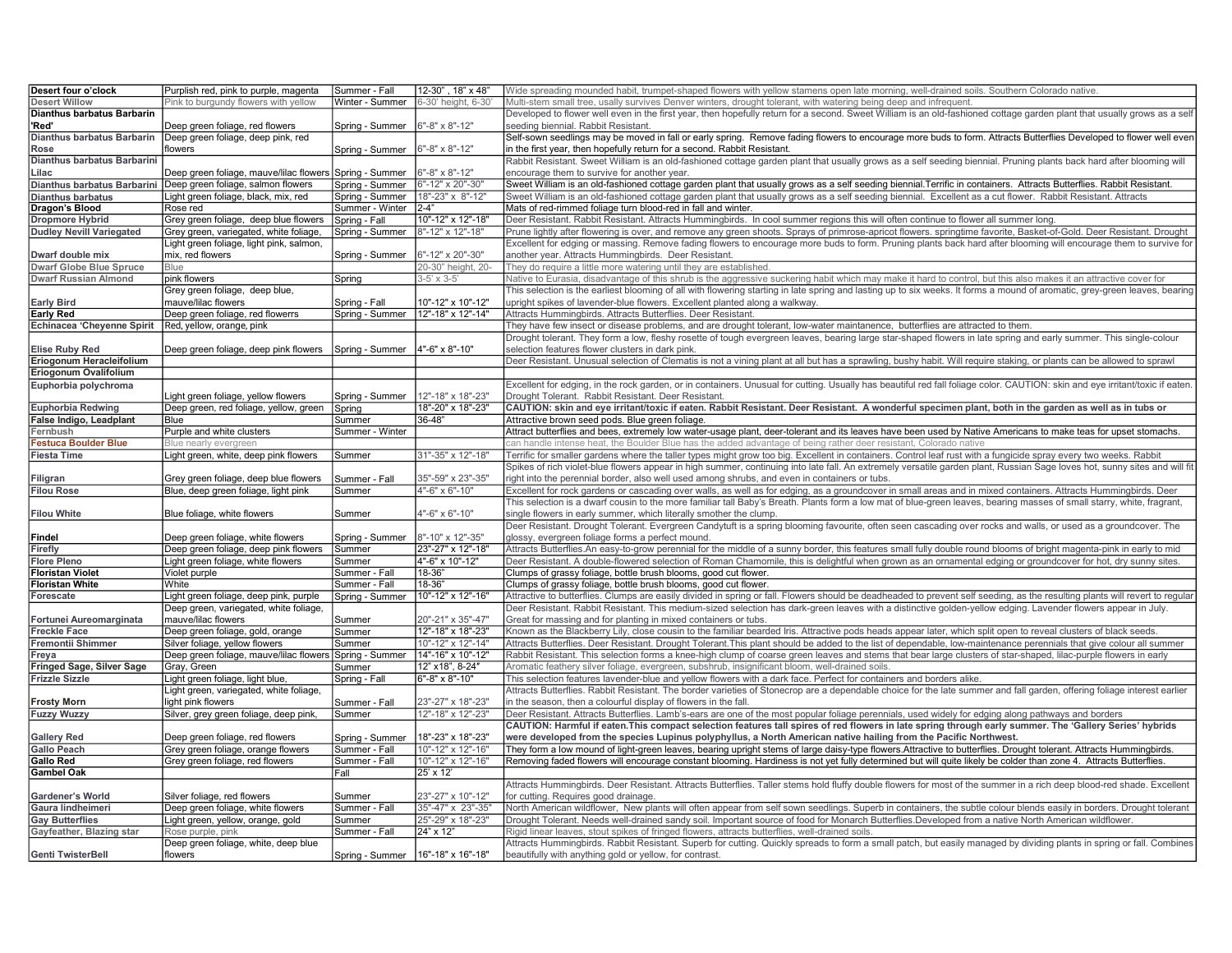| <b>Genti White</b>               | Deep green foliage, white flowers        | Spring - Summer | 16"-18" x 16"-18"               | Attracts Hummingbirds. Worth trying in containers. If desired, trim plants back to 4 inches after flowering, to rejuvenate the foliage and tidy up for the remainder of  |
|----------------------------------|------------------------------------------|-----------------|---------------------------------|--------------------------------------------------------------------------------------------------------------------------------------------------------------------------|
| Georgia Blue                     | Bronze, deep green foliage, deep blue    | Spring          | 4"-6" x 18"-23"                 | Attracts Butterflies. Small sapphire-blue flowers are studded all over during the spring, and sometimes again in late summer.Deer Resistant.                             |
| Geranium 'Rozanne                | Violet-blue flowers, purple-violet veins | Spring - Fall   | 2 1/2" x12"-24"                 | more blooms. Good candidate for a container. Discovered in England.                                                                                                      |
|                                  |                                          |                 |                                 |                                                                                                                                                                          |
| Geranium × oxonianum             |                                          |                 |                                 | Forms a mound, Plants may need to be cut back hard in midsummer, one of the best choices for massed plantings. Rabbit Resistant. Full sun or partial shade.              |
| 'Miss Heidi'                     | Deep green foliage, deep pink flowers    | Summer          | 14"-16"                         |                                                                                                                                                                          |
| <b>Geranium Sanguineum</b>       | red fall color, flowers are usually a    |                 | 8-to 24" high and               | beak-like seed capsule, coming originally from Europe and northern Turkey, The leaves are small and deeply dissected into 3-toed lobes                                   |
| Geranium sanguineum              | Deep green foliage, deep pink flowers    | Spring - Summer | 12"-16" x 18"-23"               | The shorter selections of Cranesbill Geranium are valuable edging or rock garden plants. Plants stand up well to a wide range of soil and climate conditions,            |
|                                  |                                          |                 |                                 |                                                                                                                                                                          |
| Geranium sanguineum var.         | Deep green foliage, deep pink, light     | Spring - Summer | 6"-8" x 18"-23"                 | The shorter selections of Cranesbill Geranium are valuable edging or rock garden plants. Drought Tolerant. Deer Resistant. Rabbit Resistant.                             |
|                                  |                                          |                 |                                 | Short spikes of starry pale-blue flowers completely smother the mounding grey-green foliage of this low creeper in late spring. A beautiful edging plant, great when     |
| <b>Glacier Blue</b>              | Grey green foliage, light blue flowers   | Spring - Summer | 4"-6" x 12"-18"                 | massed or grown in the rock garden. Attracts Butterflies.                                                                                                                |
| Glaucium Acutidentatum,          |                                          |                 |                                 |                                                                                                                                                                          |
| Glaucum                          | Blue foliage, yellow flowers             | Summer          | 59"-70" x 18"-23"               | It is fairly tolerant of warm, humid summers. Features cloud-like sprays of lemon-yellow flowers that are outstanding for cutting. Rabbit Resistant.                     |
| Globularia cordifolia            | Deep green foliage, mauve/lilac flowers  | Spring - Summer | 4"-6" x 8"-12"                  | This produces a low, shrubby and trailing mound of leathery, evergreen leaves. Slightly taller stems in late spring bear soft lavender-blue shaggy daisy flowers for     |
| Goblin                           | Red with yellow                          | Summer - Fall   | $18 - 24"$                      | Compact growth                                                                                                                                                           |
|                                  |                                          |                 |                                 |                                                                                                                                                                          |
|                                  |                                          |                 |                                 | Drought Tolerant. Coreopsis is always a popular choice for the perennial garden but this new series is a breakthrough. The Uptick series features tidy, mounding         |
| Gold & Bronze                    | Deep green foliage, gold, red flowers    | Spring - Fall   | 12"-14" x 12"-14"               | habit, impressively large, bi-coloured flowers and also good mildew resistance                                                                                           |
|                                  |                                          |                 | 4"-6" x 12"-18"                 | Most popular of spring-flowering. Good choice for edging, rock walls or in mixed containers. Clip plants back by half, immediately after blooming. Drought Tolerant.     |
| <b>Gold Ball</b>                 | Grey green foliage, yellow flowers       | Spring          |                                 | Deer Resistant. Attracts Butterflies.                                                                                                                                    |
| <b>Gold Tip</b>                  | Deep green, variegated, white foliage,   | Summer          | 6"-8" x 18"-23"                 | Since this is a form of Common Oregano, the leaves are fragrant and may be used in cooking. Attracts Butterflies. Drought Tolerant.                                      |
| <b>Golden Banner</b>             | Yellow                                   |                 | $18 - 24"$                      | Spreads vigorously by rhizomes, needs room, showy spikes of pea-like flowers, well-drained soils.                                                                        |
| Golden Columbine                 | Yellow                                   |                 | $24 - 36"$                      | Robust plant with lobed leaves, many spurred flowers, attracts hummingbirds, reseeds readily, clay or organic soils.                                                     |
|                                  |                                          |                 |                                 |                                                                                                                                                                          |
| <b>Golden Currant</b>            | Yellow                                   | Spring          | $5' \times 4'$                  |                                                                                                                                                                          |
| <b>Golden Spring</b>             | Grey green foliage, yellow flowers       | Spring - Summer | 4"-6" x 12"-18"                 | This rock garden is also suitable for edging a sunny border. Clip plants lightly after blooming to maintain a bushy habit. Requires good drainage. Drought tolerant.     |
| Golden Wonder                    | Light green foliage, gold flowers        | Spring - Summer | 6"-8" x 20"-23"                 | Native to South Africa. Attractive to butterflies. Easily propagated by breaking off short pieces and simply sticking them into the ground; new roots will form within   |
| Goldenrod                        | Yellow                                   |                 | $12 - 36"$                      | Jpright stems; spreads by underground rhizomes, spikes of flowers, attracts butterflies and bees, mistakenly blamed as cause of hayfever, clay or loam soils.            |
| <b>Goldmoss Stonecrop</b>        | Yellow                                   | Summer          | $2 - 4"$                        | Star-like flowers on short stems with bright green leaves.                                                                                                               |
| Goldsturm                        | Golden yellow                            | Summer - Fall   | $18 - 24"$                      | Golden yellow flowers with dark brown to black centers.                                                                                                                  |
| Goniolimon tataricum             | Deep green foliage, white flowers        |                 | 10"-16" x 12"-18"               | Attracts Butterflies. Attracts Hummingbirds. Deer Resistant. Drought Tolerant.                                                                                           |
|                                  |                                          | Summer          |                                 |                                                                                                                                                                          |
| <b>Grand Mesa Penstemon</b>      | <b>Blue</b>                              |                 | $24 - 30"$                      | Stunning cobalt flowers on narrow spikes, evergreen leaves.                                                                                                              |
| Greenthread                      | Yellow                                   |                 | $16 - 24"$                      | Vase-shaped clump, finely dissected leaves, profuse daisy- like flowers over long period, well-drained soils                                                             |
|                                  |                                          |                 |                                 | Attracts Hummingbirds. Attracts Butterflies. Plants form a low mound of grassy grey-green leaves, bearing upright stems of fully double, florist-type flowers in shades  |
| <b>Grenadin Red</b>              | Grey green foliage, red flowers          | Summer - Fall   | 16"-20" x 10"-12"               | of red and scarlet. Wonderful spicy-clove fragrance. Excellent for cutting.                                                                                              |
| <b>Gro-Low Fragrant Sumac</b>    | Yellow                                   | Spring          | $4' \times 3'$                  |                                                                                                                                                                          |
|                                  |                                          |                 |                                 | One of the most widely used cut flowers, Baby's Breath is also popular for its airy, cloud-like display in the summer border. Plants form a bushy, upright mound that    |
|                                  | Grey green foliage, white flowers        |                 | 29"-35" x 31"-35"               | bears thousands of tiny white single flowers, held in branching heads. Attracts Butterflies.                                                                             |
| Gypsophila paniculata alba       |                                          | Summer - Fall   |                                 |                                                                                                                                                                          |
| Hackberry                        |                                          |                 |                                 | Most popular of spring-flowering. Good choice for edging, rock walls or in mixed containers. Clip plants back by half, immediately after blooming. Drought Tolerant.     |
| <b>Hadspen Blood</b>             | Deep green foliage, red flowers          | Summer          | 27"-29" x 18"-23"               | This is an outstanding selection, perhaps the darkest red form that has yet been developed. Plants form a low mound of green leaves, with taller stems of flowers        |
|                                  |                                          |                 |                                 | Deer Resistant. This selection forms a tall, upright clump of green leaves, bearing airy heads of tiny green flowers in late summer. Fall colour is a vibrant burgundy-  |
| <b>Haense Herms</b>              | Deep green foliage, green flowers        | Summer - Fall   | 35"-47" x 29"-35"               | ed. Usually attractive in the garden all winter long.                                                                                                                    |
| <b>Halo Blush</b>                | Light green, white, deep pink, yellow    | Summer          | 59"-70" x 18"-23"               | New Halo series features large, single, white flowers with a fuchsia halo and yellow centers. Rust is a problem, particularly in humid summer regions. Drought           |
|                                  |                                          |                 |                                 | Best at the back of a sunny border, with something in front to hide their bare lower stems. After over 16 years of breeding, new Halo series features large, single,     |
|                                  |                                          |                 |                                 | bright red flowers with a yellow halo in the centers                                                                                                                     |
|                                  |                                          |                 |                                 |                                                                                                                                                                          |
|                                  |                                          |                 |                                 |                                                                                                                                                                          |
| <b>Halo Red &amp; Yellow</b>     | Light green, red, yellow flowers         | Summer          | 59"-70" x 18"-23"               |                                                                                                                                                                          |
| <b>Harebells</b>                 | Purple, blue                             | Summer          | $8-15$ ", $12$ " $\times$ $6$ " | Narrow delicate foliage, nodding bell shaped flowers, most soils                                                                                                         |
| Hawthorn                         | White flowers, red fruits                | Spring - Winter | 15-25' x 15-25'                 | Several species and cultivars have thorns on the branches, cousins of roses.                                                                                             |
|                                  |                                          |                 |                                 | Attracts Butterflies.Excellent as a cut flower. Plants are easily divided in early autumn or spring. Remove fading flowers to encourage more buds to form. Prune         |
| <b>Heart Attack</b>              | Deep green foliage, red flowers          | Spring - Summer | 10"-12" x 10"-12"               | plants back hard in midsummer if they become scruffy or floppy.                                                                                                          |
| <b>Helianthemum Nummularia</b>   |                                          |                 | $6 - 12$                        |                                                                                                                                                                          |
|                                  | Glossy green or even blue-gray, yellow   |                 |                                 | Tap-rooted and tolerate drought well, alkaline soil and often self-seed to make multi-colored, patchesl, may not be long-lived. Shearing the spent flowers can prolon    |
|                                  |                                          |                 |                                 | Green fruit will develop after flowering which break open to reveal seeds with the same long silvery-white, silky hairs as its cousin, the common milkweed. Important    |
| <b>Hello Yellow</b>              | Light green, yellow flowers              | Summer          | 16"-20" x 20"-23"               | source of food for Monarch butterflies. Attractive to all butterflies, hummingbirds, bees and other beneficial insects,                                                  |
| <b>Hens and Chicks</b>           | White hairs, mix                         |                 |                                 | Garden succulent from Europe, grows just about anywhere, rock gardens in full sun, how easy it is to transplant.                                                         |
| Herniaria glabra                 | Deep green foliage, green flowers        | Summer          | 0"-1" x 10"-12"                 | Known to be nearly indestructible, this is an excellent choice for growing between flagstones or growing as a lawn substitute. Deer Resistant.                           |
|                                  | Deep green foliage, deep pink, white,    |                 |                                 | Plants are biennial, but usually self seed to come back for years. In the first year, a low rosette of green leaves is formed. The following spring they produce upright |
|                                  |                                          |                 |                                 |                                                                                                                                                                          |
| <b>Hesperis matronalis</b>       | purple, mauve/lilac flowers              | Spring - Summer | 23"-35" x 18"-23"               | branching heads of fragrant phlox-like flowers, in a mix of pastel pink, mauve and white.                                                                                |
| Heuchera 'Paprika'               | Red foliage, white flowers               | Spring          | 6"-8" x 12"-16"                 | Deer Resistant. Rabbit Resistant. Features gently-lobed, paprika-coloured leaves with stems of white bell flower sprays. Should tolerate more sun in cool-summer         |
| Heuchera sanguinea 'Frosty       | Deep green, variegated, white foliage,   |                 |                                 | Attracts Hummingbirds. Rabbit Resistant.This selection has consistent green and white variegated foliage, lasting all season. Airy wands of red flowers appear high      |
| Morn'                            | red flowers                              | Summer          | 8"-10" x 8"-10"                 | above the foliage in summer. Excellent for cutting. Flowers also are attractive to hummingbirds. Terrific for edging, in the rock garden, or in tubs.                    |
| <b>Hidcote</b>                   | Lavender, blue                           | Summer - Fall   | 12"                             | Aromatic blooms and foliage, semi-evergreen, woody stems.                                                                                                                |
|                                  |                                          |                 |                                 | Lavender MUST have good drainage in order to avoid root rot problems. Consider growing in a raised bed or rock garden. Attracts Hummingbirds.Rabbit Resistant.           |
|                                  | Deep green foliage, purple flowers       | Summer          | 12"-23" x 12"-23"               | Attracts Butterflies. Drought Tolerant.                                                                                                                                  |
| Hidcote                          |                                          |                 |                                 |                                                                                                                                                                          |
|                                  |                                          |                 | 4"-5" x 20"-23"                 |                                                                                                                                                                          |
| <b>Hot Pink Wonder</b>           | Light green foliage, deep pink flowers   | Spring - Summer |                                 | Excellent as a groundcover, in the rock garden or wall, for edging, and especially as a lawn substitute. Attracts Butterflies. Deer Resistant. Drought Tolerant.         |
| Howard's Evening-Primrose Yellow |                                          | Summer          | 6" x 12"                        |                                                                                                                                                                          |
| <b>Humingbird Flower</b>         |                                          |                 |                                 | Attracts Butterflies. Rabbit Resistant. Deer Resistant. A strong grower, ideal as a drought-tolerant lawn substitute or for planting between flagstones, tolerating      |
|                                  |                                          |                 |                                 |                                                                                                                                                                          |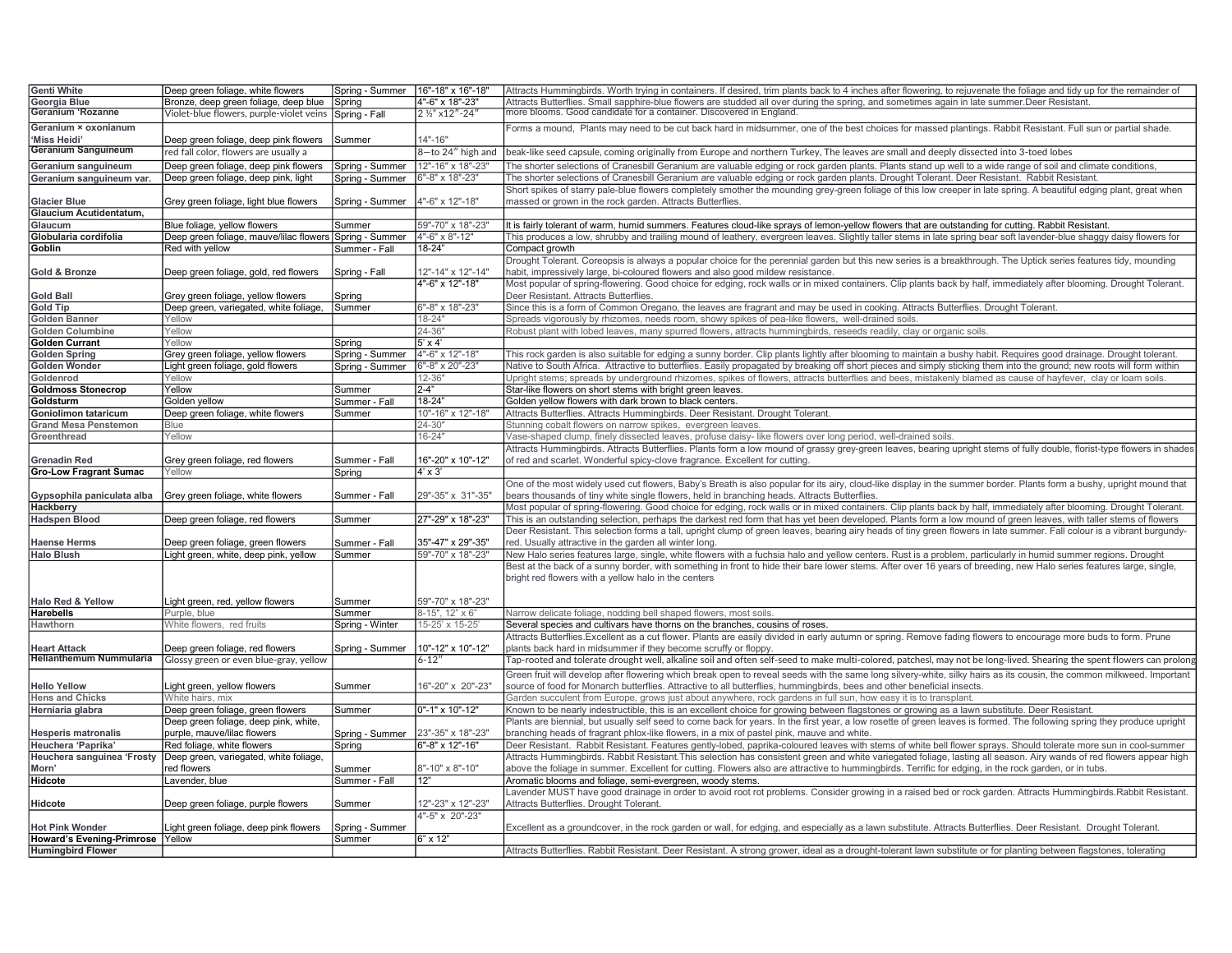| <b>Hummingbird's Mint</b>          | Pink                                                  | Summer - Fall                  | 24-36"                         | Gray green aromatic foliage, upright clumps.                                                                                                                             |
|------------------------------------|-------------------------------------------------------|--------------------------------|--------------------------------|--------------------------------------------------------------------------------------------------------------------------------------------------------------------------|
|                                    |                                                       |                                |                                | Deer Resistant. Rabbit Resistant. Attracts Hummingbirds. Outstanding for foliage effect in the border, but also useful in tubs and mixed containers. Nice for cutting.   |
| <b>Husker Red</b>                  | Red foliage, light pink flowers                       | Summer                         | 29"-35" x 12"-28"              | Clumps may be easily divided in spring or fall.                                                                                                                          |
| Iceplant                           | Grey to green, flowers that are red, to               |                                |                                | Native to the higher elevations of South Africa, mat of succulent leaves, different colored centers, succulent leaves, oated with shiny, delicate flowers.               |
| Icterina                           | Deep green, variegated, gold foliage,                 | Summer                         | 8"-16" x 10"-12"               | Plants form a shrubby base and should be cut back in the spring to no less than 4 inches. Flowers are attractive to butterflies. Drought Tolerant. Deer Resistant.       |
| Icy Blue                           | Deep green foliage, light blue, white                 | Spring - Fall                  | 4"-8" x 6"-8"                  | Nice for combining with spring flowering bulbs. Trim plants back by half in early June.                                                                                  |
| <b>Indian Rice Grass</b>           | Tan                                                   | Summer                         | 24" x 12"                      |                                                                                                                                                                          |
| Iris                               | Blue, white, red, purple, yellow, orange              | Summer                         | $8 - 30"$                      | Sword like leaves add vertical accent to the garden, makes good cut flower.                                                                                              |
| <b>Iris Standard Dwarf Bearded</b> | Light green foliage, purple, red, mix                 | Spring                         | 6"-12" x 8"-12"                | CAUTION: Harmful if eaten. Deer Resistant. This selection has flowers in shades of maroon to brick-red or bronze. Clumps may be easily divided every 3                   |
| Jacob's Ladder                     | Blue-purple                                           |                                | $18 - 24"$                     | Clusters of bell-shaped flowers on upright plants, small pinnately compound leaves                                                                                       |
|                                    |                                                       |                                |                                | Blanket Flowers are valuable in the summer border for their very long season of bloom. They form a low mound of light-green leaves, bearing upright stems of large       |
| <b>Jazzy Wheeler</b>               | ight green foliage, orange flowers                    | Summer - Fall                  | 8"-10" x 12"-16"               | daisy-type flowers. This very compact selection has tangerine petals tipped in gold, surrounding a golden button eye.                                                    |
|                                    | Deep green foliage, deep pink, purple                 |                                | 4"-6" x 10"-12"                | This forms a low carpet or mat of succulent, green leaves bearing loads of starry flowers with petals that are pink around the perimeter surrounding a bright purple     |
| Jewel of Desert Amethyst           | flowers                                               | Spring - Fall                  |                                | centers. Attractive to butterflies.                                                                                                                                      |
|                                    | Deep green foliage, red, deep pink,                   |                                | 4"-6" x 6"-8"                  | Deer Resistant. Drought Tolerant. Attracts Hummingbirds. Grown in the sun in very well-drained soil. These should bloom longer than typical ice plants, excellent in     |
| Jewel of Desert Garnet             | yellow, white flowers                                 | Spring - Fall                  |                                | the rock garden or wall                                                                                                                                                  |
|                                    |                                                       |                                |                                | Deer Resistant. Attracts Butterflies. Attracts Hummingbirds. New Jewel of Desert series, these should bloom longer than typical ice plants. Great choice for hot, dry    |
|                                    |                                                       |                                |                                | areas and excellent in the rock garden or wall.                                                                                                                          |
| Jewel of Desert Grenade            | Deep green foliage, orange, red flowers Spring - Fall |                                | 4"-6" x 10"-12"                |                                                                                                                                                                          |
|                                    | Deep green foliage, yellow, white                     |                                | 4"-6" x 6"-8"                  | Forms a low carpet or mat of succulent, green leaves bearing loads of starry flowers with petals that are pure white surrounding a yellow centers. Drought Tolerant.     |
| Jewel of Desert Moon Stone         | flowers                                               | Spring - Fall                  |                                | <b>Attracts Butterflies.</b>                                                                                                                                             |
|                                    | Deep green foliage, yellow, white                     |                                | 4"-6" x 6"-8"                  | Attractive to butterflies. Attracts Hummingbirds. Drought tolerant once established. Where winter drainage is poor, consider growing this as a summer blooming           |
| Jewel of Desert Peridot            | flowers                                               | Spring - Fall                  |                                | annual, grown in the sun in very well-drained soil.                                                                                                                      |
|                                    | Deep green foliage, deep pink, yellow,                |                                | 4"-6" x 6"-8"                  |                                                                                                                                                                          |
| Jewel of Desert Rosequartz         | white flowers                                         | Spring - Fall                  |                                | Attracts Hummingbirds. Deer Resistant. Attracts Butterflies, they are grown in the sun in very well-drained soil. These should bloom longer than typical ice plants      |
|                                    | Deep green foliage, deep pink, yellow,                |                                | 4"-6" x 6"-8"                  |                                                                                                                                                                          |
| Jewel of Desert Ruby               | white flowers                                         | Spring - Fall                  |                                | Native to South Africa. Drought tolerant. Where winter drainage is poor, consider growing this as a summer blooming annual. Deer Resistant.                              |
|                                    | Deep green foliage, deep pink, orange,                |                                | 4"-6" x 6"-8"                  | A great choice for hot, dry areas and excellent in the rock garden or wall and for edging the front of a border. Attractive to butterflies. Drought tolerant once        |
| <b>Jewel of Desert Topaz</b>       | white flowers                                         | Spring - Fall                  |                                | established. Deer Resistant.                                                                                                                                             |
|                                    |                                                       |                                |                                | Rabbit Resistant. This Clustered Bellflower selection has a mid-sized habit. It forms a mound of coarse green leaves low to the ground, with taller stems that bear      |
| <b>Joan Elliott</b>                | Deep green foliage, purple flowers                    | Summer                         | 18"-20" x 23"-29"              | large clusters of rich deep violet-blue to purple flowers in early summer.                                                                                               |
|                                    |                                                       |                                |                                | early spring.                                                                                                                                                            |
|                                    | Light green foliage, deep pink, red, mix              |                                |                                |                                                                                                                                                                          |
| <b>Joystick Red</b>                | flowers                                               | Spring - Summer                | 16"-20" x 12"-18"              |                                                                                                                                                                          |
|                                    |                                                       |                                |                                |                                                                                                                                                                          |
| <b>Kannah Creek</b>                | Yellow                                                | Summer - Winter                | $6 - 12"$                      | Dark green mat of foliage with umbrella-like flowers, foliage turns a rich red.                                                                                          |
| Knautia                            | Burgundy                                              | Summer - Fall                  | 18-36"                         | Foliage clumps give rise to many openly branched flower stems, reseeds.                                                                                                  |
|                                    |                                                       |                                |                                | Crimson Scabious is especially useful in warm summer regions, growing well in well-drained sunny sites and most useful in containers or tubs. Plants may be short-       |
| Knautia macedonica                 | Grey green foliage, red flowers                       | Summer - Fall                  | 23"-35" x 18"-23"              | lived but will generally self seed each year.                                                                                                                            |
| Kobold                             | Rose                                                  | Summer - Fall                  | 18-36"                         | Clumps of grassy foliage, bottle brush blooms, good cut flower.                                                                                                          |
| <b>Lacey Blue</b>                  | Grey green foliage, deep blue, purple                 | Summer - Fall                  | 18"-20" x 18"-23"              | Deer Resistant. Rabbit Resistant. Russian Sage is a perennial with an exceptionally long season of interest.Exceptionally drought tolerant                               |
|                                    |                                                       |                                |                                | some afternoon shade.                                                                                                                                                    |
|                                    | Grey green, variegated, white foliage,                |                                |                                |                                                                                                                                                                          |
| Lacy                               | green, white flowers                                  | Spring - Summer                | 12"-16" x 10"-12"              |                                                                                                                                                                          |
| Lady in Red                        | Deep green foliage, no flowers                        | Spring - Winter                | 23"-35" x 18"-35"              | Deer Resistant. This selection of the Northern Lady Fern features vibrant burgundy stems contrasting beautifully with the lacy green fronds                              |
| Lanceleaf coreopsis                | Yellow                                                | Summer                         | $18 - 24"$                     | Long-lived, fine textured plant with shiny green leaves.                                                                                                                 |
| Lars                               | Deep green foliage, red flowers                       | Summer                         | 23"-27" x 18"-23"              | Masterwort is highly regarded by floral designers for the unique umbels of starry flowers, a bit like a refined Queen-Anne's-Lace in effect, but not at all weedy in     |
| <b>Lavender Ice</b>                | Lavender                                              | Summer - Fall                  | l2-4"                          | Mound of succulent leaves turn purplish in winter                                                                                                                        |
| Lavender Ice                       | Light green foliage, mauve/lilac flowers              | Summer - Fall                  | 1"-2" x 12"-23"                | Drought Tolerant, Deer Resistant, Attracts Hummingbirds, Attracts Butterflies, Great choice for hot, dry areas, Excellent as a groundcover, in the rock garden or        |
| <b>Lavender Phenomenal</b>         | Silvery foliage, blue flowers                         | Summer                         |                                | One of the best lavenders to grow in Colorado, easy to grow, highly disease resistant, drought tolerant, deer proof and attracts butterflies                             |
|                                    | Deep green foliage, yellow, purple,                   |                                |                                | Also known as Viola, or Horned Violet. The Penny Viola is a popular landscape series that overwinter well thanks to a vigorous root system. They have a compact          |
| <b>Lavender Shades</b>             | mauve/lilac flowers                                   | Spring - Fall                  | 4"-6" x 6"-8"                  | and uniform habit and display excellent heat tolerance as well as numerous blooms on each plant.                                                                         |
| Leadplant                          |                                                       |                                |                                | Attracts Butterflies.Attracts Hummingbirds. Drought Tolerant. Always a garden favourite, this is a short-lived perennial that will usually self-seed for many years.     |
| <b>Lemon Blueberry Swirl</b>       | Deep green foliage, deep blue, purple,                | Spring - Fall                  | 4"-6" x 6"-8"                  | This selection produces beautiful flowers in spring with yellow lower petals and creamy-white upper petals that are edged in violet-blue. All pansies and violas have    |
|                                    |                                                       |                                |                                | This recent Canadian introduction should be added to the list of dependable, low-maintenance perennials that give colour all summer long. Plants form a low mat of       |
| <b>Lemon Silver</b>                | Silver foliage, yellow flowers                        | Summer                         | 4"-6" x 12"-18"                | silvery-blue leaves, bearing huge lemon-yellow crepe textured flowers that seem to float right on top.                                                                   |
|                                    | Deep green foliage, purple, yellow,                   |                                |                                | This beautiful pastel selection has soft lilac petals with purple whiskers and yellow eye. Flowers are fragrant. Nice compact habit. Excellent for massing, edging, rock |
| Lilac Ice                          | mauve/lilac flowers                                   | Spring - Fall                  | 6"-8" x 6"-8"                  | gardens and in hanging baskets and other containers.                                                                                                                     |
|                                    |                                                       |                                |                                | Sea Lavender is one of the best perennials for using as a cut flower, especially for drying. This forms a low mound of large, leathery green leaves, bearing upright     |
| Limonium latifolium                | Deep green foliage, light blue flowers                | Summer                         | 23"-29" x 23"-27"              | branching heads of tiny, pale-blue flowers, giving a misty, cloud-like effect.                                                                                           |
| Linum perenne subsp.               | Deep green foliage, light blue flowers                | Spring - Summer                | 8"-12" x 10"-12"               | Rabbit Resistant. Deer Resistant. Drought Tolerant.A compact form of the popular Blue Flax, this is perfect for the rock garden or for edging in a sunny, well-drained   |
| <b>Little Bluestem</b>             | Pink-ish foliage                                      | summer                         | 24" x 18"                      |                                                                                                                                                                          |
|                                    |                                                       |                                |                                | This German selection is very compact in size, bearing clusters of small white flowers in late spring. Prune lightly right after blooming, but otherwise leave plants    |
| <b>Little Gem</b>                  | Deep green foliage, white flowers                     | Spring - Summer                | 6"- 8" x 12"-23"               | alone in fall and early spring. Drought tolerant                                                                                                                         |
| <b>Little Spire</b>                | Grey green foliage, deep blue flowers                 | Summer - Fall                  | 23"-29" x 18"-23"              | Excellent for hot, sunny sites, in the garden or in tubs. Prune back to no less than 6 inches in the spring, and never in the fall. Exceptionally drought tolerant.      |
| <b>Little Trudy</b><br>Lovely      | Lavender<br>Deep green foliage, light pink flowers    | Summer - Fall<br>Summer - Fall | $8 - 12"$<br>35"-47" x 23"-27" | Known as Fall Asters. This is a taller selection with bright violet-purple blossoms. Very good resistance to powdery mildew. Rabbit Resistant. Attracts Butterflies.     |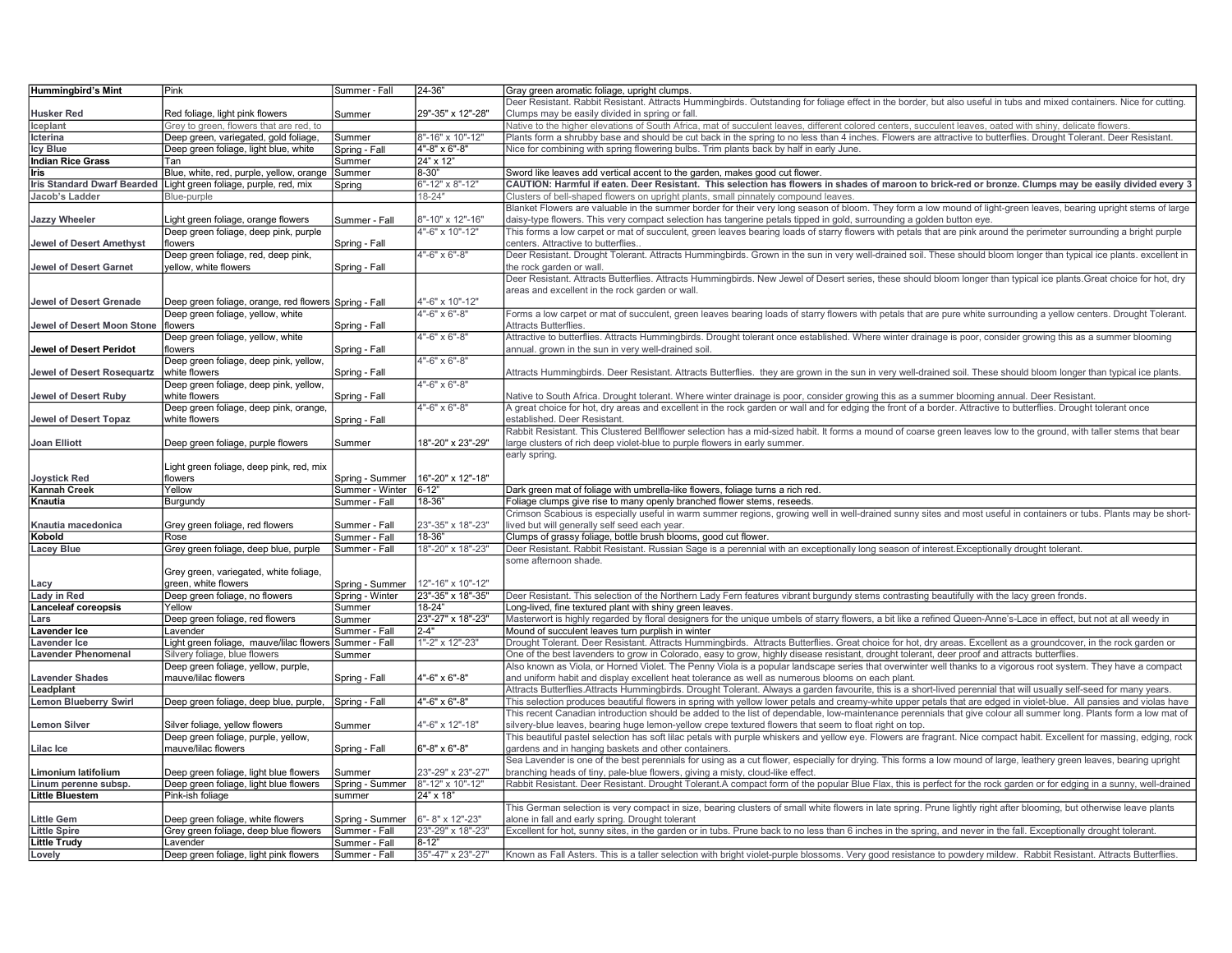|                                     |                                                         |                                |                                     | This selection is one of the best for areas with hot, humid summers. Clumps may be easily divided in fall or early spring. A true little gem! Rabbit Resistant                                                                                                                                   |
|-------------------------------------|---------------------------------------------------------|--------------------------------|-------------------------------------|--------------------------------------------------------------------------------------------------------------------------------------------------------------------------------------------------------------------------------------------------------------------------------------------------|
|                                     |                                                         |                                |                                     |                                                                                                                                                                                                                                                                                                  |
|                                     |                                                         |                                |                                     |                                                                                                                                                                                                                                                                                                  |
| Lucerne<br>Lupine                   | Deep green foliage, deep blue flowers<br>Mix            | Spring - Summer                | 6"-8" x 6"-8"                       | Perfect for windy areas, prefer morning sun-afternoon shade and average well drained soil, They attract Humming birds and butterflies                                                                                                                                                            |
| Lychnis coronaria                   | Silver foliage, deep pink, mix, red                     | Spring - Summer<br>Summer      | 23"-35" x 16"-20"                   | Attracts Butterflies.Attracts Hummingbirds. Drought Tolerant. Always a garden favourite, this is a short-lived perennial that will usually self-seed for many years.                                                                                                                             |
| <b>Magnus</b>                       | Dark pink                                               | Summer - Fall                  | 24-36"                              | Erect prairie wildflower, daisy-like flowers, deep green leaves                                                                                                                                                                                                                                  |
| <b>Marion</b>                       | Deep green foliage, mauve/lilac flowers                 | Spring - Summer                | 4"-6" x 6"-12"                      | This recent introduction features especially large blooms in an unusual lavender-purple shade, the petals streaked with a darker shade and each flower showing a                                                                                                                                 |
| <b>Mariposa Blue</b>                | Grey green foliage, light blue flowers                  | Summer - Fall                  | 16"-18" x 14"-16"                   | An excellent addition to the Dwarf Pincushion Flower selections. This forms a lacy, compact mound of grey-green leaves, bearing large, button-shaped flowers in                                                                                                                                  |
|                                     |                                                         |                                |                                     | It forms a low mound of grey-green leaves, bearing small ruby-red button flowers that open in succession over several months. Terrific for edging the sunny border,                                                                                                                              |
| <b>Mars Midget</b>                  | Grey green foliage, red flowers                         | Summer - Fall                  | 12"-16" x 12"-18"                   | also great in containers or the rock garden. Attracts Butterflies.                                                                                                                                                                                                                               |
| <b>Mat Penstemon</b>                | Blue to violet                                          |                                | $4 - 6"$                            | Mat forming with trailing stems, excellent for rock gardens, well-drained soils.                                                                                                                                                                                                                 |
|                                     |                                                         |                                |                                     | Matrona' is a German selection that has deep grey-green foliage with an edging of pink. Plants grow taller than most other varieties of Sedum, bearing large clusters                                                                                                                            |
| <b>Matrona</b>                      | Grey green foliage, deep pink flowers                   | Summer - Fall                  | 16"-20" x 18"-23"                   | of soft pink flowers. Even the dried seed heads have good winter effect.                                                                                                                                                                                                                         |
| <b>Mauve Mist</b>                   | Light green foliage, mauve/lilac flowers                | Spring                         | 6"-8" x 6"-8"                       | This is a unique kind of Primrose, totally unlike more commonly grown forms. Leaves are thick and waxy with a dusting almost like flour, forming a low rosette. Deer                                                                                                                             |
| <b>Max Frei</b>                     | Deep green foliage, deep pink flowers                   | Spring - Summer                | 6"-8" x 18"-23"                     | This compact variety forms a low mound of fine-textured green foliage, bearing a nice display of bright magenta-pink flowers in late spring and well into the summer.<br>Plants stand up well to a wide range of soil and climate conditions, including hot, humid weather. Attracts Butterflies |
|                                     |                                                         |                                |                                     | Attracts Butterflies.This compact variety forms a low mound of fine-textured green foliage, bearing a nice display of bright magenta-pink flowers in late spring and                                                                                                                             |
| Max Frei                            | Deep green foliage, deep pinbk flowers Spring - Summer  |                                | 6"-8" x 18"-23"                     | well into the summer. Plants stand up well to a wide range of soil and climate conditions, including hot, humid weather.                                                                                                                                                                         |
| <b>Maximilian Sunflower</b>         | Yellow                                                  |                                | 60-120"                             | ance-shaped leaves on stout stems, showy flowers, spreads aggressively by rhizomes, most soils                                                                                                                                                                                                   |
| <b>May Night</b>                    | Violet, blue                                            | Summer - Fall                  | $18 - 24"$                          | Erect flower stalks with gray-green foliage, repeat bloom if cut back after first bloom finishes.                                                                                                                                                                                                |
|                                     | Grey green foliage, deep blue, purple                   |                                |                                     | Attracts Hummingbirds. Deer Resistant. Rabbit Resistant. Excellent for cutting. Drought tolerant, once established. Also tolerates heat and humidity. Plants may be                                                                                                                              |
| <b>May Night</b>                    | flowers                                                 | Summer                         | 18"-23" x 18"-23"                   | easily divided in early spring or fall.                                                                                                                                                                                                                                                          |
| Mel's Blue                          | Deep green foliage, deep blue flowers                   | Summer - Fall                  | 12"-16" x 10"-16"                   | Tolerant of hot, humid summer regions. Great for cutting, and also attractive to butterflies.Deer Resistant. Rabbit Resistant.                                                                                                                                                                   |
| <b>Mertensia</b>                    | Blue foliage, deep blue flowers                         | Summer - Spring                | 6"-8" x 16"-20"                     | early summer.                                                                                                                                                                                                                                                                                    |
| <b>Mesa Verde</b>                   | Salmon pink                                             | Summer - Fall                  | $2 - 4"$                            | Mound of succulent leaves turn purplish in winter.                                                                                                                                                                                                                                               |
| <b>Mexican Feather Grass</b>        | Bright green, golden yellow                             | Summer - Winter                |                                     | Fine, hair-like form that gives this grass a texture, graceful movement to the landscape.                                                                                                                                                                                                        |
| <b>Mickey</b>                       | Deep green foliage, yellow, purple,                     | Spring - Fall                  | 4"-6" x 6"-8"                       | Performs best in regions with cool summers and low humidity. They have a compact and uniform habit and display excellent heat tolerance as well as numerous                                                                                                                                      |
|                                     | Light green foliage, red, white, salmon,                |                                |                                     | Self-sown seedlings may be moved in fall or early spring. Terrific for edging along the front of a sunny border. This dwarf strain produces showy clusters of fragrant                                                                                                                           |
| Midget                              | deep pink flowers                                       | Spring - Summer                | 8"-12" x 8"-12"                     | flowers in shades of pink, rose, salmon, red and white. Attracts Hummingbirds.                                                                                                                                                                                                                   |
| <b>Mildred Mitchell</b>             | Deep green foliage, deep blue,                          | Summer                         | 23"-25" x 23"-27"                   | Modern Daylilies are the product of many years of breeding work, resulting in freely blooming plants of the easiest garden culture. Drought Tolerant.                                                                                                                                            |
| <b>Mildred Seaver</b>               | Deep green foliage, mauve/lilac flowers                 | Summer                         | 16"-18" x 23"-29"                   | Rabbit Resistant. This medium-sized selection has large mid-green leaves with a wide creamy-white border. Pale lavender flowers appear in July. Suitable also for                                                                                                                                |
|                                     |                                                         |                                |                                     | Drought Tolerant. Deer Resistant. This selection has very small rosettes of green leaves, heavily covered by a fine silver-white webbing. Short spikes of pastel                                                                                                                                 |
| Minus                               | Silver foliage, light pink flowers                      | Summer                         | 4"-6" x 6"-8"                       | flowers appear in summer. Easily increased by just removing the small baby rosettes and replanting in a new location at almost any time.                                                                                                                                                         |
| <b>Mohican Viburnum</b><br>Mohrchen | White flowers<br>Red foliage, deep pink flowers         | Spring - Fall<br>Summer - Fall | $6' \times 6'$<br>18"-23" x 12"-18" | Low water shrub, full or part sun, orange to red fruits that darken to black<br>Rabbit Resistant. Attracts Butterflies. This German selection has stunning beet-red foliage all season, with a showy late-summer display of raspberry pink                                                       |
| Mojave Sage                         | Purplish-blue flowers                                   | Summer - Winter                |                                     | Produces an abundance of striking purplish-blue flowers, growing up to 3 feet tall                                                                                                                                                                                                               |
| <b>Mon Amie Blue</b>                | Deep green foliage, light blue flowers                  | Spring - Summer                | 6"-8" x 6"-8"                       | Attracts Butterflies. Deer Resistant. Rabbit Resistant. Excellent for massing with spring-blooming bulbs. Seedlings may be easily moved in fall or very early spring.                                                                                                                            |
| <b>Monarch's Velvet</b>             | Deep green foliage, black, red flowers                  | Summer - Fall                  | 12"-16" x 12"-18"                   | Deer Resistant. Drought Tolerant. Forms a clump of strawberry-like leaves, bearing upright stems of rich, raspberry-red flowers with a black centre for weeks on                                                                                                                                 |
| <b>Monardella Marantha</b>          | Red                                                     | Spring - Winter                |                                     | Plant for a rock garden or an edge, Semi-evergreen aromatic foliage forms low, trumpet flowers mounds                                                                                                                                                                                            |
|                                     |                                                         |                                |                                     | Attracts Butterflies. Rabbit Resistant. Deer Resistant.his compact selection, from the Moody Blues series, forms a bushy clump of dark-green leaves, bearing uprigh                                                                                                                              |
| <b>Moody Blues Dark Blue</b>        | Deep green foliage, deep blue flowers                   | Summer - Fall                  | 12"-14" x 12"-14"                   | spikes of purple-blue flowers through the summer months, right up until frost.                                                                                                                                                                                                                   |
| Moonbeam                            | Pale yellow                                             | Summer - Fall                  | $18 - 24$                           | Finely dissected, bright green foliage. Deep green thread-like leaves.                                                                                                                                                                                                                           |
| <b>Moonshine</b>                    | Light yellow                                            | Summer - Fall                  | 18-36"                              | Feathery foliage, vigorous, clump forming.                                                                                                                                                                                                                                                       |
| <b>Moonshine Yarrow</b>             | Silver-blue foliage, yellow, cream                      |                                | 24-30" x 18-24'                     | Hybrid between Achillea Taygetea, Clypeolata, with beautiful ferny silver-blue foliage, can live at elevations up to 9000', habit is 'Anthea' with primrose yellow                                                                                                                               |
| <b>Morning Glory</b>                | Lavender purple                                         |                                | $24 - 36'$                          | Spreading mounded plant with linear leaves, huge tap root, morning glory-like flowers, long lived, sandy or sandy loam soils                                                                                                                                                                     |
| <b>Moulin Rouge</b>                 | Deep green foliage, red flowers                         | Summer                         | 16"-18" x 18"-23"                   | Easily divided in early spring. Remove faded flowers to encourage more buds, also to prevent plants from self seeding all over. USPP#16549: unlicensed                                                                                                                                           |
| <b>Mountain bluet</b>               | Violet-blue                                             | Summer                         | $18 - 24'$                          | Spidery cornflowers. Vigorous grower that self-seeds.                                                                                                                                                                                                                                            |
| <b>Mountain Mahogany</b>            | Semi-evergreen, russet color, cream                     | Spring - Fall                  | $5' \times 4'$                      | Western native, large native style landscape, fuzzy appearance that looks great when backlit, Cercocarpus montanus the leaves turn.                                                                                                                                                              |
| <b>Munstead</b>                     | Lavender, blue                                          | Summer - Fall                  | $12 - 18"$                          | Aromatic blooms and foliage, semi-evergreen, woody stems.                                                                                                                                                                                                                                        |
|                                     |                                                         | Summer - Fall                  | 18"-23" x 18"-23"                   | Drought Tolerant. Rabbit Resistant. Attracts Butterflies.This British selection produces branching heads of crimson-rose flowers, over a mound of succulent green                                                                                                                                |
| <b>Munstead Dark Red</b><br>Nana    | Bronze foliage, deep pink, red flowers<br>Yellow-orange | Summer - Fall                  | $6 - 8"$                            | leaves that are tinged red during summer.<br>Low clump former with evergreen foliage. Dead head flowers.                                                                                                                                                                                         |
| <b>Native Blanket</b>               | Yellow                                                  | Summer - Fall                  | $18 - 24"$                          | Fuzzy, green clump of foliage, flowers have reddish brown to orange centers.                                                                                                                                                                                                                     |
| <b>Native Prickly Poppy</b>         |                                                         |                                |                                     | Attracts Butterflies. Drought Tolerant. Deer Resistant. Rabbit Resistant.Trim back hard after the first flush of bloom, to maintain a compact habit. Heat tolerant.                                                                                                                              |
| <b>New Dimension Blue</b>           | Deep green foliage, deep blue, purple                   | Summer                         | 8"-10" x 12"-18"                    | Rabbit Resistant. Deer Resistant. This Dutch strain is compact, with chubby spikes of deep violet-blue flowers. Remove faded blooms to encourage repeat                                                                                                                                          |
|                                     |                                                         |                                |                                     | One of the best choices for massed plantings, filling in quickly to create a bushy groundcover. Often shows good bronzy-red fall colour. The shorter selections of                                                                                                                               |
| <b>New Hampshire Purple</b>         | Deep green foliage, purple flowers                      | Spring - Summer                | 8"-12" x 18"-23"                    | Cranesbill Geranium are valuable edging or rock garden plants.                                                                                                                                                                                                                                   |
| <b>New Vintage Red</b>              | Deep green foliage, red flowers                         | Summer - Fall                  | 12"-14" x 10"-12"                   | Attracts Butterflies. Drought Tolerant. Deer Resistant. Rabbit Resistant.Trim back hard after the first flush of bloom, to maintain a compact habit. Heat tolerant                                                                                                                               |
| <b>Nigra</b>                        | Light green, black, purple flowers                      | Summer                         | 59"-82" x 12"-18"                   | Tall spikes of satiny, crepe-textured flowers making a fine display. Rabbit Resistant. Attracts Hummingbirds. Attracts Butterflies.                                                                                                                                                              |
| <b>Nodding Onion</b>                | Pink                                                    |                                | $5 - 24"$                           | Waxy foliage, nodding flowers from bulbs, attracts butterflies, well-drained soils.                                                                                                                                                                                                              |
|                                     |                                                         |                                |                                     | Deer Resistant. Rabbit Resistant. Perfect for a moist rock garden or in light shade beside a stream or pond. Best in cool summer regions. Not always an easy                                                                                                                                     |
| Noverna Deep Blue                   | Deep green foliage, deep blue flowers                   | Spring - Summer                | 8"-10" x 6"-8"                      | species to grow but well worth the effort                                                                                                                                                                                                                                                        |
| Noverna Purple                      | Light green foliage, purple flowers                     | Spring - Summer                | 12"-16" x 10"-12"                   | Rabbit Resistant.One of the few selections known to bloom in the first year. Excellent as a cut flower. Remove fading flowers to encourage more buds to form. Deer                                                                                                                               |
| <b>Oakington Blue Eyes</b>          | Deep green foliage, mauve/lilac flowers Spring          |                                | 2"-6" x 12"-23"                     | There are many selections of Moss Phlox, all of them forming a low mound or cushion of dark green needle-like leaves, smothered by tiny flowers in late spring                                                                                                                                   |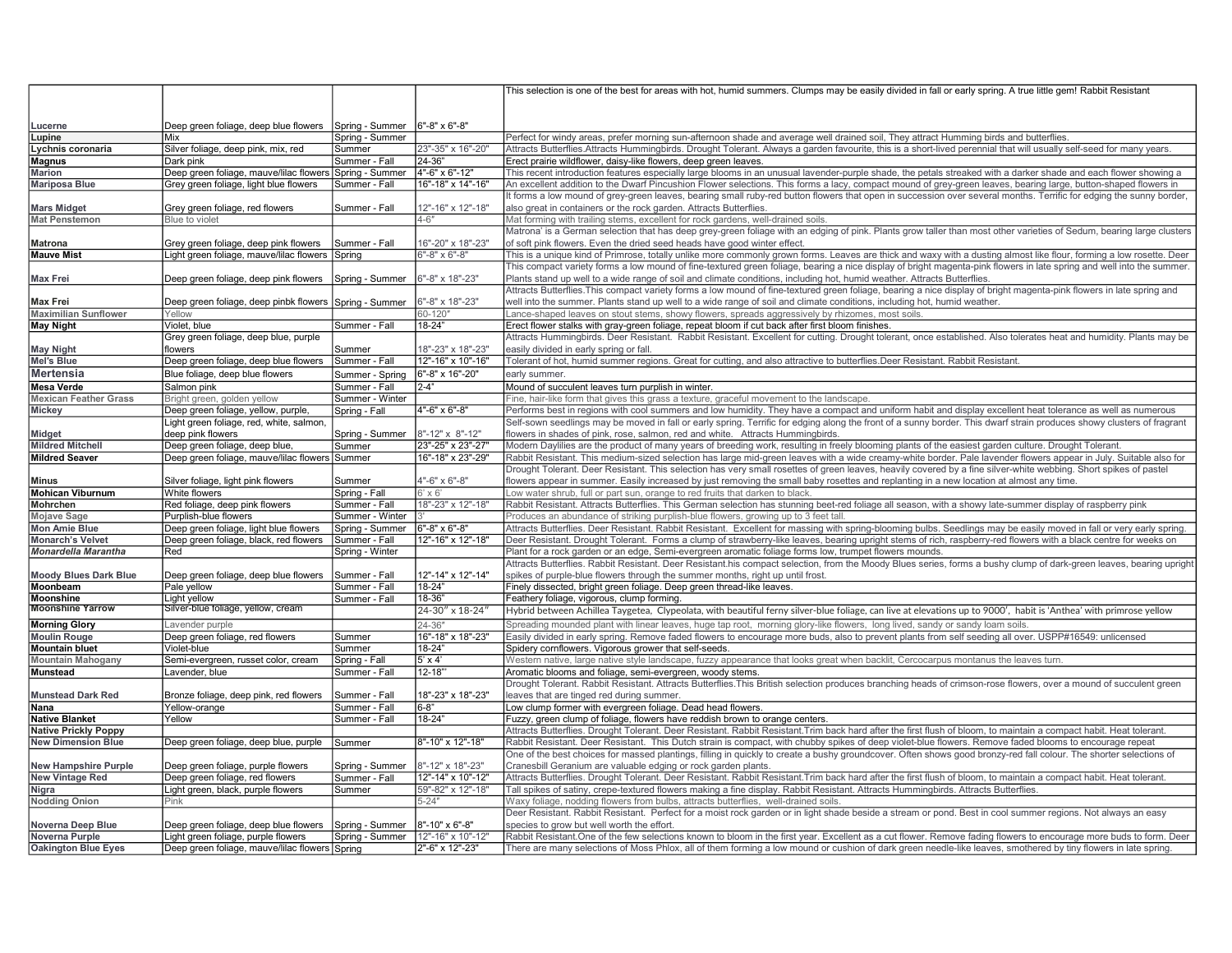|                                                         |                                                                             |                  |                                       | Flowers are followed by unusual winged seed pods Especially suited to hot, dry sites with well-drained soil. A good choice for the rock garden or as edging. Remove                                                                                                                                                                    |
|---------------------------------------------------------|-----------------------------------------------------------------------------|------------------|---------------------------------------|----------------------------------------------------------------------------------------------------------------------------------------------------------------------------------------------------------------------------------------------------------------------------------------------------------------------------------------|
| Oenothera macrocarpa                                    | Deep green foliage, yellow flowers                                          | Summer           | 6"-12" x 10"-12"                      | faded flowers to encourage more buds to form                                                                                                                                                                                                                                                                                           |
| Oenothera speciosa                                      |                                                                             |                  |                                       | arge satiny deep-pink flowers appear from early summer into the fall, seeming to rest right on top of the leaves. Excellent choice for hot, dry slopes, this is a little                                                                                                                                                               |
| 'Siskyou'                                               | Deep green foliage, deep pink flowers                                       | Summer - Fall    | 6"-8" x 23"-29"                       | too aggressive for the rock garden or border: place carefully. Rabbit Resistant.                                                                                                                                                                                                                                                       |
| Okanum                                                  | Light green foliage, no flowers                                             | Spring - Winter  | 12"-23" x 12"-18"                     | Attracts Butterflies.Also called Auriculate Lady Fern. This Japanese species is a nice selection for a woodland border or shady rock garden. Drought Tolerant. Deer                                                                                                                                                                    |
|                                                         |                                                                             |                  |                                       | Flowers are attractive to hummingbirds and butterflies. An excellent choice for the sunny rock garden. Native to dry parts of several Western states, this plant really                                                                                                                                                                |
| <b>Orange Carpet</b>                                    | Deep green foliage, orange flowers                                          | Summer - Fall    | 3"-4" x 16"-20"                       | needs good drainage to survive wet winters.                                                                                                                                                                                                                                                                                            |
| Orange Carpet Hummingbird Orange, Scarlet               |                                                                             | Summer - Fall    | $4 - 6"$                              | California native, hummingbirds are attracted to them, Spreading perennial from Idaho with masses of bloom                                                                                                                                                                                                                             |
|                                                         |                                                                             |                  |                                       | This lovely hybrid, part of the Penny Series, features bright orange faces with pretty purple wings. Flowers are edible and commonly used in China for Herbal Tea!                                                                                                                                                                     |
|                                                         |                                                                             |                  |                                       | Great garnish for cold fruit or cream soups.                                                                                                                                                                                                                                                                                           |
|                                                         | Deep green foliage, orange, purple                                          |                  |                                       |                                                                                                                                                                                                                                                                                                                                        |
| Orange Jump Up                                          | flowers                                                                     | Spring - Fall    | 4"-6" x 6"-8"                         |                                                                                                                                                                                                                                                                                                                                        |
| <b>Orchid Rose Beacon</b>                               | Deep green foliage, purple, mauve/lilac                                     | Spring - Fall    | 6"-8" x 6"-8"                         | All pansies and violas have edible flowers. This selection features soft lavender flowers with purple faces. Flowers are fragrant. Nice compact habit.                                                                                                                                                                                 |
| Orchid/Sidebells Penstemon<br><b>Oregon Grape Holly</b> | Pink, purple<br>Bronze-red, clusters of small yellow                        | Winter - Spring  | $6 - 18'$<br>$4 - 6"$                 | Waxy blue-green foliage, tubular flowers emerge from one side of the stalk, rocky soils<br>Evergreen plant, can handle a ton of different conditions, from partial sun, through full shade, and doesn't seem to mind the toughest clay soil                                                                                            |
| <b>Oriental poppy</b>                                   | Orange, salmon, red                                                         | Summer           | $24 - 30'$                            | Very drought hardy, foliage dies in summer.                                                                                                                                                                                                                                                                                            |
| <b>Pacific Red Tide</b>                                 | Silver foliage, light pink flowers                                          | Summer           | 4"-6" x6"-8"                          | Deer Resistant. This selection has medium rosettes of silvery-grey, flushed with bronzy-red during the cooler months. Short spikes of pastel flowers appear in                                                                                                                                                                         |
| Paeonia lactiflora Heidi                                |                                                                             |                  |                                       | Japanese or Anemone-style. Flowering is always best in a sunny location. Trim off old stems to the ground in late fall, to help prevent disease. Excellent for cutting.                                                                                                                                                                |
|                                                         | Deep green foliage, deep pink flowers                                       | Spring - Smmer   | 25"-31"                               | Attracts Butterflies, Deer Resistant, Rabbit Resistant                                                                                                                                                                                                                                                                                 |
| Pagoda                                                  | Sky blue                                                                    |                  | 12"                                   | Narrow blue-green foliage can be evergreen, numerous tubular flowers encircle stalks, reguires well-drained soils.                                                                                                                                                                                                                     |
| <b>Panchito Manzanita</b>                               | Pale pink with small red berries                                            | Winter           |                                       | Shiny, oval, dark green leaves. Evergreen foliage, requires little care and water.                                                                                                                                                                                                                                                     |
| <b>Papaver Croceum</b>                                  | Lemon yellow, gray-green hairy foliage                                      | Spring - Summer  | $12'' - 16'$                          | Form of Iceland Poppy, naturalized in the Colorado mountains around old mine sites, drought tolerant, adaptable and even holds up to the wind. It can be grown in                                                                                                                                                                      |
| Paperflower                                             | Yellow                                                                      | Summer - Fall    | ้ 6"                                  | Long lasting bloom, drought enduring.                                                                                                                                                                                                                                                                                                  |
| Paprika                                                 | Red with yellow centers                                                     | Summer - Fall    | 18-24"                                | Soft, feathery green foliage, vigorous spreading nature.                                                                                                                                                                                                                                                                               |
| <b>Parker's Variety</b>                                 | Golden yellow                                                               | Summer - Fall    | 36-48"                                | Weak stems - may require staking                                                                                                                                                                                                                                                                                                       |
| Pasqueflower                                            | Lavender                                                                    | Spring           | $6 - 12"$                             | Silvery buds open to cup-shaped blooms, fuzzy seedheads persist into summer, Wooly foliage with cup-shaped flowers followed by feathery seed heads; well-                                                                                                                                                                              |
| <b>Passionate Blush</b>                                 | Deep green, red foliage, light pink                                         | Summer - Fall    | 18"-23" x 18"-23"                     | Note that botanists have recently reclassified and named this species Oenothera lindheimeri. Drought Tolerant. Deer Resistant                                                                                                                                                                                                          |
| <b>Passionate Rainbow</b>                               | Grey green, red, variegated, white                                          | Summer - Fall    | 18"-23" x 18"-23"                     | This compact selection has both attractive foliage and flowers. It forms a bushy mound of green leaves, edged in cream and flushed with pinkish red. Deer                                                                                                                                                                              |
| Peach Jump Up                                           | Deep green foliage, purple, salmon,                                         | Spring - Fall    | 4"-6" x 6"-8"                         | Also known as Viola, or Horned Violet. The Penn Viola is a popular landscape series that overwinter well thanks to a vigorous root system. Flowers are edible.                                                                                                                                                                         |
| Peach Melba                                             | Deep green foliage, brown, deep pink,                                       | Spring - Fall    | 6"-8" x 6"-8"                         | Trim plants back by half in early June. Sometimes these will flower all winter in climates with mild weather. All pansies and violas have edible flowers                                                                                                                                                                               |
|                                                         |                                                                             |                  |                                       | Features fluffy double flowers in a peachy-pink blend. Short-lived, but will re-seed for many years. Rust is problem, particularly in humid summer regions. Attractive                                                                                                                                                                 |
| Peaches 'n' Dreams                                      | Light green, light pink, salmon flowers                                     | Summer           | 59"-82" x 12"-18"                     | to both butterflies and hummingbirds. Drought Tolerant.                                                                                                                                                                                                                                                                                |
| <b>Pearly Everlasting</b>                               | White                                                                       |                  | $12 - 20"$                            | Silvery foliage, button-like clusters on top of upright stems, excellent dried flower, most soils                                                                                                                                                                                                                                      |
| Peashrub                                                | Yellow flowers                                                              |                  |                                       | Fough shrub from Siberia and China, the peas shrub is, related to peas. It produces edible (but not palatable) pods.                                                                                                                                                                                                                   |
| Peek-a-Blue                                             | Grey green foliage, deep blue,                                              | Summer - Fall    | 23"-29" x 20"-29"                     | Great for smaller gardens and terrific in mixed containers. Prune back to 6 inches in the spring, never in the fall. Exceptionally drought tolerant. Deer Resistant                                                                                                                                                                    |
|                                                         |                                                                             |                  |                                       |                                                                                                                                                                                                                                                                                                                                        |
| Penstemon                                               | Mix                                                                         |                  |                                       | Rocky Mountain native, requires little watering, once established, preferring well drained soils, provide an abundance of colorful blooms that attract butterflies and                                                                                                                                                                 |
|                                                         |                                                                             |                  |                                       | Attractive to both butterflies and hummingbirds. Plants form a bushy upright clump, bearing several spikes of large trumpet flowers. Unfortunately, these are not                                                                                                                                                                      |
| Penstemon 'Hidcote Pink'                                | Grey green foliage, deep pink flowers                                       | Summer - Fall    | 29"-35" x 18"-23"                     | reliably hardy and should be mulched even in mild winter areas, or treated as bedding annuals.                                                                                                                                                                                                                                         |
|                                                         |                                                                             |                  |                                       | Attracts Butterflies. Rabbit Resistant. Attracts Hummingbirds. Tubular flame-orange flowers appear in early to midsummer, and are a magnet for hummingbirds.                                                                                                                                                                           |
| Penstemon pinifolius                                    | Deep green foliage, orange flowers                                          | Spring - Summer  | 10"-12" x 12"-18"                     | Because this plant is woody at the base, prune no lower than 4 inches in spring.                                                                                                                                                                                                                                                       |
| Perovskia atriplicifolia                                | Grey green foliage, deep blue,                                              | Summer - Fall    | 35"-59" x 23"-35"                     | Attracts Hummingbirds. Drought Tolerant. Rabbit Resistant.Russian Sage is extremely valuable for its long season of bloom in the summer garden.                                                                                                                                                                                        |
|                                                         |                                                                             |                  |                                       | /arieties of size and shape, bee and butterfly attractor that is deer and rabbit proof, If you plant these next to your vegetable garden, it will insure that your veggies                                                                                                                                                             |
| Perovskia Russian Sage                                  | Blue, purple flowers                                                        | Summer           |                                       | are pollinated. It is also drought resistant, and prefers the hot sun.                                                                                                                                                                                                                                                                 |
| Phantom                                                 | Deep green foliage, black, purple, white Spring - Fall                      |                  | 6"-8" x 6"-8"                         | This hybrid series is more tolerant of summer heat and winter cold than the annual pansy types. This beautiful selection features deep shades of black and purple                                                                                                                                                                      |
| <b>Picotee Purple</b>                                   | Deep green foliage, purple flowers                                          | Spring - Summer  | 6"-8" x 8"-12"<br>12"-16" x 10"-12"   | This dwarf hybrid strain produces showy clusters of fragrant flowers with magenta-purple petals delicately edged in white. Terrific in containers or for edging borders.                                                                                                                                                               |
| <b>Pikes Peak Purple</b><br><b>Pink Chintz</b>          | Deep green foliage, mauve/lilac, purple<br>Deep green foliage, pink flowers | Summer<br>Summer | 2"-4" x 12"-23"                       | Attracts Hummingbirds. Developed in Colorado, this hybrid forms a bushy clump of narrow green leaves, with short spikes of bright violet-purple trumpet flowers<br>Attracts Butterflies. Rabbit Resistant. Deer Resistant. A strong grower, ideal as a drought-tolerant lawn substitute or for planting between flagstones, tolerating |
| <b>Pink Cloud</b>                                       | Light green, light pink flowers                                             | Summer - Fall    | 29"-35" x 18"-23"                     | Known as Michaelmas Daisy, grown commercially as a florist's flower, and excellent for cutting. Tolerates dry soil. Drought Tolerant. Attracts Butterflies.                                                                                                                                                                            |
| <b>Pink Fairy</b>                                       | ight pink                                                                   | Summer - Fall    | 18-24"                                | Light pink double flowers both useful as cut flowers.                                                                                                                                                                                                                                                                                  |
|                                                         |                                                                             |                  |                                       | Drought tolerant, once established. Nice compact habit, making this useful for edging.In a number of parts of North America, G. paniculata has become invasive or                                                                                                                                                                      |
| <b>Pink Fairy</b>                                       | Grey green foliage, light pink flowers                                      | Summer - Fall    | 12"-18" x 18"-23"                     | even been declared a noxious weed. As a result, it may be illegal to plant in your garden.                                                                                                                                                                                                                                             |
| <b>Pink Fountain</b>                                    | Deep green foliage, light pink flowers                                      | Summer - Fall    | 23"-35" x 18"-23"                     | Midsized Gaura selection, this has a very bushy habit with loads of buds appearing all season long. Deer Resistant.Needs good drainage in winter or it may behave                                                                                                                                                                      |
|                                                         | Deep green foliage, red, white, deep                                        |                  |                                       | Excellent for massing, edging, rock gardens and in hanging baskets and other containers. Nice for combining with spring flowering bulbs. Trim plants back by half in                                                                                                                                                                   |
| <b>Pink Halo</b>                                        | pink flowers                                                                | Spring - Fall    | $6" - 8" \times 6" - 8"$              | early June. Sometimes these will flower all winter in climates with mild weather.                                                                                                                                                                                                                                                      |
| <b>Pink Nipple Cactus</b>                               | Pink                                                                        | Summer           | $4" \times 4"$                        |                                                                                                                                                                                                                                                                                                                                        |
|                                                         | Deep green, yellow foliage, deep pink,                                      |                  |                                       | Excellent in containers or along the front of a sunny border. It forms an upright, bushy mound of attractive variegated bright green and creamy-yellow leaves that                                                                                                                                                                     |
| <b>Pink Panache</b>                                     | white flowers                                                               | Spring - Fall    | 20"-23" x 20"-23"                     | often take on a rosy tint in cooler weather. Attracts Butterflies.                                                                                                                                                                                                                                                                     |
|                                                         | Deep green foliage, white, light pink                                       |                  |                                       | Excellent for massing, edging, rock gardens and in hanging baskets and other containers. Nice for combining with spring flowering bulbs. Trim plants back by half in                                                                                                                                                                   |
| <b>Pink Wing</b>                                        | flowers                                                                     | Spring - Fall    | 6"-8" x 6"-8"                         | early June. Sometimes these will flower all winter in climates with mild weather                                                                                                                                                                                                                                                       |
| Piñon Pine                                              |                                                                             | Summer           | 25' x 15'                             | Attracts Butterflies. Rabbit Resistant. Deer Resistant. A strong grower, ideal as a drought-tolerant lawn substitute or for planting between flagstones, tolerating                                                                                                                                                                    |
| <b>Pitcher Sage</b>                                     | Blue, purple                                                                | Summer           | 36" x 36"                             |                                                                                                                                                                                                                                                                                                                                        |
| <b>Plains Yucca</b>                                     | cream                                                                       | Summer           | $2'$ x 2'                             |                                                                                                                                                                                                                                                                                                                                        |
| Plumbago                                                | dark blue, shiny green foliage                                              | Winter - Spring  | $6'' - 10''$ x 24" - 36"              | drought tolerant ground cover, dependable plant in a variety of soil types and in part-shade or full sun.                                                                                                                                                                                                                              |
| Polygonatum humile                                      | Deep green foliage, white flowers                                           | Spring - Summer  | 6"-12" x 12"-35"                      | CAUTION: Harmful if eaten. Rabbit Resistant. The graceful, arching stems of Solomon's Seal add an exotic touch to the shade garden and are often                                                                                                                                                                                       |
| Ponderosa Pine<br>Pool Bank                             | Grey green foliage, purple, deep blue                                       | Summer<br>Summer | $70' \times 30'$<br>29"-35" x 23"-29" | Many selections of Catmint are now available. This British variety bears loads of rich blue flowers attached to purple-blue bracts, over a tall bushy mound of olive-                                                                                                                                                                  |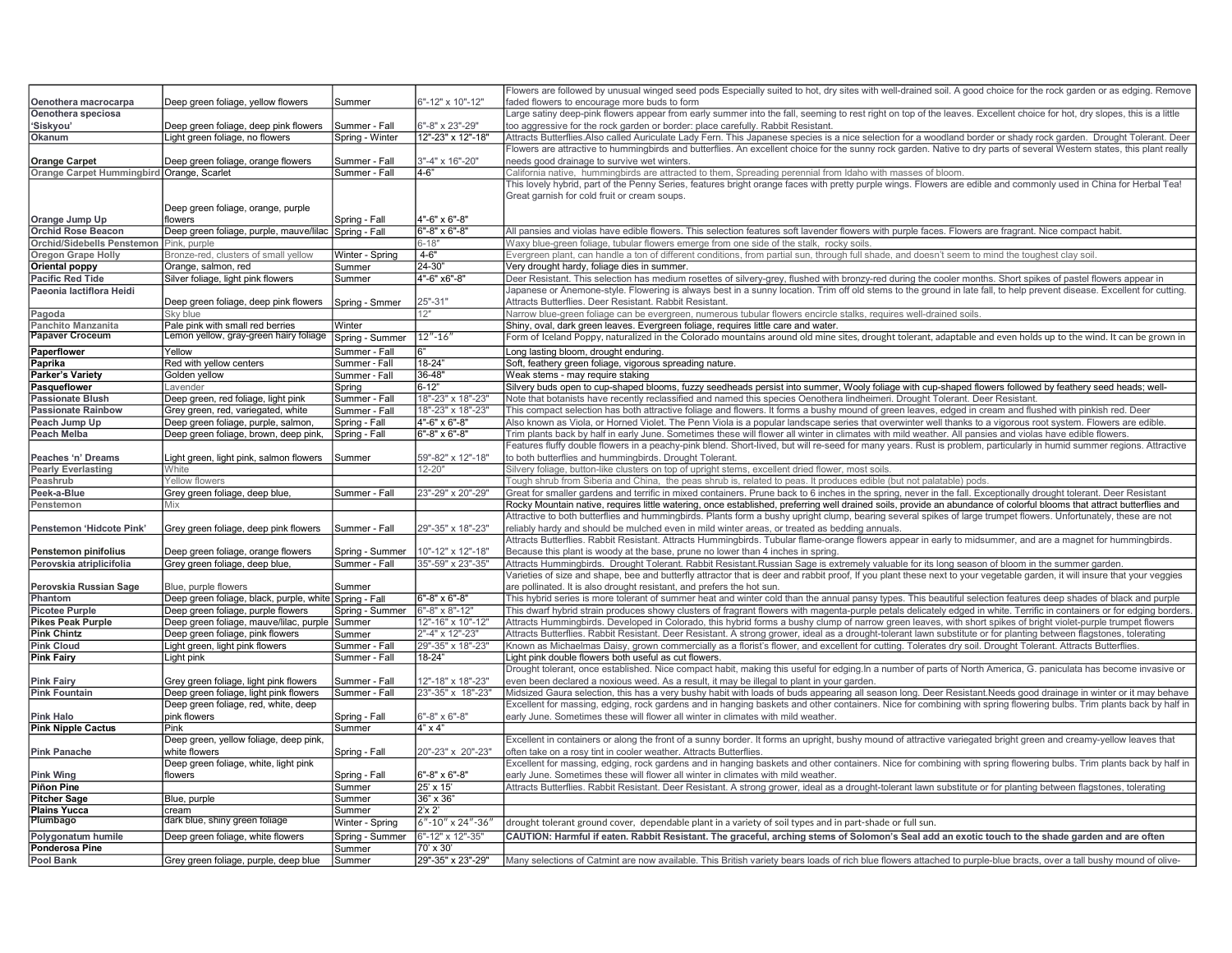| <b>Poppy Mallow</b>                                       | Mix                                                                           | Fall - Summer                    |                                        | Deep roots store water through even the toughest droughts                                                                                                                                                                                                                                                                        |
|-----------------------------------------------------------|-------------------------------------------------------------------------------|----------------------------------|----------------------------------------|----------------------------------------------------------------------------------------------------------------------------------------------------------------------------------------------------------------------------------------------------------------------------------------------------------------------------------|
| <b>Poppy Spring Fever</b>                                 | Red, yellow, orange, white                                                    | Spring                           |                                        | oves 5 plus hours of sunlight daily in well-drained soil, no natural predators.                                                                                                                                                                                                                                                  |
| <b>Powis Castle</b>                                       | Silver foliage                                                                | Spring - Winter                  | 23"-27" x 23"-27"                      | Growing best in areas with mild, maritime climates. Excellent for hot sunny sites. Smaller in height and spread than the otherwise similar selection 'Huntingdon'.                                                                                                                                                               |
|                                                           | Bright green, flower colors include                                           |                                  |                                        | Vigorously growing perennial that requires little maintenance, seeds are easy to harvest.Upright slender stalks, finely divided leaves, prominent central cone                                                                                                                                                                   |
| Prairie Coneflower                                        | yellow with dark brown centers,                                               | Spring - Fall                    | 18" x 12" 12-24"                       | surrounded by drooping petals, short-lived but reseeds, well-drained soils.                                                                                                                                                                                                                                                      |
| <b>Prairie Fire</b>                                       | Blue, red foliage, deep pink flowers                                          | Summer - Fall                    | 47"-59" x 29"-35"                      | Attracts Butterflies.Deer Resistant.Attractive well into the winter. Flowers are good for cutting, fresh or dried. Trim back to the ground in early spring. Drought tolerant                                                                                                                                                     |
| <b>Prairie Jewel Penstemon</b>                            | White, lavender, rose pink, purple-                                           | Summer                           | $18 - 36"$                             | Strain of Great Plains with giant flowers, silvery leaf rosettes.                                                                                                                                                                                                                                                                |
| <b>Prairie Lode</b>                                       | Yellow                                                                        | Summer - Fall                    | <sup>6"</sup>                          | Spreading ground cover.                                                                                                                                                                                                                                                                                                          |
|                                                           |                                                                               |                                  | 18" x 18", 15-30"                      |                                                                                                                                                                                                                                                                                                                                  |
| <b>Prairie Sage</b>                                       | Gray-green<br>Cream to deep pink                                              | Summer                           | $6 - 12'$                              | Coarse silver foliage, insignificant bloom, aggressive growe, well-drained soils                                                                                                                                                                                                                                                 |
| <b>Prairie Smoke</b><br><b>Prairie Sundrops</b>           |                                                                               |                                  | $8 - 15'$                              | Rosettes of gray-green fernlike foliage, nodding flowers followed by long pink feathery seed heads, prefers moist clay or organic soils                                                                                                                                                                                          |
|                                                           |                                                                               | Spring                           |                                        | Native of Boulder County, four-petaled evening primrose-like flowers are profuse and continue for a long season.                                                                                                                                                                                                                 |
| <b>Prairie Winecups</b>                                   | Dark-green leaves, wine-red colored                                           | Spring - Fall                    | $6 - 12"$                              | Well adapted to our local climate and requires little maintenance. Trailing stems sprawl 2 to 3 feet                                                                                                                                                                                                                             |
| Prairie Zinnia, Golden                                    | Yellow                                                                        |                                  | $6 - 8''$                              | Mounding habit with wispy leaves, prolific bloomer, flowers have a papery texture, requires well-drained soils                                                                                                                                                                                                                   |
| <b>Prickly Pear</b>                                       | Yellow, Apricot                                                               | Summer                           | $5'' \times 18''$                      |                                                                                                                                                                                                                                                                                                                                  |
|                                                           |                                                                               |                                  |                                        | Lamb's Ears are popular edging plants, valued for their low spreading mat of soft, felty leaves. Spikes of magenta-pink flowers appear in early summer but are often                                                                                                                                                             |
| <b>Primrose Heron</b>                                     | Chartreuse foliage, deep pink flowers                                         | Summer                           | 12"-18" x 12"-23"                      | clipped off to keep the plants short and tidy.                                                                                                                                                                                                                                                                                   |
| Prince's Plume                                            | Yellow                                                                        |                                  | $24 - 48"$                             | Gray-green leaves, large plume-shaped flower spikes, can be short lived, well drained soils                                                                                                                                                                                                                                      |
|                                                           | Grey green, deep green foliage,                                               |                                  |                                        | A type of hybrid Lavender sometimes known as Lavandin, generally flowering in midsummer, a little later than the more common English types. Attracts Butterflies.                                                                                                                                                                |
| Provence                                                  | mauve/lilac flowers                                                           | Summer                           | 23"-29" x 23"-27"                      | Rabbit Resistant. Deer Resistant. Drought Tolerant.                                                                                                                                                                                                                                                                              |
| <b>Pure Light Blue</b>                                    | Deep green foliage, deep blue flowers                                         | Spring - Fall                    | 4"-8" x 6"-8"                          | Flowers are edible. Flowering continues all season in cool-summer areas. Deadheading will encourage more buds to form                                                                                                                                                                                                            |
|                                                           |                                                                               |                                  |                                        | Prune lightly right after blooming, but otherwise leave plants alone in fall and early spring. Drought tolerant, once established. Prefers a well-drained site, so avoid                                                                                                                                                         |
| <b>Purity</b>                                             | Deep green foliage, white flowers                                             | Spring - Summer                  | 6"- 8" x 12"-35"                       | neavy clay soils that stay wet in winter. Not easily divided.                                                                                                                                                                                                                                                                    |
|                                                           | Deep green foliage, purple, deep pink                                         |                                  |                                        | Remove fading flowers to encourage more buds to form. Pruning plants back hard after blooming will encourage them to survive for another year. This dwarf hybrid                                                                                                                                                                 |
| <b>Purple Bicolor</b>                                     | flowers                                                                       | Spring - Summer                  | 6"-8" x 8"-12"                         | strain produces showy clusters of fragrant flowers with purple-pink petals surrounding a darker purple centers.                                                                                                                                                                                                                  |
|                                                           | Deep green foliage, white, purple                                             |                                  |                                        | This eye-catcher produces dark-purple petals surrounding a white face etched with dark-purple. Flowers are fragrant. Excellent for massing, edging, rock gardens                                                                                                                                                                 |
| <b>Purple Face</b>                                        | flowers                                                                       | Spring - Fall                    | 6"-8" x 6"-8"                          | and in hanging baskets and other containers.                                                                                                                                                                                                                                                                                     |
| <b>Purple Form</b>                                        | Grey green, blue foliage, deep pink                                           | Summer - Fall                    | 2"-4" x 10"-12"                        | Many varieties of stonecrop are excellent as ground covers, and all do well in dry, well-draining soil. As with many sedums, avoid rich, moist soils or this one will do                                                                                                                                                         |
| <b>Purple Iceplant</b>                                    | Violet purple                                                                 | Summer                           | $2 - 4$                                | Succulent gray-green leaves turn red, purple in winter.                                                                                                                                                                                                                                                                          |
|                                                           | Purple black foliage, creamy yellow                                           |                                  |                                        | Useful in borders, containers. Leaves start out green in spring then turn a shimmering dark mahogany purple during the summer heat. Wait until the spring weather                                                                                                                                                                |
| <b>Purple Majesty</b>                                     | flowers                                                                       | Summer - Fall                    | 35"-59" x 29"-35"                      | warms before planting outdoors. Drought Tolerant.                                                                                                                                                                                                                                                                                |
|                                                           | Deep green foliage, white, yellow,                                            |                                  |                                        | This adorable selection from the series features fragrant, flowers in soft ivory with lavender picotee edging and yellow eye. Performs best in regions with cool                                                                                                                                                                 |
| <b>Purple Picotee</b>                                     | mauve/lilac flowers                                                           | Spring - Fall                    | 4"-6" x 6"-8"                          | summers and low humidity. Flowers are edible!                                                                                                                                                                                                                                                                                    |
|                                                           |                                                                               |                                  |                                        | Bellflowers are among the most popular of perennials. This is an outstanding selection with a mid-sized habit. Plants form a mound of coarse green leaves, bearing                                                                                                                                                               |
|                                                           |                                                                               |                                  |                                        |                                                                                                                                                                                                                                                                                                                                  |
| <b>Purple Pixie</b>                                       | Deep green foliage, purple flowers                                            | Summer                           | 16"-23" x 18"-23"                      | large clusters of deep purple-blue flowers in mid-summer.                                                                                                                                                                                                                                                                        |
|                                                           | Magenta with white centers                                                    |                                  | $4 - 10"$                              | Spreading groundcover with scalloped leaves, long blooming, likes heat, dry clay soils.                                                                                                                                                                                                                                          |
| Purple poppy mallow, Wine<br><b>Purple Prairie Clover</b> | Purple                                                                        | Summer                           |                                        | Narrow leaflets, slender stems, cylindrical heads of fragrant flowers, fixes nitrogen, well-drained soils.                                                                                                                                                                                                                       |
| <b>Purple Winter Savory</b>                               | Purple-blue                                                                   | Fall                             | 24-36" 24" x 18"<br>$4 - 6"$           | Evergreen mounds with late-season showy flowers.                                                                                                                                                                                                                                                                                 |
|                                                           | Deep green, purple black foliage, white                                       |                                  | 35"-47" x 23"-27"                      |                                                                                                                                                                                                                                                                                                                                  |
|                                                           | flowers                                                                       | Summer - Fall                    |                                        | Will require staking, or plants can be allowed to sprawl through an adjacent shrub. Prune to the ground in fall or early spring.                                                                                                                                                                                                 |
| Purpurea                                                  | Cream, pink                                                                   |                                  | 2" x 6"                                | Spreading mat of silver gray foliage, flowers in small clusters resemble cat toes, good between flagstones or in rock gardens, well- drained soils.                                                                                                                                                                              |
| <b>Pussytoes</b><br><b>Quaint and Queer</b>               |                                                                               | Spring - Summer                  | 8"12" x 6"-8"                          |                                                                                                                                                                                                                                                                                                                                  |
|                                                           | Deep green foliage, yellow, brown,                                            | Spring - Summer                  |                                        | Attracts Butterflies. Blue-eyed Grass is a dwarf relative of the Iris, forming low tufts of grassy leaves with clusters of small starry flowers.                                                                                                                                                                                 |
| <b>Quaking Aspen</b>                                      |                                                                               | Summer                           | 20"-29" x 12"-18"                      | Attracts Hummingbirds. These adapt well to containers, and in cold winter areas may be wintered indoors. Plants form a woody base and should be pruned back to<br>Terrific for smaller gardens where the taller types might grow too big. Excellent in containers. Control leaf rust with a fungicide spray every two weeks.Deer |
| Queeny Purple<br><b>Radiant Red</b>                       | Light green, purple flowers                                                   |                                  | 10"-14" x 12"-16"                      |                                                                                                                                                                                                                                                                                                                                  |
|                                                           | Deep green foliage, red, yellow flowers<br>Deep green foliage, creamy yellow, | Summer - Fall                    |                                        | Attracts Hummingbirds. These adapt well to containers, and in cold winter areas may be wintered indoors. Plants form a woody base and should be pruned back to                                                                                                                                                                   |
|                                                           |                                                                               |                                  |                                        | Rabbit Resistant. A cute British selection of Blue-eyed Grass, valuable in the rock garden as well as for edging in the border. This forms a low clump of grassy greer                                                                                                                                                           |
| Raspberry                                                 | deep pink flowers<br>Crimson red                                              | Spring - Summer<br>Summer - Fall | 8"-12" x 8"-12"<br>$18 - 24"$          | leaves, bearing small starry flowers of yellow streaked with deep raspberry pink.                                                                                                                                                                                                                                                |
| <b>Red Beauty</b>                                         |                                                                               |                                  |                                        | Gray-green feathery foliage, aggressive spreading clump.                                                                                                                                                                                                                                                                         |
|                                                           |                                                                               |                                  |                                        | Despite the name, flowers are not really a true red at all. Excellent for cutting. Spreads to form a big patch, something to keep in mind when placing this in the                                                                                                                                                               |
| <b>Red Beauty</b><br><b>Red Bells</b>                     | Deep green foliage, deep pink flowers                                         | Summer - Fall                    | 6"-12" x 8"-12"                        | 6 garden. Edge around the patch in spring to control, removing any surplus plants.<br>Deer Resistant. A wonderful rock garden plant, with a long season of interest. Also useful for border edging or wildflower meadows, and plants will often naturalize in                                                                    |
|                                                           | Deep green foliage, red flowerrs                                              | Spring                           |                                        |                                                                                                                                                                                                                                                                                                                                  |
| <b>Red Blotch</b>                                         | Deep green foliage, black, red, yellow                                        | Spring - Fall                    | 4"-6" x 6"-8"                          | They have a compact and uniform habit and display excellent heat tolerance as well as numerous blooms on each plant. Flowers are edible,                                                                                                                                                                                         |
|                                                           | Blue, grey green foliage, deep pink, red                                      |                                  |                                        | Attracts Hummingbirds. Rabbit Resistant. Clusters of deep cherry-red flowers appear towards late summer, lasting into the autumn before changing into brown seed                                                                                                                                                                 |
| <b>Red Cauli</b>                                          | flowers                                                                       | Summer - Fall                    | 8"-12" x 12"-23"                       | leads for winter. This is one of the darkest forms yet to be developed, the closest to a true red.                                                                                                                                                                                                                               |
|                                                           |                                                                               |                                  |                                        | Rabbit Resistant. Attracts Butterflies. Plants should be trimmed back hard after the first flush of flowers is over, to rejuvenate the foliage and encourage repeat bloon                                                                                                                                                        |
| <b>Red Cloud</b>                                          | Deep green foliage, purple, red flowers Summer - Fall                         |                                  | 16"-18" x 18"-23"                      | in late summer. Happiest in a sunny, moist site.                                                                                                                                                                                                                                                                                 |
|                                                           | Bronze, deep green, silver, variegated                                        |                                  |                                        | Attracts Butterflies. Deer Resistant. An excellent foliage plant in the border, and especially good in tubs or mixed containers. The gorgeous bronze to plum shades of                                                                                                                                                           |
| <b>Red Dragon</b>                                         | foliage, white flowers                                                        | Summer - Fall                    | 23"-35" x 23"-135"                     | he leaves blends well with nearly anything.                                                                                                                                                                                                                                                                                      |
| <b>Red Feathers</b>                                       | Russet red                                                                    | Summer                           | $12 - 16"$                             | Base rosette of foliage with spikes of feathery flowers.                                                                                                                                                                                                                                                                         |
|                                                           |                                                                               |                                  |                                        | Attracts Butterflies. Attracts Hummingbirds. A short-lived perennial so leave some flower spikes intact at the end of the season for re-seeding purposes. A native to                                                                                                                                                            |
| <b>Red Feathers</b>                                       | Deep green foliage, red flowers                                               | Summer - Fall                    | 10"-14" x 12"-18"                      | the Caucasus Mountains in northern Iran.                                                                                                                                                                                                                                                                                         |
|                                                           |                                                                               |                                  |                                        | Attracts Hummingbirds. Attracts Butterflies. Spike Speedwell is the most popular of the various Veronicas available. This compact selection forms a bushy clump of                                                                                                                                                               |
| <b>Red Fox</b>                                            | Deep green foliage, deep pink flowers                                         | Summer                           | 12"-16" x 12"-14"                      | dark-green leaves, bearing spikes of deep-pink flowers through the summer months.                                                                                                                                                                                                                                                |
| <b>Red Giant</b>                                          | Deep green foliage, red flowers                                               | Spring                           | 4"-6" x 6"-8"                          | Red Giant' has very large flowers in a rich shade of velvety red. These should be divided every couple of years, in early fall. Deer Resistant. Rabbit Resistant.                                                                                                                                                                |
|                                                           |                                                                               | Summer - Fall                    |                                        | Attracts Butterflies.This American hybrid selection has narrow grassy foliage, forming a compact mound studded with a summer-long display of small triangular                                                                                                                                                                    |
| <b>Red Grape</b><br><b>Red Head</b>                       | Grey green foliage, red flowers<br>Deep green foliage, deep pink flowers      | Summer - Fall                    | 16"-18" x 18"-23"<br>35"-47" x 23"-29" | dusky wine-red flowers, over grey-green leaves.<br>Fountain Grass is one of the most popular grasses. This selection forms a large mound of arching green leaves. Deer Resistant. Drought Tolerant                                                                                                                               |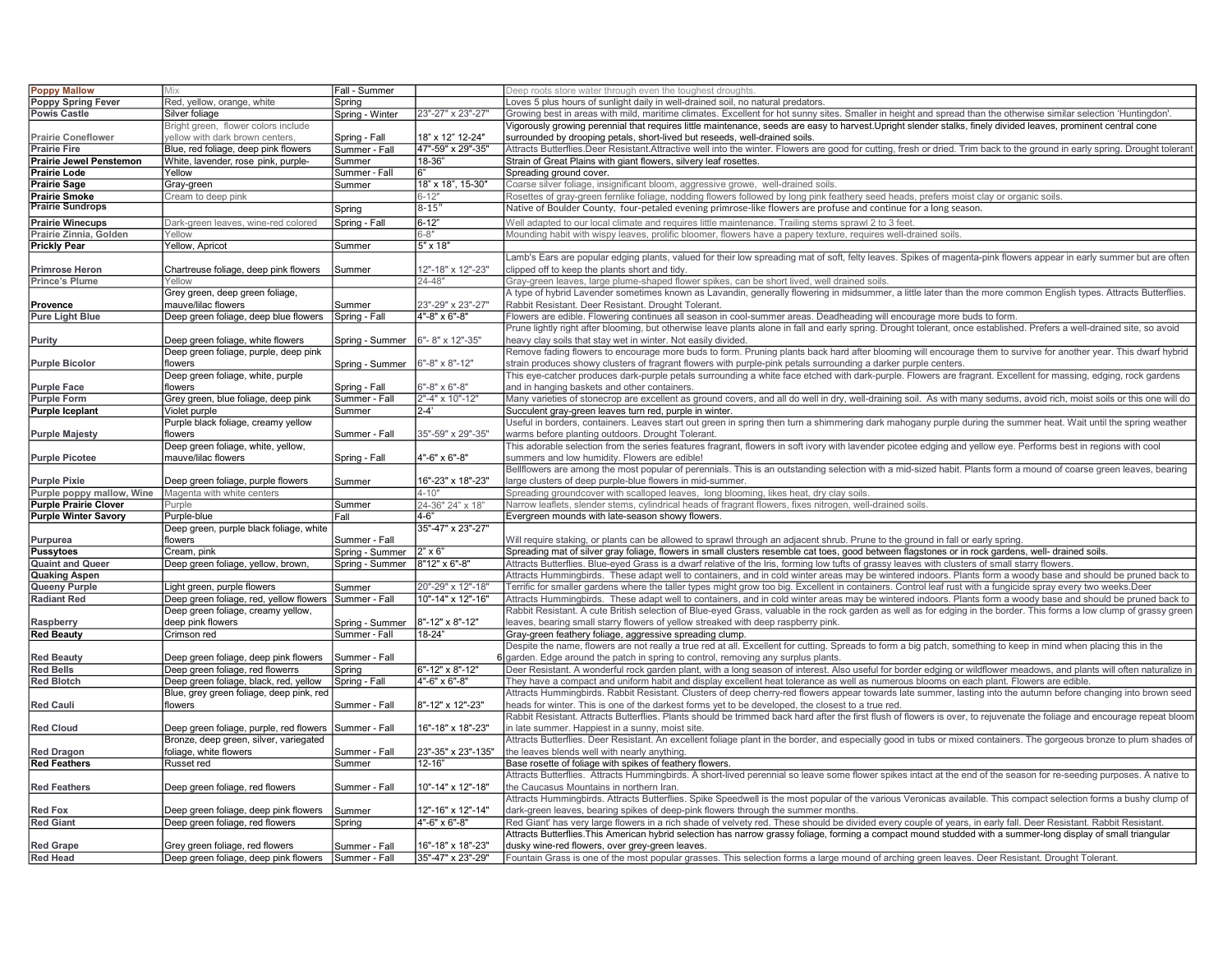|                                            |                                                          |                         |                          | Attracts Butterflies. This selection features huge, bright gold leaves with attractive red veining. White flower sprays appear in late spring to early summer. Protect                                                        |
|--------------------------------------------|----------------------------------------------------------|-------------------------|--------------------------|-------------------------------------------------------------------------------------------------------------------------------------------------------------------------------------------------------------------------------|
| <b>Red Lightning</b>                       | Gold, red foliage, white flowers                         | Spring - Summer         | 10"-12" x 14"-16"        | from hot afternoon sun to prevent leaf scorch.                                                                                                                                                                                |
| <b>Red Magic</b>                           | Deep green foliage, red flowers                          | Spring - Summer         | 27"-29" x 31"-35"        | Rabbit Resistant. Plants form an upright bush of dark green leaves, remaining attractive all season. This double-flowered selection has very full flowers of rich                                                             |
|                                            |                                                          |                         |                          | The hardy Ice Plants are native to South Africa but are amazingly hardy in North America, provided they are grown in very well-drained soil. This selection forms a                                                           |
| <b>Red Mountain</b>                        | Light green foliage, red flowers                         | Spring - Fall           | 2"-4" x 12"-18"          | low carpet or mat of succulent, evergreen leaves, bearing loads of small starry burnished-red flowers from late spring through fall                                                                                           |
|                                            |                                                          |                         |                          | Drought Tolerant. Rabbit Resistant, t plants to grow, Hen-and-chicks tolerate heat, drought and neglect with style. Useful in rock gardens, container gardens of all                                                          |
| <b>Red Nails</b>                           | Grey green, red foliage                                  | Spring - Winter         | 2"-4" x 2"-8"            | types, rooftop gardens and rock walls. Hundreds of varieties exist.                                                                                                                                                           |
|                                            | Light green, silver, variegated foliage,                 |                         |                          | Deer Resistant. Rabbit Resistant. This classy-looking selection forms a spreading patch of small silver leaves with a narrow green edge. Clusters of purplish-pink                                                            |
| <b>Red Nancy</b>                           | purple flowers                                           | Spring - Fall           | 6"-8" x 12"-23"          | flowers appear in spring, then continue off and on until fall.                                                                                                                                                                |
|                                            |                                                          |                         |                          | This dwarf hybrid strain produces showy, large clusters of fragrant flowers with cherry-red petals delicately edged in white, over compact bright green foliage.                                                              |
| <b>Red Picotee</b>                         | Deep green foliage, red, white flowers Spring - Summer   |                         | 6"-8" x 8"-12"           | Attracts Hummingbirds. Attracts Butterflies. Drought Tolerant.                                                                                                                                                                |
|                                            |                                                          |                         |                          | Short-lived, but will re-seed for many years. Rust is often a problem, particularly in humid summer regions. Attractive to both butterflies and hummingbirds.                                                                 |
|                                            |                                                          |                         |                          |                                                                                                                                                                                                                               |
| <b>Red Riding Hood</b>                     | Light green, red flowers                                 | Summer                  | 35"-47" x 12"-18"        |                                                                                                                                                                                                                               |
| <b>Red Riding Hood</b>                     | Deep green foliage, red flowers                          | Summer - Fall           | 23"-29" x 18"-23"        | Attracts Butterflies. Attracts Hummingbirds. Rabbit Resistant. Drought Tolerant. Flowers are bright red trumpets, attractive in the border, containers and useful for                                                         |
| <b>Red Rocks</b>                           | Deep green foliage, deep pink flowers                    | Summer                  | 12"-16" x 10"-12"        | Blooming can continue on and off for most of the summer. An excellent low-maintenance perennial, adapting to a wide range of garden conditions. Attractive to both                                                            |
| <b>Red Rubin</b>                           | Deep green, red, variegated foliage,                     | Summer                  | 6"-8" x 6"-12"           | Deer Resistant. Drought Tolerant                                                                                                                                                                                              |
| <b>Red Rum</b>                             | Deep green foliage, deep pink flowers                    | Summer - Fall           | 39"-47" x 35"-47"        | Rabbit Resistant. Deep pink to near-red Hollyhock-like flowers appear all summer long and into the fall. This woody shrub is usually cut back hard each spring to a                                                           |
|                                            |                                                          |                         |                          | Attracts Butterflies. Rabbit Resistant. This selection is the first member of a new series and bears loads of deep wine to ruby red flowers with an orange centre over                                                        |
| Red Satin'                                 | Deep green foliage, red flowers                          | Summer                  | 14"-18" x 18"-21"        | dark green foliage. Flower colour doesn't fade in the summer heat                                                                                                                                                             |
| <b>Red Sentinel</b>                        | Deep green foliage, red flowers                          | Summer                  | 21"-23" x 18"-23"        | Attracts Butterflies. Deer Resistant. Rabbit Resistant. May tolerate full sun in cool summer regions.                                                                                                                         |
| <b>Red Umbrellas</b>                       | Deep green, red foliage, light pink                      | Summer                  | 25"-29" x 25"-29"        | Shorter than typical Meadowsweet so suitable for smaller gardens. Best with protection from hot afternoon sun. Easily divided in spring.                                                                                      |
| <b>Red Valerian</b>                        | Reddish pink                                             | Summer - Fall           | l24"                     | Sprawling plant with blue-green leaves. Reseeds. Deadhead to promote continual blooming.                                                                                                                                      |
| <b>Red Velvet</b>                          | Bronze, deep green, variegated foliage,                  | <b>Rabbit Resistant</b> | $4" - 6" \times 6" - 8"$ | Rabbit Resistant. 'Red Velvet' has deep scarlet-red flowers, with leaves edged in bronzy-red. These should be divided every couple of years, in early fall.                                                                   |
| <b>Red Wiggle</b>                          | Deep green, red foliage, no flowers                      | Spring - Winter         | 3"-4" x 10"-12"          | Drought Tolerant. Reliable and fuss free. Excellent for the garden and containers. Prefers a sunny sight with well-drained soil.                                                                                              |
|                                            |                                                          |                         |                          | CAUTION: Harmful if eaten. Rabbit Resistant. Choose a sunny position, with a well-drained, loamy soil. Bearded Iris are heavy feeders, so plan to fertilize                                                                   |
| <b>Red Zinger</b>                          | ight green foliage, red flowers                          | Spring - Summer         | 23"-25" x 12"-18"        | in early spring, and again in late summer.                                                                                                                                                                                    |
| <b>Red-Rose Bicolor</b>                    | Deep green foliage, purple flowers                       | Spring - Summer         | 6"-8" x 8"-12"           | Attracts Hummingbirds.Rabbit Resistant. Drought Tolerant. Developed to flower well even in the first year, then hopefully return for a second.Self-sown seedlings                                                             |
| <b>Redstone Falls</b>                      | Bronze, gold, red foliage, white flowers                 | Summer                  | 10"-12" x 29"-35"        | A hybrid between Coral Bells and Foam Flower, combining the best traits of both into one plant. Deer Resistant. Sprays of creamy-white flowers appear in late sprinc                                                          |
| <b>Regal Torch Lily</b>                    | Golden, crimson and ivory tri-color                      | Summer - Fall           | 40"                      | Vertical flower spikes arise from clumps of grasslike foliage, blooms from bottom of spike upward.                                                                                                                            |
| <b>Rhapsody in Blue</b>                    | Grey green foliage, purple flowers                       | Summer                  | 18"-23" x 12"-18"        | Excellent for cutting. Drought tolerant once established. Can be clipped back hard after blooming, to rejuvenate the foliage. Attractive to both butterflies and                                                              |
|                                            |                                                          |                         |                          | Attracts Butterflies. Painted Daisies are old-fashioned perennials that have always been popular as cut flowers. Foliage is bright green and ferny, with upright stems                                                        |
| Robinson's Red                             | Deep green foliage, red flowers                          | Summer                  | 18"-29" x 12"-18"        | bearing loads of single yellow-eyed bright red daisies                                                                                                                                                                        |
|                                            | Grey green foliage, deep blue,                           |                         |                          | Attracts Hummingbirds. This selection is vase-shaped with an excellent upright habit. An extremely versatile garden plant, Russian Sage loves hot, sunny sites and                                                            |
| Rocketman                                  | mauve/lilac flowers                                      | Summer - Fall           | 29"-35" x 29"-41"        | will fit right into the perennial border, also good to use among shrubs, and even in containers or tubs.                                                                                                                      |
| Rockin' Red                                | Deep green foliage, red flowers                          | Spring - Fall           | 18"-23" x 10"-12"        | Attracts Butterflies. A hybrid strain of Dianthus which is a true multi-use plant, excellent for massed bedding, growing in the perennial border or in mixed containers                                                       |
| Rocky Mountain Juniper                     |                                                          | Summer                  | $15' \times 8'$          |                                                                                                                                                                                                                               |
|                                            |                                                          |                         |                          | Attracts Butterflies. Deer Resistant.Drought Tolerant. Attracts Hummingbirds. Clip plants lightly immediately after blooming. Excellent for rock gardens or cascading                                                         |
|                                            |                                                          |                         |                          | over walls, as well as for edging or in mixed containers.                                                                                                                                                                     |
| <b>Rocky Mountain Maple</b>                |                                                          | Spring                  | 20' x 12'                |                                                                                                                                                                                                                               |
| Rocky Mountain Penstemon Blue, purple      |                                                          | Summer                  | 12-30" 30" x 24"         | Robust grower, narrow glossy green leaves, tubular flowers in open spikes, developes powdery mildew if crowded, well-drained soils                                                                                            |
|                                            |                                                          |                         |                          | CAUTION: Harmful if eaten/Skin irritant. This selection is part of the HONEYMOON Series from Walters Gardens, Inc. hybridizer Hans Hansen selected                                                                            |
| Rome in Red                                | Deep green foliage, red flowers                          | Spring                  | 18"-23" x 18"-23"        | for vigour, showy floral displays with a large number of blossoms per plant and rich flower colours.                                                                                                                          |
| <b>Ronica Blue</b>                         | Deep green foliage, deep blue flowers                    | Spring - Fall           | 12"-18" x 12"-18"        | Attracts Hummingbirds. Attracts Butterflies. This selection is compact yet vigorous and features masses of long, bright blue, flower spikes over a mound of healthy,                                                          |
| <b>Rootbeer Plant</b>                      | Silvery, grey-green foliage, salmon-                     |                         | 23"-35" x 23"-35"        |                                                                                                                                                                                                                               |
|                                            | orange flowers                                           | Summer - Fall           |                          | Attracts Butterflies. Deer Resistant. Rabbit Resistant. Attracts Hummingbirds. This thrives in hot, sunny sites, and is also excellent in containers                                                                          |
|                                            |                                                          |                         |                          | Rabbit Resistant. . This selection features large (5 inch) ruffled fire-engine red flowers with a greenish throat. Midseason. Tetraploid. Winter dormant. Plants do not                                                       |
| <b>Rooten Tooten Red</b>                   | Deep green foliage, red flowers                          | Summer                  | 21"-23" x 18"-23"        | usually require dividing for several vears, but are easily split apart in fall or early spring.                                                                                                                               |
| <b>Rooten Tooten Red</b>                   | Deep green foliage, red flowers                          | Summer                  | 21"-23" x 18"-23"        | Cut back dead foliage in late fall or winter. Flowers are edible. Be sure to see our whole exciting lineup of Trophytaker Daylilies. Drought Tolerant.                                                                        |
| <b>Rose Campion</b>                        | Purple-red                                               | Summer                  | 18-36"                   | Silvery gray rosette of foliage, reseeds.                                                                                                                                                                                     |
| <b>Rose Queen</b>                          | Rose pink                                                | Summer - Fall           | 18-24"                   | Erect flower stalks with gray-green foliage, repeat bloom if cut back after first bloom finishes.                                                                                                                             |
|                                            |                                                          |                         |                          | Rabbit Resistant.Barrenwort are superb shade-garden plants, excellent for edging or groundcover, and deserving much wider use in our gardens. This selection                                                                  |
| Rose Queen                                 | Deep green foliage, deep pinbk flowers SSpring           |                         | 8"-10" x 12"-18"         | forms a bushy mound of dark green leaves, bearing sprays of delicate bright-pink flowers in mid to late spring                                                                                                                |
|                                            |                                                          |                         |                          | Attracts Butterflies. Deer Resistant.Drought Tolerant. Attracts Hummingbirds. Clip plants lightly immediately after blooming. Excellent for rock gardens or cascading                                                         |
|                                            |                                                          |                         |                          | over walls, as well as for edging or in mixed containers.                                                                                                                                                                     |
| Rosea                                      | Grey green foliage, light pink flowers                   | Summer                  | 4"-6" x 12"-18"          |                                                                                                                                                                                                                               |
| Rosetta Red                                | Deep green foliage, red flowerrs                         | Spring                  | 4"-6" x 6"-8"            | Rabbit Resistant. They are easy to grow, and put on a tremendous show in the spring garden, their double rose-like flowers attracting comments from all who see                                                               |
| Rosyjane                                   | Deep green foliage, deep pink, white                     | Summer - Fall           | 20"-23" x 16"-23"        | It forms a bushy mound of attractive green leaves that often take on a rosy tint in cooler weather. Wands of small silky blooms appear for months on end. Drought                                                             |
| Rotsilber                                  | Deep green foliage, red flowers                          | Summer - Fall           | 47"-59" x 31"-35"        | Rabbit Resistant.Deer Resistant. The foliage becomes orange-red in fall before turning a light tan shade for the winter. Useful as a specimen, in the border, or for                                                          |
| <b>Royal Red</b>                           | Grey green foliage, purple flowers                       | Summer - Fall           | 47"-59" x 35"-47"        | Drought and heat tolerant. Attracts Butterflies. Deer Resistant. Attracts Hummingbirds. This selection has long wands of magenta-red flowers, on a tall clump.                                                                |
| <b>Rubber Rabbitbrush</b>                  | Yellow                                                   | Fall                    | $4' \times 3'$           |                                                                                                                                                                                                                               |
|                                            |                                                          |                         |                          | Deer Resistant. Drought Tolerant. It forms a clump of leathery bronzy-purple leaves, which develop particularly good red colour in the autumn. Insignificant spikes o                                                         |
| Rubrifolia                                 | Purple black, red foliage, green flowers Spring - Summer |                         | 6"-12" x 10"-12"         | green flowers should be cut off to prevent self seeding                                                                                                                                                                       |
|                                            | Bronze, deep green, red foliage, green                   |                         |                          | Deer Resistant. Drought Tolerant. Airy heads of tiny reddish-brown flowers appear in late summer. Attractive well into the winter. Flowers are good for cutting, fresh                                                        |
| <b>Ruby Ribbons</b><br><b>Ruby Wedding</b> | flowers<br>Deep green foliage, red flowers               | Summer - Fall           | 35"-47" x 23"-35"        | or dried. Trim back to the ground in early spring.<br>Deer Resistant. Masterwort is highly regarded by floral designers for the unique umbels of starry flowers, a bit like a refined Queen-Anne's-Lace in effect, but not at |
|                                            |                                                          | Summer - Fall           | 23"-27" x 18"-23"        |                                                                                                                                                                                                                               |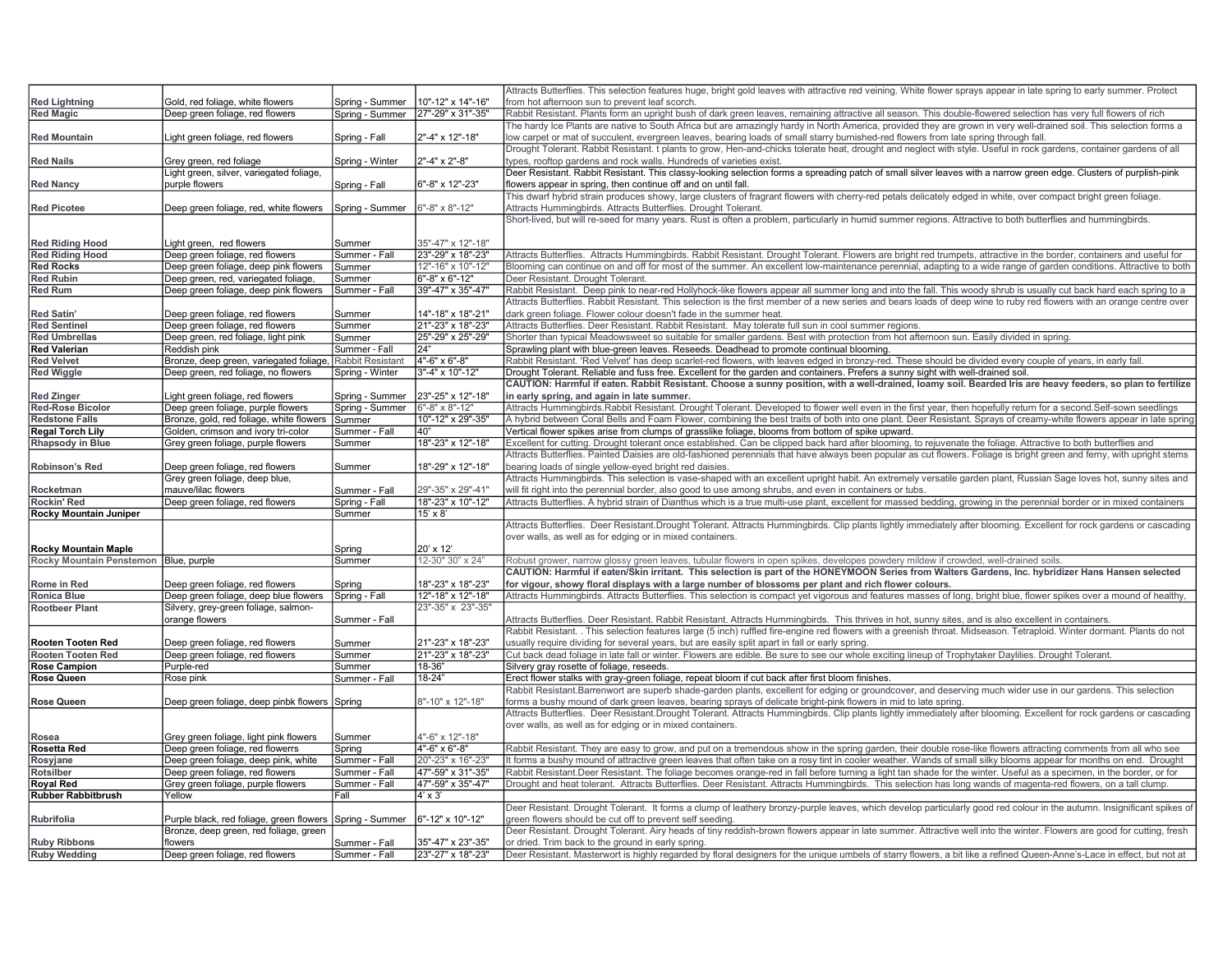|                                                                  |                                            |                           |                               | Attracts Butterflies.Rabbit Resistant. A self-seeding biennial, ideal for naturalizing. Seedlings that appear may be easily moved in fall or early spring. Removing faded                                 |
|------------------------------------------------------------------|--------------------------------------------|---------------------------|-------------------------------|-----------------------------------------------------------------------------------------------------------------------------------------------------------------------------------------------------------|
| Rudbeckia triloba                                                | Deep green foliage, black, gold flowers    | Summer - Fall             | 23"-39" x 23"-29"             | flowers will encourage plants to bloom for longer. Attractive to butterflies. Terrific for cutting                                                                                                        |
| Rudbeckia triloba                                                | Deep green foliage, black, gold flowers    | Summer - Fall             | 29"-39" x 23"-29"             | Attracts Butterflies. Deer Resistant. Rabbit Resistant. A self-seeding biennial, ideal for naturalizing. Seedlings that appear may be easily moved in fall or early                                       |
| <b>Ruschia Pulvinar</b>                                          | ike flowers.                               | Spring - Summer           | $3'' \times 12'$              | Drought and heat tolerant, does well in lean, well-drained soil, but it may take dry clay as well, Denver-Boulder area.                                                                                   |
|                                                                  |                                            |                           |                               | An unusual foliage plant, valued for its intensely silver, fuzzy leaves that are arranged in a wide rosette. Spikes of yellowish flowers will appear in the second year,                                  |
| Salvia argentea                                                  | Silver foliage, creamy yellow flowers      | Summer                    | 12"-18" x 18"-27"             | but these are usually removed. Drought Tolerant. Rabbit Resistant                                                                                                                                         |
|                                                                  |                                            |                           |                               | Extremely cold and drought tolerant, and is well situated to handle the high clay content of our Colorado soil                                                                                            |
| Salvia, May Night                                                | Deep indigo                                | Spring - Summer           |                               |                                                                                                                                                                                                           |
| Samurai                                                          | Blue, red, deep green, variegated          | Summer - Fall             | 47"-59" x 31"-35"             | Attracts Butterflies.Drought Tolerant. It forms an upright, slightly vase-shaped mound of blue-green leaves, the tips developing red tones by midsummer that get                                          |
|                                                                  |                                            |                           |                               | Rock Soapwort is a vigorous, low creeping plant, useful for spilling down sunny slopes or over rock walls. Plants form a low mound of bright-green leaves, literally                                      |
| Saponaria ocymoides                                              | Deep green foliage, deep pink flowers      | Spring - Summer           | 6"-8" x 12"-23"               | smothered by starry bright-pink flowers in late spring. Drought Tolerant.                                                                                                                                 |
| Saponaria ocymoides pink                                         |                                            |                           |                               | Deer Resistant. A nice choice for edging borders or paths, spilling over rock walls, in rock gardens or as a groundcover. Shear or trim back to 2 inches after                                            |
| selection                                                        | Deep green foliage, deep pink flowers      | Spring - Summer           | 6"-8" x 12"-23"               | flowering to tiny plants up. Easily divided in early autumn if desired. Drought tolerant once established                                                                                                 |
| Sapphire                                                         | Deep green foliage, deep blue flowers      | Spring - Summer           | $4" - 8" \times 6" - 8"$      | Attracts Butterflies. Deer Resistant. This forms a low clump of grassy green leaves, bearing good-sized bright lavender-blue flowers with a yellow eye. Blooming                                          |
|                                                                  | Deep green foliage, deep blue, light       |                           |                               | Attracts Hummingbirds. Attracts Butterflies. Deer Resistant. Plants form a low mound of green leaves, with upright stems of large lacy blossoms in shades of blue,                                        |
| Scabiosa caucasica                                               | blue, mauve/lilac, white flowers           | Summer - Fall             | 18"-29" x 12"-18"             | lavender, lilac and white.                                                                                                                                                                                |
| <b>Scarlet Bugler Penstemon</b>                                  | Scarlet to red                             |                           | $24 - 36"$                    | Slender tall stalks with foliage clustered at base, tubular flowers favored by hummingbirds, well-drained soils.                                                                                          |
| <b>Scarlet Gilia, Fairy Trumpets</b>                             | Red, pink and white                        |                           | $12 - 30'$                    | Rosette of finely divided leaves, trumpet-shaped flowers, attracts hummingbirds, biennial, reseeds readily, well-drained soils                                                                            |
| <b>Scarlet Globemallow</b>                                       | Red-orange                                 | Summer                    | 10" x 10" 8-12"               | Hairy gray-green leaves,  vigorous rhizomes, small hollyhock-like flower, well-drained coarse soils                                                                                                       |
| <b>Scarlet Halo</b>                                              | Light green foliage, yellow, red flowers   | Summer - Fall             | 14"-20" x 12"-18"             | The Sunburst series are midsized in habit, ideal for containers or near the front of a sunny border. Drought Tolerant. Deer Resistant. Rabbit Resistant. Attracts                                         |
| <b>Scott's Sugarbowls</b>                                        | Purple                                     |                           | $8 - 15"$                     | Mounds of lacy foliage with nodding purple flowers, attrats bumblebees                                                                                                                                    |
|                                                                  |                                            |                           |                               | Deer Resistant. A nice choice for edging borders or paths, spilling over rock walls, in rock gardens or as a groundcover. Shear or trim back to 2 inches after                                            |
| Scutellaria Supina                                               |                                            |                           |                               | lowering to tiny plants up. Easily divided in early autumn if desired. Drought tolerant once established.                                                                                                 |
| Sea Holly                                                        | Blue                                       | Summer - Fall             | $12 - 24"$                    | Silver-blue flower heads dry well.                                                                                                                                                                        |
| Sea Lavender                                                     | Lavender purple                            | Summer - Fall             | $18 - 24'$                    | Spoon-shaped, leathery clump of leaves, cloud of airy flowers.                                                                                                                                            |
|                                                                  | mix                                        | Summer - Fall             |                               | ow growing plants prefer a well-drained location, and can perform well in part-sun, or cool sunny location, perfect plant for Colorado.                                                                   |
| <b>Sedum 'Tapestry Carpet</b><br><b>Sedum nevil Silver Frost</b> |                                            |                           | 4"-6" x 12"-18"               | Rabbit Resistant. Drought Tolerant. Attracts Butterflies. Deer Resistant.Excellent for hot, sunny locations. Perfect for the rock garden.Stonecrop species is native to                                   |
|                                                                  | Silver foliage, white flowers              | Summer                    |                               |                                                                                                                                                                                                           |
|                                                                  |                                            |                           |                               | Deer Resistant. This Japanese selection forms a low clump of wide, grassy-looking green leaves, brightly edged in golden yellow. The appearance is almost like a                                          |
| <b>Selfheal</b>                                                  |                                            |                           |                               | dwarf Hosta. Versatile in the garden, also excellent in mixed containers.                                                                                                                                 |
| <b>Sensation Deep Blue</b>                                       | Deep green foliage, deep blue flowers      | Summer                    | 10"-12" x 12"-16"             | Attracts Butterflies, Deer Resistant, Rabbit Resistant, , Remove faded blooms to encourage repeat flowering, Excellent for cutting, Drought tolerant once                                                 |
| <b>Sensation Sky Blue</b>                                        | Grey green foliage, light blue flowers     | Summer                    | 10"-12" x 12"-16"             | Deer Resistant. The Perennial Sages are invaluable for their rich display of spiky flowers in the early summer border. This German selection is compact, with chubby                                      |
|                                                                  |                                            |                           |                               | Rabbit Resistant. Itoh Peonies are rare and unusual hybrids between Garden Peonies and Tree Peonies. There are several varieties, all highly sought after by                                              |
| <b>Sequestered Sunshine</b>                                      | Deep green foliage, yellow flowers         | Spring - Summer           | 25"-29" x 29"-35"             | collectors, yet easy to grow and very hardy                                                                                                                                                               |
| Serviceberry                                                     | White                                      | Spring                    | 12' x 6'                      |                                                                                                                                                                                                           |
| <b>Shell leaf Penstemon</b>                                      | White, pink, and purple                    |                           | 24-36"                        | Waxy blue-green semi-evergreen foliage, large tubular flowers, can be short lived but reseeds readily, well-drained soils                                                                                 |
|                                                                  |                                            |                           |                               |                                                                                                                                                                                                           |
|                                                                  | Deep green, purple black foliage, red,     |                           |                               | Switch Grass was an important component of the Tall-grass Prairie that once covered much of the Great Plains. This selection forms an upright clump of green                                              |
| Shenandoah                                                       | flowers                                    | Fall                      | 35"-47" x 35"-47"             | leaves with distinctive red tips appearing by midsummer.                                                                                                                                                  |
|                                                                  | Deep green, variegated, white foliage,     |                           |                               | Deer Resistant. This Japanese selection forms a low clump of wide, grassy-looking green leaves, brightly edged in golden yellow. The appearance is almost like a                                          |
| Shima-nishiki                                                    | green flowers                              |                           | 6"-8" x 12"-23"               | dwarf Hosta. Versatile in the garden, also excellent in mixed containers.                                                                                                                                 |
|                                                                  | Yellow                                     | Spring - Summer           | 18-30"                        |                                                                                                                                                                                                           |
| <b>Showy Goldeneye</b>                                           |                                            |                           |                               | Heavily branched with narrow leaves, prolific sunflower-like flowers, available only from seed, reseeds aggressively, well-drained soils                                                                  |
| <b>Showy Milkweed</b>                                            | Pink                                       | Summer                    | 30" x 12"                     |                                                                                                                                                                                                           |
|                                                                  |                                            |                           |                               | Deer Resistant. This Japanese selection forms a low clump of wide, grassy-looking green leaves, brightly edged in golden yellow. The appearance is almost like a                                          |
| Side-bells Penstemon                                             | Lavender, pink                             | Spring - Summer           | 20" x 12"                     | dwarf Hosta. Versatile in the garden, also excellent in mixed containers.                                                                                                                                 |
|                                                                  |                                            |                           |                               | Terrific for edging, groundcover, or in mixed containers, even hanging baskets. Attracts Butterflies. Drought Tolerant. Deer Resistant. Clip back hard when stems                                         |
| Side-Oats Grama                                                  | Green                                      | Summer                    | 24" x 12"                     | begin to grow upright, in order to maintain a low mat-like effect.                                                                                                                                        |
| <b>Sidebells Penstemon</b>                                       |                                            |                           |                               |                                                                                                                                                                                                           |
| <b>Silver Blade</b>                                              | Yellow                                     | Summer - Fall             | 4"                            | Silver leaves compliment clear yellow flowers. Grow in well-drained soils.                                                                                                                                |
|                                                                  |                                            |                           |                               | Terrific for edging, groundcover, or in mixed containers, even hanging baskets. Attracts Butterflies. Drought Tolerant. Deer Resistant. Clip back hard when stems                                         |
| <b>Silver Brocade</b>                                            | Silver foliage, white flowers              | Summer                    | 6"-12" x 23"-29"              | begin to grow upright, in order to maintain a low mat-like effect.                                                                                                                                        |
| <b>Silver Carpet</b>                                             | Grey green foliage, no flowers             | Spring - Winter           | 4"-6" x 12"-23"               | Clumps are easily divided in spring or early fall. Evergreen in mild winter regions. Drought tolerant once established.                                                                                   |
| <b>Silver Frost</b>                                              | Silver foliage, green flowers              | Summer                    | 18"-23" x 12"-18"             | Makes a handsome edging or rock garden plant, ideal for hot sunny sites. Nice in containers.Drought Tolerant. Deer Resistant. Rabbit Resistant.                                                           |
| <b>Silver lupine</b>                                             | White to deep purple                       |                           | $12 - 36"$                    | Palm-shaped leaf, spikes of pea-like flowers, attracts butterflies, well-drained soils                                                                                                                    |
| Silver sage                                                      | White                                      | Summer                    | 24-36"                        | Silky hairs on large leaves makes this a superior foliage plant                                                                                                                                           |
| <b>Silverton Bluemat</b>                                         | Lavender-blue                              | Summer                    | $8 - 12"$                     | Spreading silvery mounds of evergreen leaves.                                                                                                                                                             |
| <b>Silvery Blue</b>                                              | Silver foliage, deep blue, mauve/lilac     | Summer - Fall             | 18"-20" x 23"-29"             | This compact selection forms a bushy upright clump of fragrant, metallic, silver leaves bearing copious spikes of lavender-blue flowers from mid-summer                                                   |
| <b>Silvery Horehound</b>                                         | White hairs on the round leaf margins      |                           | $2-4" \times 2-3'$            | Native of Turkey, garden succulent from Europe, grow just about anywhere, rock gardens in full sun.                                                                                                       |
| <b>Silvery Leadplant</b>                                         | Purple                                     | Summer                    | $4' \times 3'$                |                                                                                                                                                                                                           |
| <b>Simply Red</b>                                                | Deep green foliage, red flowers            | Spring - Summer           | 25"-29" x 29"-35"             | Deer Resistant. An outstanding performer. Peonies seldom need to be divided or moved, but if necessary it should be carried out only in the fall. Flowering is always                                     |
| <b>Siskiyou Pink</b>                                             | Pink                                       | Summer - Fall             | 15-18"                        | Deep pink flowers with white stamens.                                                                                                                                                                     |
|                                                                  |                                            |                           |                               | Drought Tolerant. Deer Resistant. Although Gaura may not always winter reliably, plants flower for the entire summer and fall, so consider using it even as an annual                                     |
|                                                                  |                                            |                           | 23"-27" x 23"-35"             | in colder winter regions. Excellent in containers, and for cutting. Plants must have excellent drainage to survive the winter.                                                                            |
| <b>Siskiyou Pink</b>                                             | Deep green foliage, deep pink flowers      | Summer - Fall             |                               |                                                                                                                                                                                                           |
| <b>Six Hills Giant</b>                                           | Lavender                                   | Summer - Fall             | 24-36"                        | Fragrant gray-green leaves on square stems, spreading habit, trim back after bloom.                                                                                                                       |
| <b>Skunkbush Sumac</b>                                           | Yellow                                     | Spring                    | $4' \times 3'$                |                                                                                                                                                                                                           |
| <b>Smooth Penstemon</b>                                          | Deep blue/purple                           |                           | $12 - 18"$                    | Stout upright stems, tubular flowers, well-drained soils                                                                                                                                                  |
| <b>Smooth Sumac</b>                                              | Green, yellow                              | Summer                    | $6' \times 4'$                |                                                                                                                                                                                                           |
| <b>Snow Cushion</b><br><b>Snow in Summer</b>                     | Deep green foliage, white flowers<br>White | Spring - Summer<br>Summer | 5"- 6" x 12"-23"<br>$6 - 12"$ | Drought tolerant, once established. Prefers a well-drained site, so avoid heavy clay soils that stay wet in winter. Not easily divided. Deer Resistant.<br>Silvery gray foliage. Needs well drained soil. |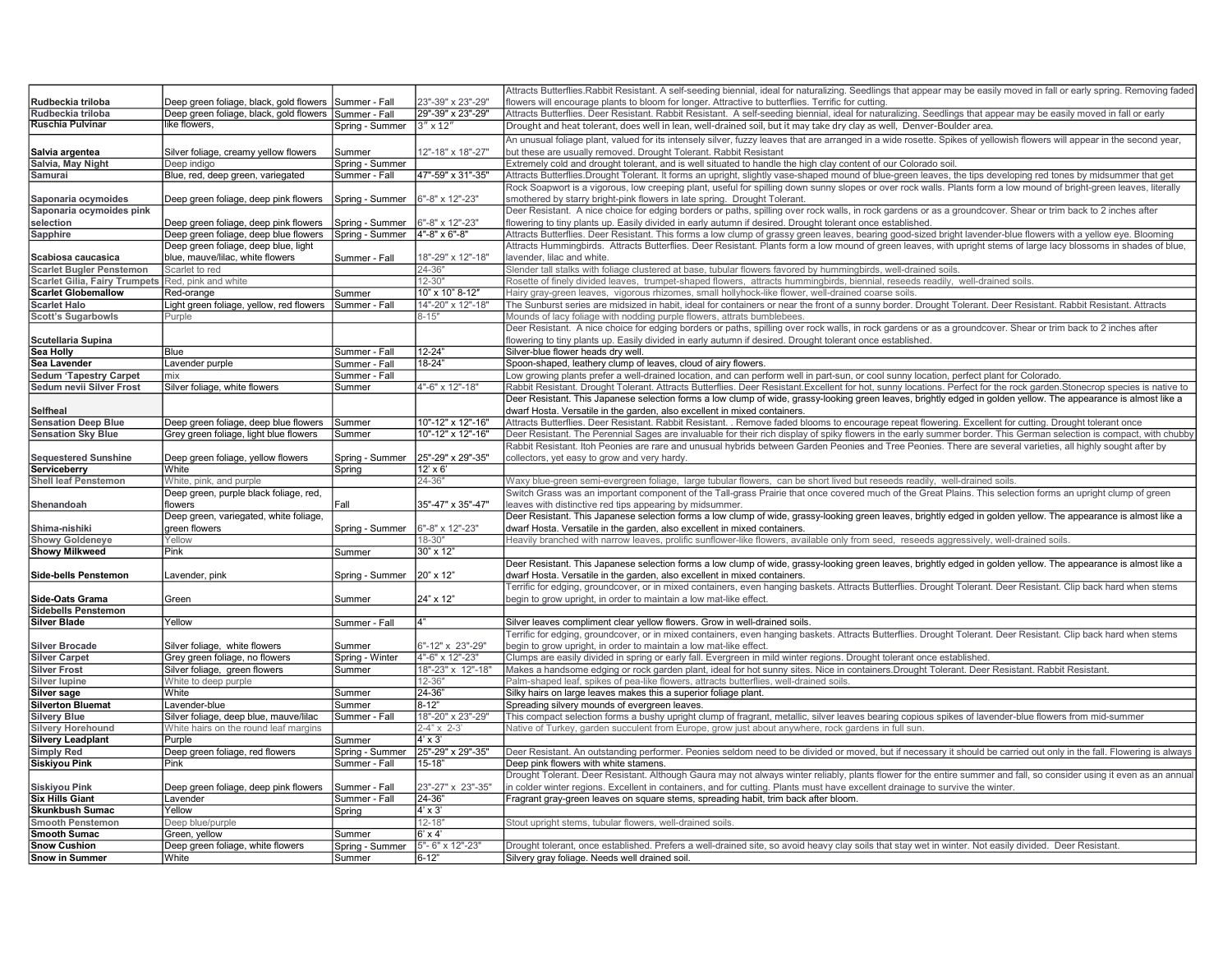| Snowberry                         | Pink                                           | Summer                  | $4' \times 4'$                    |                                                                                                                                                                                                                                       |
|-----------------------------------|------------------------------------------------|-------------------------|-----------------------------------|---------------------------------------------------------------------------------------------------------------------------------------------------------------------------------------------------------------------------------------|
| Snowcap                           | White                                          | Spring                  | $6 - 8"$                          | Cut back after bloom to maintain compact plant.                                                                                                                                                                                       |
| <b>Snowflake</b>                  | Deep green foliage, white flowers              | Spring - Summer         | 8"-10" x 12"-35"                  | This selection offers loads of good-sized white flowers for several weeks, on a plant of medium size. Prune lightly right after blooming, but otherwise leave plants                                                                  |
| <b>Snowsation</b>                 | Deep green foliage, white flowers              | Spring - Summer         | 6"-10" x 10"-12"                  | Deer Resistant. Drought Tolerant.                                                                                                                                                                                                     |
| <b>Snowsurfe Forte</b>            | Deep green foliage, white flowers              | Spring - Summer         | 6"-12" x 12"-18"                  | Evergreen Candytuft is a spring blooming favourite, often seen cascading over rocks and walls, or used as a groundcover. The dark green, evergreen foliage forms                                                                      |
| Sonoran Sunset®                   | Lavender rose                                  | Summer - Fall           | $12 - 18$                         | More compact than species, longer blooming                                                                                                                                                                                            |
|                                   | Bronze, purple black foliage, black red        |                         |                                   | Attracts Hummingbirds. Deer Resistant.This midsized strain produces a mound of bronze-purple leaves, bearing showy clusters of unique chocolate-red to black                                                                          |
| Sooty                             | flowers                                        | Spring - Summer         | 12"-18" x 8"-12"                  | flowers for several weeks. Excellent as a cut flower.                                                                                                                                                                                 |
| <b>Spanish Gold Broom</b>         | Bright green stems, yellow pea-like            | Winter                  |                                   | Native to the Mediterranean, Small leaves that drop by mid-summer                                                                                                                                                                     |
| Spiderwort                        | Purple/blue                                    |                         | $12 - 24"$                        | Jpright stalks above grass-like foliage, clusters of three petaled flowers each lasting a day, most soils.                                                                                                                            |
| SpinTop Orange Halo               | Light green foliage, orange, gold              | Summer - Fall           | 12"-14" x 12"-14"                 | Attracts Hummingbirds. Drought Tolerant. Rabbit Resistant. Plants should be divided every 2 to 3 years, in early spring. Not the best choice for heavy clay soil that                                                                 |
|                                   |                                                |                         |                                   | CAUTION: Harmful if eaten. Rabbit Resistant. Plants should be divided every 3 to 4 years, in August. Be on the watch for Iris borer. Excellent for cutting.                                                                           |
| Splash of Red                     | Light green foliage, red, yellow flowers       |                         | 10"-12" x 8"-10"                  | Dwarf bearded Iris are also often described as I. pumila.                                                                                                                                                                             |
|                                   |                                                | Spring                  |                                   | Flowers also are attractive to hummingbirds. Terrific for edging, in the rock garden, or in tubs. Remove spent flower spikes to encourage more buds to form. Plants                                                                   |
|                                   |                                                |                         | 12"-18" x 10"-12"                 |                                                                                                                                                                                                                                       |
| <b>Splendens</b>                  | Deep green foliage, red flowers                | Spring - Summer         |                                   | may be divided every 2 to 3 years in spring or early fall.<br>Attracts Butterflies. Drought Tolerant. Rabbit Resistant.Features tall spikes of large, old-fashioned single flowers in purple-black with a yellow eye over a low mound |
|                                   |                                                |                         |                                   |                                                                                                                                                                                                                                       |
| <b>Spotlight Blacknight</b>       | Light green, black, purple, red flowers Summer |                         | 59"-70" x 12"-18"                 | of foliage.Cut plants back to 8 inches after blooming.                                                                                                                                                                                |
|                                   |                                                |                         |                                   | Attracts Hummingbirds. Rabbit Resistant. Deer Resistant.They were usually relegated to the back of a sunny border, with something in front to hide their bare lower                                                                   |
| <b>Spotlight Mars Magic</b>       | Light green, red flowers                       | Summer                  | 59"-70" x 12"-18"                 | stems. Cut plants back to 8 inches after blooming.                                                                                                                                                                                    |
| <b>Spotlight Polarstar</b>        | Light green, white flowers                     | Summer                  | 59"-70" x 12"-18"                 | Features tall spikes of large old-fashioned single flowers in white with a yellow eye over a low mound of foliage. Flowers appear the first season. Drought Tolerant.                                                                 |
| <b>Spotlight Radiant Rose</b>     | Light green, deep pink flowers                 | Sumnmer                 | 59"-70" x 12"-18"                 | The Spotlight series was recently bred by Jelitto Seeds of Germany. Attractive to both butterflies and hummingbirds. Drought Tolerant. Rabbit Resistant.                                                                              |
| <b>Spotlight Sunshine</b>         | Light green foliage, yellow folwers            | Summer                  | 59"-70" x 12"-18"                 | Usually relegated to the back of a sunny border, with something in front to hide their bare lower stems. Cut plants back to 8 inches after blooming.                                                                                  |
| <b>Spreading Daisy</b>            | White                                          | Spring - Summer         | 2" x 16"                          |                                                                                                                                                                                                                                       |
|                                   | Green color, "Youngstown" and "Blue            |                         |                                   |                                                                                                                                                                                                                                       |
| <b>Spreading Junipers</b>         | Chip" offer a variety of green to blue-        |                         |                                   | Creeping or spreading junipers require little maintenance, plants work well when mixed with a variety of flowering and deciduous plants and grasses.                                                                                  |
| Spreading vervain                 | Rose/purple                                    |                         | $6 - 10''$                        | Sprawling stems with deeply cut leaves, prolific bloomer, attracts butterflies, well-drained soils                                                                                                                                    |
| <b>Spring Carpet</b>              | Grey green foliage, white flowers              | Spring - Summer         | 4"-6" x 12"-16"                   | Best in a rock wall or gravel garden, also nice in containers. Not a long-lived plant, but will re-seed where happy. Drought Tolerant.                                                                                                |
| <b>Spring Celebrities Crimson</b> | Light green foliage, red flowers               | Summer                  | 23"-29" x 12"-18"                 | Rust can be a problem, especially in humid summer regions. Excellent for the border. Attractive to both butterflies and hummingbirds. Thrives in cool and sunny                                                                       |
| <b>Spring Celebrities Lilac</b>   | Deep green foliage, mauve/lilac                | Summer                  | 23"-29" x 12"-18"                 | Features bushy, dwarf plants that produce sturdy stems with an abundance of large double blooms. Short-lived. Rabbit Resistant. Attracts Hummingbirds. Attracts                                                                       |
| <b>Spring Celebrities Purple</b>  | Deep green foliage, purpler flowers            | Summer                  | 23"-29" x 12"-18"                 | Excellent for the border, especially when mass planted and in containers. Thrives in cool and sunny conditions. Attractive to both butterflies and                                                                                    |
|                                   |                                                |                         | 23"-29" x 12"-18"                 | Attracts Butterflies. Attracts Hummingbirds. Rabbit Resistant. Short-lived perennials, but will re-seed themselves for many years.Rust can be a problem, mainly in                                                                    |
| <b>Spring Celebrities White</b>   | Deep green foliage, white flowers              | Summer                  |                                   | umid regions. Thrives in cool/sunny conditions.                                                                                                                                                                                       |
|                                   |                                                |                         |                                   | Evergreen Candytuft is a spring-blooming favourite, often seen cascading over rocks and walls, or used as a groundcover. The glossy, evergreen foliage forms a                                                                        |
|                                   |                                                |                         |                                   |                                                                                                                                                                                                                                       |
|                                   |                                                |                         |                                   |                                                                                                                                                                                                                                       |
| Spruzzo                           | Deep green foliage, white flowers              | Spring - Summer         | 8"-10" x 12"-35"                  | berfect mound. This selection features a new flower form and compact habit                                                                                                                                                            |
|                                   |                                                |                         |                                   | Attracts Butterflies. Deer Resistant.Plants form a dense clump of soft, felty silver grey leaves. Upright spikes of magenta-pink flowers form in early summer, but                                                                    |
| Stachys byzantina                 | Silver foliage, deep pink flowers              | Summer                  | 12"-18" x 12"-23"                 | these should be clipped off to maintain a tight, compact habit.                                                                                                                                                                       |
| <b>Standing Ovation</b>           | Blue, deep green foliage, no flowers           | Summer - Fall           | 35"-47" x 18"-23"                 | Deer Resistant. Drought Tolerant. This forms sturdy, tight, upright stems in blue-green, purple closer to the base.                                                                                                                   |
| <b>Star Flower, Blazing-Star</b>  | White                                          | Summer                  | 28" x 18"                         |                                                                                                                                                                                                                                       |
| <b>Sterntaler</b>                 | Light green, red foliage, yellow flowers       | Summer - Fall           | 16"-18" x 12"-16"                 | Known as Tickseed, popular plants for a long-blooming display. A medium-sized excellent for borders or in containers. Rabbit Resistant. Deer Resistant.                                                                               |
| <b>Sticky Geranium</b>            | Pale Pink to rose purple with darker           |                         | $12 - 24"$                        | obed leaves turn red in fall, open clusters of flowers with sticky stems, well-drained soils                                                                                                                                          |
| Sulphur flower                    | Yellow                                         | Summer                  | 6-12", 10" x 12"                  | Mat of leathery green foliage with silver undersides, turns reddish in fall, flowers attract butterflies, well-drained soils.                                                                                                         |
|                                   | Light green foliage, creamy yellow,            |                         |                                   |                                                                                                                                                                                                                                       |
| <b>Summer Carnival</b>            | purple, red, salmon, white flowers             | Summer                  | 59"-82" x 12"-18"                 | Tall spikes of satiny, crepe-textured flowers making a fine display. Short-lived, but will re-seed for many years. Drought Tolerant. Deer Resistant. Rabbit Resistant.                                                                |
| <b>Summer Pastels</b>             | Pastel mix                                     | Summer - Fall           | 18-24"                            | Feathery foliage, forms clumps                                                                                                                                                                                                        |
|                                   |                                                |                         |                                   | Attracts Butterflies. North American wildflowers. Plants form an upright, bushy clump of deep green leaves, bearing showy spikes of white flowers from midsummer                                                                      |
| <b>Summer Snow</b>                | Deep green foliage, white flowers              | Summer - Fall           | 29"-35" x 23"-35"                 | through the fall. Excellent for cutting.                                                                                                                                                                                              |
| <b>Summit</b>                     | Grey green foliage, yellow flowers             | Spring                  | 6"-8" x 12"-18"                   | Clip plants back by half, immediately after blooming but do not prune in fall or early spring. Excellent disease resistance. Deer Resistant. Attracts Butterflies. Drought                                                            |
|                                   |                                                |                         |                                   | Attracts Butterflies. North American wildflowers. Plants form an upright, bushy clump of deep green leaves, bearing showy spikes of white flowers from midsumme                                                                       |
| <b>Sundancer Daisy</b>            |                                                |                         |                                   | through the fall. Excellent for cutting.                                                                                                                                                                                              |
| <b>Sundrops</b>                   | .emon yellow, Orange                           |                         | $4 - 8''$                         | Spreading habit, green narrow leaves, four-petaled flowers solitary on stems, long blooming, likes heat, well-drained soils                                                                                                           |
| <b>Sunflor Red Bull</b>           | Grey green foliage, red flowers                | Summer - Fall           | 6"-8" x 6"-8"                     | Prefers well-drained soil in sun or part shade. Good drainage is essential for winter hardiness. Attracts Butterflies.                                                                                                                |
|                                   |                                                |                         |                                   | Attracts Butterflies.This selection features masses of bi-colored, raspberry-red and white flowers on short sturdy stems held above attractive, compact, grey-green                                                                   |
|                                   |                                                |                         |                                   |                                                                                                                                                                                                                                       |
| <b>Sunflor Red Esta</b>           | Grey green foliage, red, white flowers         | Spring - Fall           | 6"-8" x 6"-8"<br>8"-12" x 12"-23" | foliage. Added bonus of a wonderful spicy-clove fragrance.                                                                                                                                                                            |
| <b>Sunny Border Apricot</b>       | Grey green foliage, creamy yellow              | Spring - Summer         |                                   | Drought Tolerant. Deer Resistant. Most popular of spring-flowering, this is a common sight in rock gardens. Clip plants back by half, immediately after blooming. Full                                                                |
| <b>Sunny Butterflies</b>          | Deep green, variegated, white foliage,         | Summer - Fall           | 20"-23" x 18"-23"                 | Australian selection. Excellent in containers, and for cutting. Plants must have excellent drainage to survive the winter. Heat and drought tolerant. Deer Resistant.                                                                 |
| Sunray                            | Golden yellow                                  | Summer - Fall           | 24"                               | Double flowers. Spoon-like vibrant green leaves. Compact plant.                                                                                                                                                                       |
| <b>Sunrita Tangerine</b>          | Light green foliage, creamy yellow             | Summer - Fall           | 14"-20" x 12"-18"                 | Deer Resistant. Drought Tolerant. Blanket Flowers are one of the longest-blooming, well suited to hot sunny sites. This series was bred and introduced by S&G.                                                                        |
| Sunrose                           | Red, orange, yellow, pink and white            | Summer                  | $8 - 12"$                         | ow-growing, thick mass of low branches that carry small, oval shaped leaves, hot and sunny border area. Numerous cultivars with various flower colors and silver                                                                      |
| <b>Sunset Hyssop</b>              | Salmon pink                                    | Summer - Fall           | 24-36"                            | Gray green aromatic foliage.                                                                                                                                                                                                          |
| Superba                           | Deep green foliage, purple flowers             | Summer                  | 23"-29" x 23"-27"                 | Terrific for cutting. Plants will quickly form a large clump, so allow plenty of space when planting, or plan to reduce the size each spring. Easily divided in spring or                                                             |
| <b>SuperTrouper Red White</b>     | Grey green foliage, red, white flowers         | Summer - Fall           | 10"-14" x 10"-12"                 | Attracts Hummingbirds. Deer Resistant. Excellent for cutting. Good drainage is essential for winter hardiness. Plants perform best in areas with cool summers.                                                                        |
| Surrender 'Red'                   | Grey green foliage, purple, red flowers        | Summer - Fall           | 6"-10" x 4"-8"                    | Attracts Butterflies. Rabbit Resistant.                                                                                                                                                                                               |
| Swan Violet & White               | Violet-blue and white                          | Summer                  | 18-24"                            | Hybrid developed from native A. caurulea to honor the memory of those shot at Columbine High School.                                                                                                                                  |
| <b>Sweet Woodruff</b>             | Bright green leaves, white flowers             | Spring                  |                                   | Dry shady spot under a tree, dry shade garden                                                                                                                                                                                         |
| <b>Table Mountain</b><br>Tahoe    | Fuchsia<br>Deep green foliage, white flowers   | Summer - Fall<br>Spring | $2 - 4"$<br>8"-10" x 12"-23"      | Mound of succulent leaves turn purplish in winter.<br>Prefers a well-drained site, so avoid heavy clay soils that stay wet in winter. Deer Resistant. Drought Tolerant.                                                               |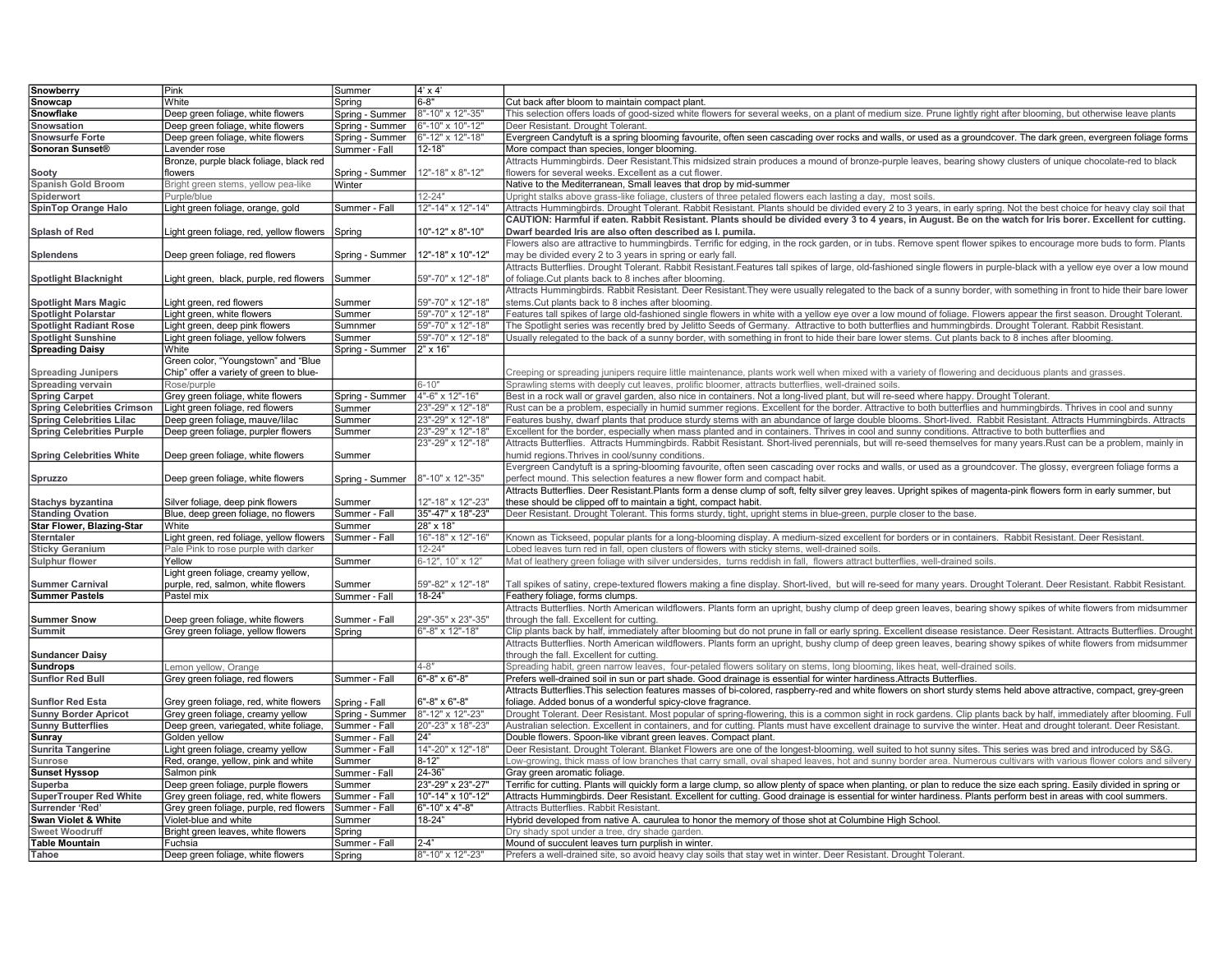|                                |                                                                       |                 |                          | Deer Resistant. English Daisies have long been popular for spring bedding, particularly in mild winter regions. Plants are biennial, usually lasting through one         |
|--------------------------------|-----------------------------------------------------------------------|-----------------|--------------------------|--------------------------------------------------------------------------------------------------------------------------------------------------------------------------|
| <b>Tasso Red</b>               | Deep green foliage, red flowers                                       | Spring - Summer | 4"-6" x 6"-8"            | season, but self-seeding to provide future generations.                                                                                                                  |
| <b>Terra Cotta</b>             | Peach pink                                                            | Summer - Fall   | 30-36"                   | Silvery feathery foliage, spreading nature.                                                                                                                              |
|                                | White                                                                 |                 | $12 - 18"$               |                                                                                                                                                                          |
| The Pearl'                     |                                                                       | Summer - Fall   |                          | Small sprays of double, buttonlike flowers, open habit, good cut flower.                                                                                                 |
| <b>Thumble's Variety</b>       | Chartreuse, yellow foliage, white                                     | Summer          | 6"-12" x 18"-23"         | Drought Tolerant. Deer Resistant. Attracts Butterflies. Since this is a form of Common Oregano, the leaves are fragrant and may be used in cooking                       |
| <b>Thunder and Lightning</b>   | Light green, variegated, white foliage,                               | Summer - Fall   | 12"-18" x 16"-20"        | Attracts Butterflies. Deer Resistant. Drought Tolerant. Though sometimes said to be short lived, if the plants have excellent drainage in winter they will live for many |
| Thymus praecox                 |                                                                       |                 |                          | This flat-growing Thyme features fragrant dark green leaves, smothered by bright magenta-red flowers in early summer. A strong grower, ideal as a drought-tolerant       |
| 'Coccineus'                    | Deep green foliage, red flowers                                       | Summer          | 1"-2" x 12"-18"          | lawn substitute or for planting between flagstones, tolerating moderate traffic.                                                                                         |
| <b>Torch Lilly</b>             | Blue-green to dark green, red, orange,                                | Summer - Fall   | $24 - 48"$               | Unique foliage and flowers, foliage is grass-like, and grows in thick clumps, flowers are produced in a tight bunch on tall spikes, and the flowers open from the        |
| <b>Treasure Island</b>         | Deep green, variegated, white foliage,                                | Spring          | 3"-4" x 12"-16"          | Deer Resistant. An absolutely gorgeous edging plant for shady gardens. This low-growing plant forms a slow-spreading mound of wide, grassy-looking green leaves.         |
| Trehane                        | Chartreuse, yellow foliage, deep blue                                 | Spring - Summer | 6"-8" x 8"-12"           | Deer Resistant. Rabbit Resistant. Plants form a low, mounding clump of bright chartreuse-yellow leaves with loads of rich blue flowers in early summer. Trim plants      |
|                                | Deep green, variegated, white, purple                                 |                 |                          | This selection of the Common Sage serves double duty in the garden, as both a culinary herb and an ornamental perennial. The leaves are boldly splashed with             |
| <b>Tricolor</b>                | black, red foliage, deep blue flowers                                 | Summer          | 8"-12" x 12"-18"         | green, pink, cream and purple, forming a low evergreen mound.                                                                                                            |
|                                |                                                                       |                 |                          |                                                                                                                                                                          |
|                                |                                                                       |                 |                          | Rabbit Resistant. Attracts Butterflies.Spiderworts appreciate a moist, rich soil, and will even tolerate wet sites beside a stream or pond. Trim back in midsummer if    |
| <b>True Blue</b>               | Deep green foliage, deep blue flowers                                 | Summer - Fall   | 16"-20" x 18"-23"        | plants get scruffy. Clumps may be easily divided in early spring.                                                                                                        |
| <b>Tuff Candy</b>              | Deep green foliage, white flowers                                     | Spring - Summer | 6"-8" x 10"-12"          | Evergreen Candytuft is a spring-blooming favourite, often seen cascading over rocks and walls or used for edging. The glossy, evergreen foliage forms a perfect          |
| <b>Tufted Evening Primrose</b> |                                                                       |                 |                          | Thrives in the eastern U.S. needs full to partial shade and requires a little more water, there are so few evergreens that thrive in shade it is an invaluable plant.    |
| <b>Turkish Veronica</b>        | Cobalt-blue                                                           | Spring - Summer | 1-2"                     | Flat, evergreen mats of glossy leaves                                                                                                                                    |
| <b>Twilight Lilac</b>          | Grey green foliage, light pink,                                       | Summer          | 4"-6" x 12"-18"          | Deer Resistant. Rabbit Resistant. Tolerates heat and drought once established. Clip or mow after flowering to maintain an especially dense and compact habit.            |
| <b>Ultra Violet</b>            | Deep green foliage, purple flowers                                    | Summer - Fall   | 18"-23" x 12"-18"        | This forms a low mound of grey-green leaves, with taller stems bearing lacy blossoms of rich lavender purple. Remove faded flowers to prolong blooming. Flowers          |
| <b>Undaunted Ruby Muhly</b>    | Pinkish flowers, pink glow with back                                  |                 |                          | Hails from Oklahoma and Texas, inflorescence (aka flower cluster)                                                                                                        |
| Undulata Albomarginata         | Deep green foliage, mauve/lilac flowers                               | Summer          | 16"-18" x 31"-39"        | Hosta are among the most popular of perennials for shady areas, with hundreds of varieties now readily available. Plants form sturdy mounds of foliage, topped with      |
| <b>Uptick Cream &amp; Red</b>  | Grey green foliage, red, creamy yellow,                               | Spring - Fall   | 12"-14" x 12"-14"        | Drought Tolerant. This selection offers large, butter-yellow flowers with a dark purple-red eye. Easy to grow,                                                           |
|                                |                                                                       |                 |                          |                                                                                                                                                                          |
| <b>Ursula's Red</b>            | Red, silver, variegated foliage, no                                   | Spring - Winter | 12"-18" x 12"-18"        | Rabbit Resistant. This selected form of Japanese Painted Fern has arching triangular leaves of silver, flushed with wine red down the middle during the spring           |
|                                |                                                                       |                 |                          | Also known as Merry Bells. Native to the woodlands of Eastern North America, this is an easy-to-grow spring blooming perennial. It forms an upright clump of light-      |
| Uvularia grandiflora           | Deep green foliage, yellow flowers                                    | Spring - Summer | 12"-18" x 12"-16"        | areen pleated leaves, with delicate vellow nodding bell-shaped flowers made up of six petals that twist in a charming way.                                               |
| <b>Valerie Finnis</b>          | Silver foliage, creamy yellow flowers                                 | Summer          | 18"-23" x 23"-29"        | Attracts Butterflies. Deer Resistant. Drought Tolerant. Trimming back hard after blooming will rejuvenate the foliage. Nice for cutting, and using in dried              |
|                                | Deep green, variegated, white, yellow                                 |                 |                          | Attracts Butterflies. An interesting edging or rock garden perennial, this produces a low mound of olive-green leaves with streaky creamy-yellow to white margins.       |
| <b>Valley High</b>             | foliage, deep pink flowers                                            | Spring - Summer | 10"-14" x 10"-12"        | Clusters of small magenta-pink flowers are a pleasing accent in late spring.                                                                                             |
|                                |                                                                       |                 | 35"-47" x 23"-29"        | Attracts Butterflies. Deer Resistant. Will require staking, or plants can be allowed to sprawl through an adjacent shrub. Plants produce a good display of fragrant      |
| <b>Velvet Night</b>            | Purple black foliage, white flowers                                   | Summer          |                          | little white star-shaped flowers.                                                                                                                                        |
| Venice                         | Deep green foliage, red flowers                                       | Summer          | 20"-23" x 18"-23"        | Cut fresh or dry for winter display. Midsized in habit, great for the mid border or in containers. Dead-head regularly to promote more buds and to discourage self       |
|                                | Deep green, variegated, white, yellow                                 |                 |                          | Rabbit Resistant. Also good for planting in mixed containers or tubs. Hosta go completely dormant in the fall, and the dying foliage can be removed any time before      |
|                                |                                                                       |                 | 18"-21" x 35"-43"        |                                                                                                                                                                          |
| Ventricosa Aureomarginata      | foliage, purple flowers                                               | Summer          |                          | mid spring. Easily divided in either spring or fall, but plants may be left alone for years. Highly regarded.                                                            |
|                                |                                                                       |                 |                          | Attracts Butterflies. Drought Tolerant. Rabbit Resistant.The alpine selections of Stonecrop are excellent edging or rock garden plants, particularly for hot, dry sites  |
| Vera Jameson                   | Purple black foliage, deep pink flowers                               | Summer - Fall   | 6"-8" x 12"-18"          | with poor soil. Also well-suited to growing in tubs or alpine trough gardens.                                                                                            |
| Verbascum bombyciferum         | Silver foliage, yellow flowers                                        | Summer          | 59"-70" x 18"-23"        | Attracts Hummingbirds. Attracts Butterflies. Rabbit Resistant. Seedlings that appear may be easily moved while small, and in any case should be thinned to stand         |
|                                |                                                                       |                 |                          | Deer Resistant. Rabbit Resistant. It forms a low cushion or carpet of olive-green leaves, bearing chubby spikes of deep violet-blue flowers during the summer, at a      |
| Veronica allionii              | Deep green foliage, deep blue flowers                                 | Summer          | 4"-6" x 8"-12"           | time when many other rock garden plants have already finished blooming.                                                                                                  |
|                                |                                                                       |                 |                          | A tough drought-resistant evergreen groundcover, this forms a flat green mat studded with small bright blue flowers in late spring. Its dense habit makes this an idea   |
| Veronica liwanensis            | Deep green foliage, deep blue flowers                                 | Spring - Summer | 1"-2" x 12"-18"          | lawn substitute, tolerating occasional walking. Foliage turns bronzy in extreme heat and sun.                                                                            |
|                                |                                                                       |                 |                          | Excellent for xeriscaping. Occasionally blooms may be lavender or pink. Ideal for edging, massing as a groundcover in a small area, growing in rock gardens or over      |
|                                | Grey green foliage, deep blue flowers                                 | Spring - Summer | 2"-3" x 12"-18"          | walls. Long-blooming. Thrives in well-drained soil and is drought-tolerant once established. Rabbit Resistant                                                            |
| Veronica pectinata             |                                                                       |                 |                          |                                                                                                                                                                          |
|                                |                                                                       |                 |                          | Rabbit Resistant. Deer Resistant. Drought Tolerant. Short spikes of starry light-blue flowers completely smother the mounding grey-green foliage of this low creeper     |
| Veronica prostrata             | Grey green foliage, light blue flowers                                | Spring - Summer | 4"-6" x 12"-18"          | in late spring. A beautiful edging plant, great when massed or grown in the rock garden.                                                                                 |
|                                | Deep green, gold, variegated foliage,                                 |                 |                          | Quite likely hardy to Zone 3 or colder. Attractive to butterflies. Tolerates heat and drought once established. Clip or mow after flowering to maintain an especially    |
| Veronica prostrata Goldwell    | light pink, mauve/lilac flowers                                       | Summer          | 4"-6" x 12"-18"          | dense and compact habit                                                                                                                                                  |
|                                |                                                                       |                 |                          | Rabbit Resistant. Deer Resistant. Seedlings may be easily moved in fall or very early spring. Seedlings should be thinned to stand about 6 inches apart, to reduce       |
| <b>Victoria Blue</b>           | Grey green foliage, deep blue flowers                                 | Spring - Summer | 6"-8" x 6"-12"           | fungal disease problems, particularly in regions with hot, humid summers.                                                                                                |
|                                |                                                                       |                 |                          | The low, mounding plants are excellent for massing, edging, rock gardens and in mixed containers. This selection has small star-shaped pearly-pink flowers with          |
| <b>Victoria's Blush</b>        | Deep green foliage, light pink flowers                                | Spring - Summer | 6"-10" x 6"-160"         | delicate magenta veins and a deep-pink eye.                                                                                                                              |
| Viola 'Corsican Violet         | Violet                                                                | Spring          | 6 to 8 inches            | likes part sun, and is more drought tolerant than most other violas.                                                                                                     |
|                                |                                                                       |                 |                          | cold and summer heat.                                                                                                                                                    |
|                                |                                                                       |                 |                          |                                                                                                                                                                          |
| Viola cornuta apricot          |                                                                       |                 |                          |                                                                                                                                                                          |
| selection                      | Deep green foliage, orange flowers                                    | Spring - Fall   | 4"-8" x 6"-8"            |                                                                                                                                                                          |
|                                |                                                                       |                 |                          | Deer Resistant. Excellent for massing, edging, rock gardens and in mixed containers. This strain produces blossoms in a range of light blue shades, with a tiny          |
| Viola cornuta blue selection   | Deep green foliage, light blue flowers                                | Spring - Fall   | 4"-8" x 6"-8"            | yellow eye. All pansies are short-lived perennials, usually lasting a couple of seasons                                                                                  |
| Viola cornuta Penny Orange     | Deep green foliage, orange flowers                                    | Spring - Fall   | 4"-6" x 6"-8"            | Flowers are edible. Performs best in regions with cool summers and low humidity.                                                                                         |
| Viola cornuta Penny Violet     | Deep green foliage, purple, yellow                                    | Spring - Fall   | 4"-6" x 6"-8"            | This lovely selection from the series features fragrant, deep violet flowers and a tiny yellow eye. Amazing if combined en masse with V. cornuta Penny Orange.           |
| Viola cornuta Penny White      | Deep green foliage, white, yellow                                     | Spring - Fall   | 4"-6" x 6"-8"            | Also known as Viola, or Horned Violet. The Penny Viola is a popular landscape series that overwinter well thanks to a vigorous root system.                              |
| Viola cornuta red selection    | Deep green foliage, red flowers                                       | Spring - Fall   | $4" - 8" \times 6" - 8"$ | Deer Resistant. This strain produces blossoms in deep brick-red shade, with a tiny yellow eye. All pansies are short-lived perennials, usually lasting a couple of       |
| Viola cornuta Sorbet Fire      | Deep green foliage, red, yellow flowers                               | Spring - Fall   | 6"-8" x 6"-8"            | Viola cornuta Sorbet® Fire                                                                                                                                               |
|                                | Deep green foliage, purple,                                           |                 |                          | This hybrid series is more tolerant of summer heat and winter cold than the annual pansy types. Excellent for massing, edging, rock gardens, and in containers. Nice     |
|                                |                                                                       |                 |                          |                                                                                                                                                                          |
|                                | Viola cornuta Sorbet mixture   mauve/lilac, light blue, yellow, white | Spring - Fall   | 4"-6" x 6"-8"            | for combining with spring flowering bulbs.                                                                                                                               |